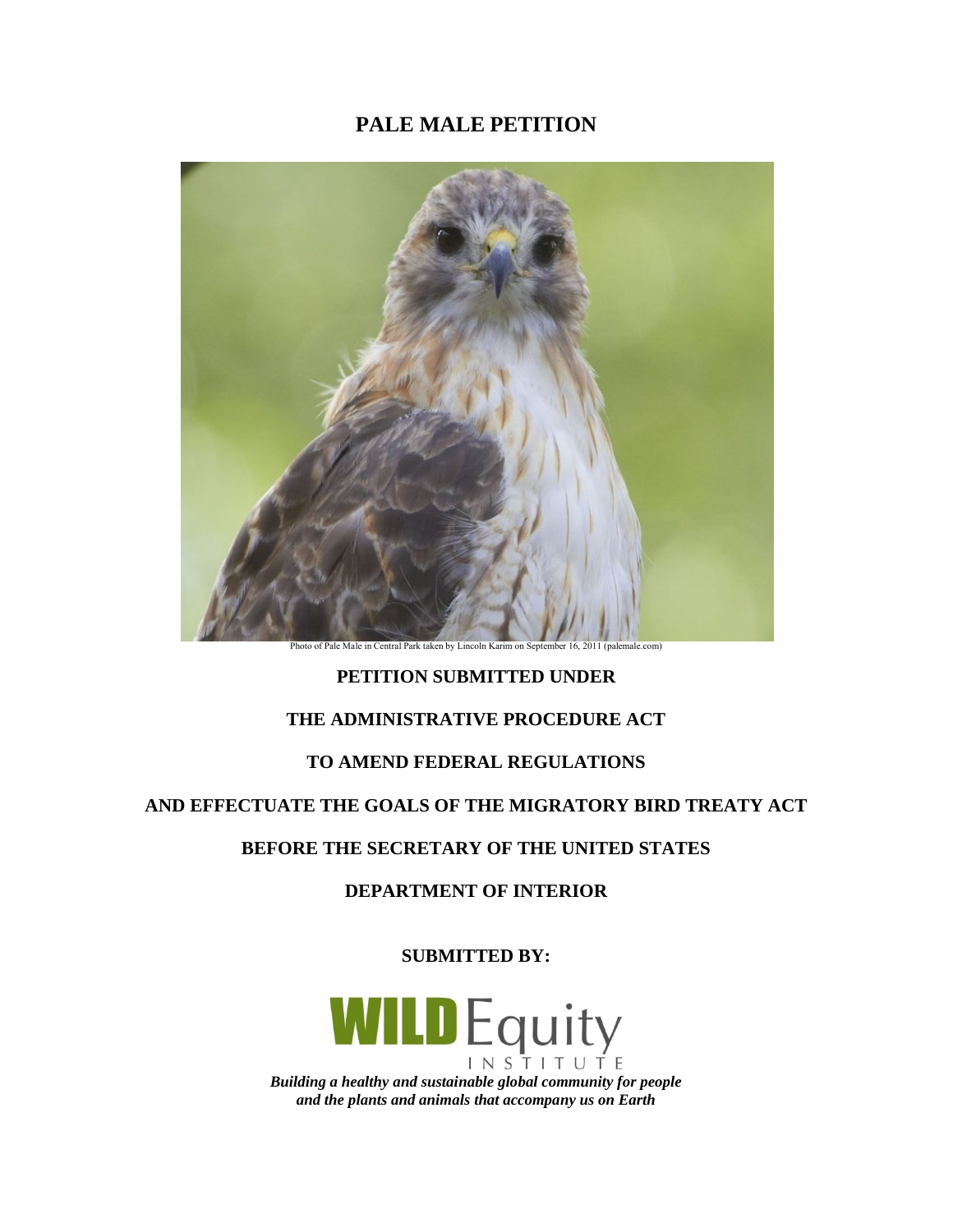### **NOTICE OF PETITION**

Contact: Brent Plater Wild Equity Institute PO Box 191695 San Francisco, CA 94119 415-572-6989

The Wild Equity Institute hereby requests that the United States Fish and Wildlife Service (the "Service") modify the definition of "possess" under the Migratory Bird Treaty Act to include the destruction of migratory birds' nests.<sup>1</sup> The Wild Equity Institute ("WEI") further asks that the Service create a definition for the term "nest" to clarify that permits are required to destroy any nest irrespective of any alleged distinction between "active" and "inactive" nests.<sup>2</sup> Finally, WEI requests that the Service promulgate a rule to ensure its Migratory Bird Treaty Act actions comply with other federal, state, and territorial laws.

This petition is filed pursuant to the Right to Petition Government Clause in the First Amendment to the United States Constitution,<sup>3</sup> the Administrative Procedure Act ("APA"),<sup>4</sup> and 43 C.F.R. Part 14.<sup>5</sup> This petition provides a discussion of the Migratory Bird Treaty Act, the basis for WEI's request that the Service initiate rulemaking, and the proposed amended regulations.

Judicial review under the APA requires that "the reviewing court shall compel agency action unlawfully withheld or unreasonably delayed."<sup>6</sup> Accordingly, the Service cannot unreasonably delay action on this petition without violating federal law. Given the clarity of these regulations, WEI believes that a reasonable period for a response is under six months.

WEI is a non-profit organization based in San Francisco, CA. WEI is dedicated to protecting people and the plants and animals that accompany us on Earth. Since 2009, WEI has actively

 $<sup>5</sup>$  The Department of Interior's regulations require the Service to give "prompt consideration" to this</sup> petition and "notify promptly" the Wild Equity Institute about the action taken. 43 C.F.R. § 14.3 (Westlaw 2012).

6 5 U.S.C.A. § 706(1) (Westlaw 2012).

 $1\,$  50 C.F.R. § 10.12 (Westlaw 2012).

 $2^{2}$  50 C.F.R. § 10.12 (Westlaw 2012).

<sup>&</sup>lt;sup>3</sup> Congress shall make no law . . . abridging . . . the right of the people . . . to petition Government for a redress of grievances." U.S. Const., amend. I. The right to petition for redress of grievances is among the most precious of the liberties safeguarded by the Bill of Rights. United Mine Workers of America, Dist. 12 v. Illinois State Bar Ass'n, 389 U.S. 217, 222 (1967). It shares the "preferred place" accorded in our system of government to the First Amendment freedoms, and has a sanctity and a sanction not permitting dubious intrusions. *Thomas v. Collins*, 323 U.S. 516, 530 (1945). "Any attempt to restrict those First Amendment liberties must be justified by clear public interest, threatened not doubtfully or remotely, but by clear and present danger." *Id*. The Supreme Court has recognized that the right to petition is logically implicit in, and fundamental to, the very idea of a republican form of government. United States v. Cruikshank, 92 U.S. (2 Otto) 542, 552 (1875). 4 The APA provides that "each agency shall give an interested person the right to petition for the issuance,

amendment, or repeal of a rule." 5 U.S.C § 553(e).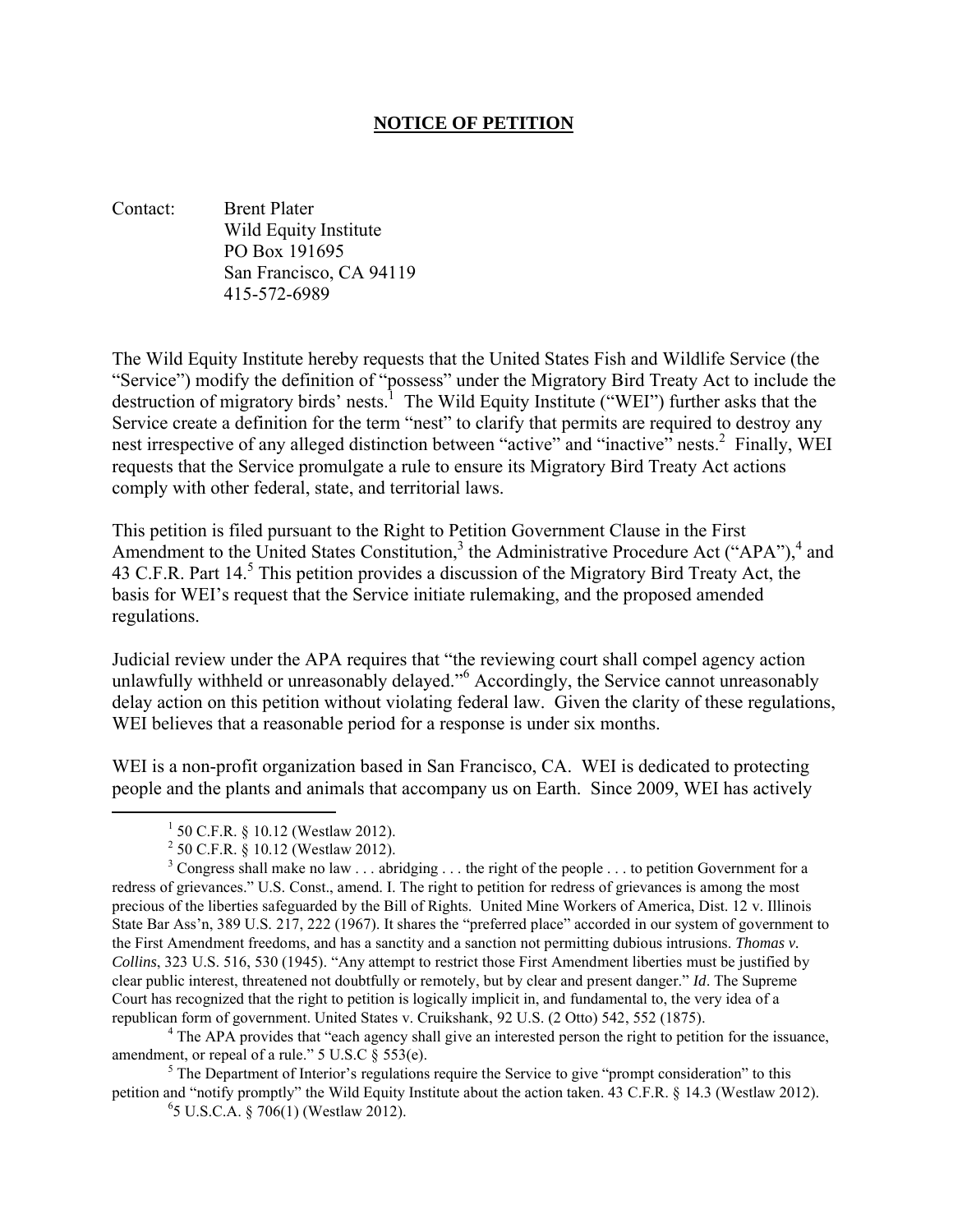attempted to conserve many different species by filing listing petitions, bringing lawsuits, and launching public awareness campaigns for migratory birds and other species. WEI's members and staff have educational, scientific research, biological, aesthetic, moral, spiritual, and recreational interests in migratory birds.

The interests of WEI and its members in observing, studying, and otherwise enjoying migratory birds have been, and will continue to be, harmed by the Service's Nest Policy. If the Service does not update its regulations to make clear that possession includes the act of destroying a nest; implement a permitting requirement for the destruction of both inactive and active nests; and ensure that its Migratory Bird Treaty Act actions comply with other federal, state and territorial laws, WEI's interest will continue to be impaired.

Dated: July 24, 2012

BN

Brent Plater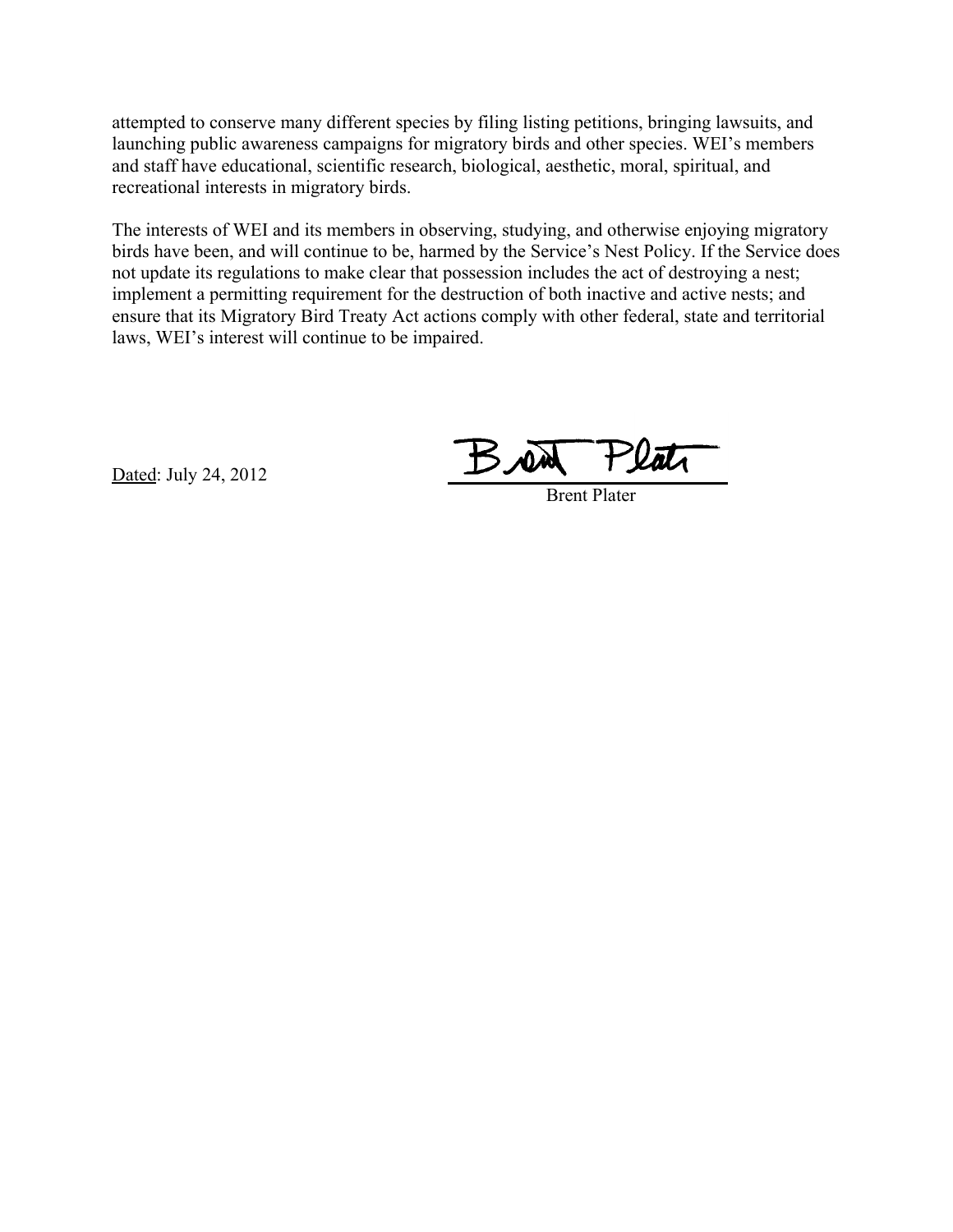# **TABLE OF CONTENTS**

| I.   | BIRDS ARE ESSENTIAL TO THE HEALTH AND WELL-BEING OF<br>PEOPLE, SUSTAINABLE ECOSYSTEMS, AND PRODUCTIVE                                                     |
|------|-----------------------------------------------------------------------------------------------------------------------------------------------------------|
|      | AGRICULTURE, AND THEREFORE DESERVE COMPREHENSIVE LEGAL                                                                                                    |
|      |                                                                                                                                                           |
|      |                                                                                                                                                           |
|      |                                                                                                                                                           |
| II.  | MANY BIRD SPECIES FACE POPULATION DECLINES, JEOPARDIZING                                                                                                  |
|      | THE SPECIES THEMSELVES AND THE BENEFITS THEY PROVIDE 8                                                                                                    |
|      | A. Many Bird Species of Conservation Concern Are Left Unprotected by the                                                                                  |
|      |                                                                                                                                                           |
|      | B. Birds with Larger Populations May Also Require Conservation Protection                                                                                 |
|      | When Trend Show Rapid Declines Or It is Vulnerable to Catastrophic Events                                                                                 |
|      | C. Bird Species Often Face Regional Threats, and Therefore Regional                                                                                       |
|      | <b>Conservation Actions Are Necessary to Address These Threats12</b>                                                                                      |
| III. | THE HISTORY AND MEANING OF THE MIGRATORY BIRD TREATY ACT                                                                                                  |
|      | <b>INDICATES THAT THE SERVICE'S NEST POLICY IS INCONSISTENT</b>                                                                                           |
|      | WITH THE INTENT OF CONGRESS TO PRESERVE NORTH AMERICAN                                                                                                    |
|      |                                                                                                                                                           |
|      | A. Treaties Implemented by the MTBA Recognize the Importance of Preserving                                                                                |
|      | Bird Habitats and Are Not Limited to Direct Death or Injury from Trade13<br><b>B.</b> Judicial Opinions Consistently Hold that the MBTA Protections Apply |
|      |                                                                                                                                                           |
| IV.  | THE SERVICE'S NEST POLICY IS INCONSISTENT WITH THE MBTA,                                                                                                  |
|      | REGULATIONS IMPLEMENTING THE MBTA, AND THE TREATIES THE                                                                                                   |
|      | A. The MBTA and Its Implementing Regulations Do Not Distinguish Nests from                                                                                |
|      | Birds, and Therefore the Policy Memo Is Inconsistent with the Plain Language                                                                              |
|      |                                                                                                                                                           |
|      | B. The Policy Memo Is Inconsistent with the Service's Longstanding Practice of                                                                            |
|      | Protecting Bird Nests and Requiring Permits for their Destruction19                                                                                       |
|      | C. The Policy Memo's Assertion that Nests Can Be Destroyed Without Possession                                                                             |
|      | is Nonsensical and in Direct Conflict with the Service's Definition of the Term                                                                           |
|      |                                                                                                                                                           |
|      | D. The Distinction Between Active and Inactive Nests Ignores the Multiple Ways                                                                            |
|      | E. The Service Must Require a Permitting Process for All Nest Destruction                                                                                 |
|      |                                                                                                                                                           |
|      | F. The Service's Policy Memo Does Not Alleviate Agency Resource Constraints32                                                                             |
|      |                                                                                                                                                           |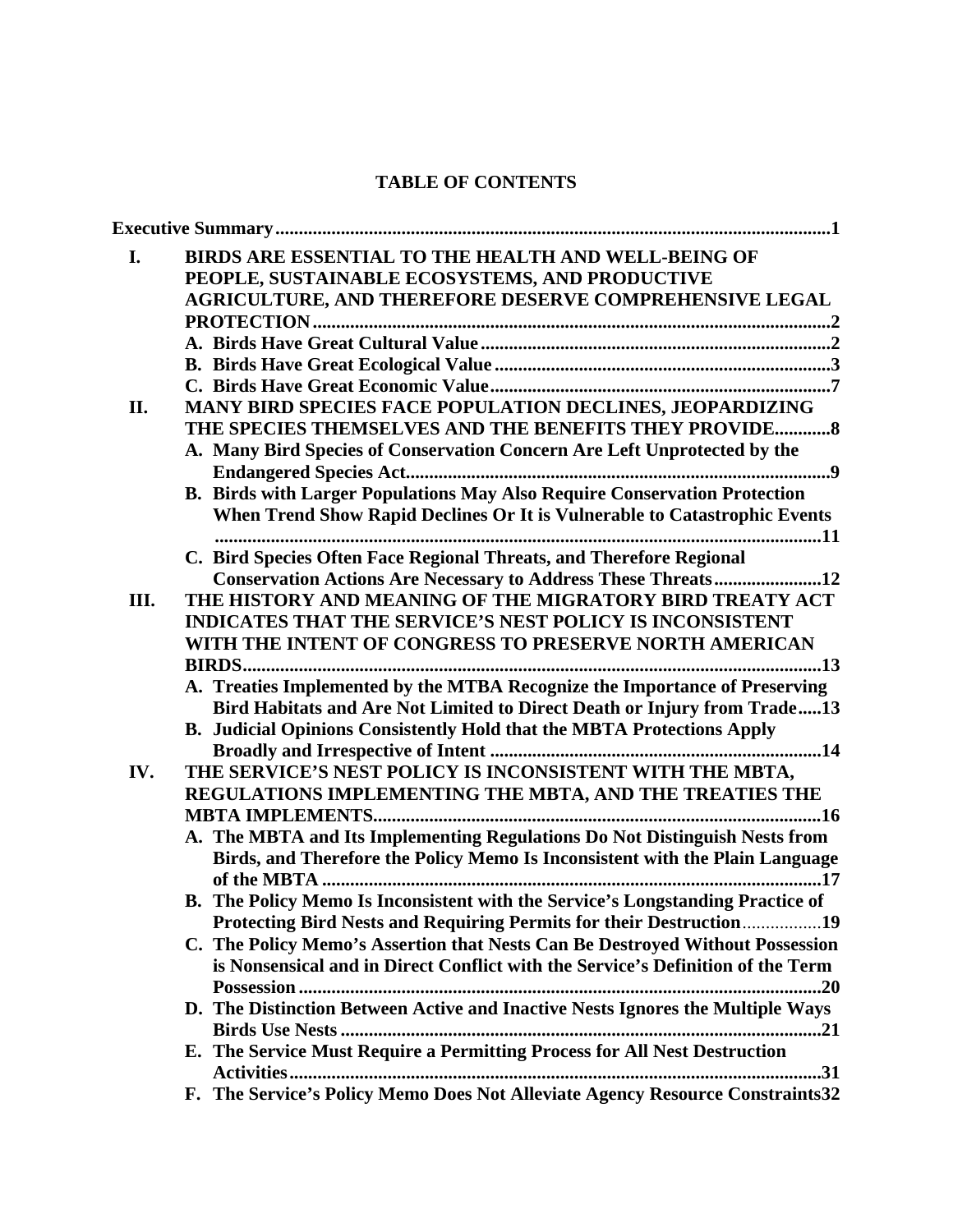| $\mathbf{V}$ . | .36                                                                                                                                                            |
|----------------|----------------------------------------------------------------------------------------------------------------------------------------------------------------|
|                | 1. Add "including the constructive possession entailed by destruction or having<br>the intent to destroy" to the term "possession" found within Migratory Bird |
|                | 36                                                                                                                                                             |
|                | 2. Defining "nest" as a structure to protect adults, young, and eggs, including                                                                                |
|                | 3. Create a regulation to ensure that Service actions are otherwise legal under                                                                                |
|                | 4. Require mitigation measures and supervision by a federally certified agent as                                                                               |
|                | 38                                                                                                                                                             |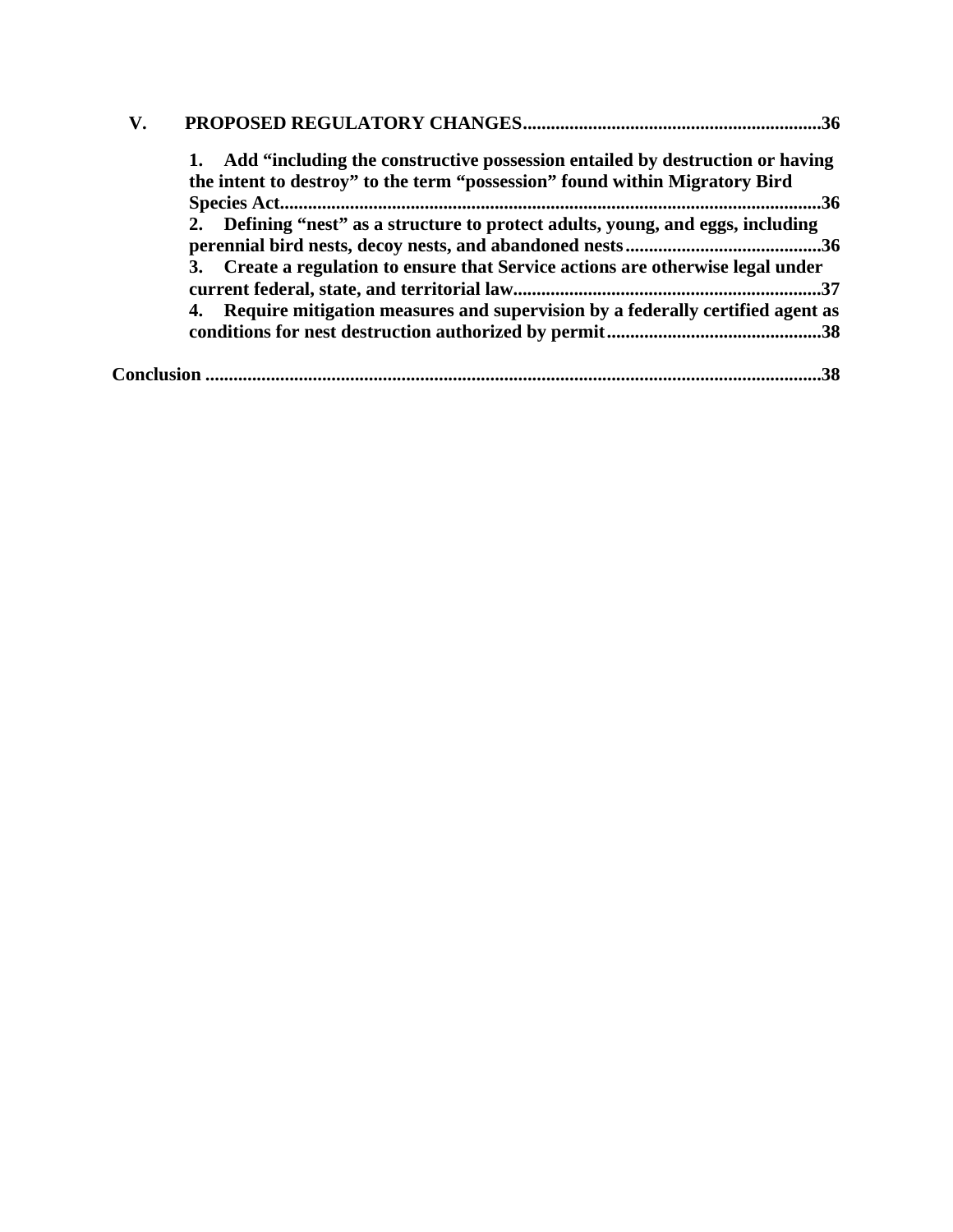#### **EXECUTIVE SUMMARY**

During the 2004 holiday season, Pale Male, New York City's celebrated and world-renowned red-tailed hawk, had his nest deliberately destroyed. The nest was approximately 400-pounds and was built over several years. Almost immediately, this act of destruction was met with popular uproar among his many fans throughout the world. Newspapers ran stories as far away as Saudi Arabia and India, and over ten articles appeared in the New York Times. Protests and vigils were held outside the apartment building while Pale Male and his mate, Lola, fruitlessly attempted to rebuild their nest. The pairs' efforts failed because the structure that had previously supported the nest had been deliberately removed to prevent the birds from nesting again. After 21 days of public pressure, building's co-op board, which originally ordered the nest destruction, bowed to public pressure and reinstalled a supporting structure for Pale Male and Lola. The redtailed hawks immediately began to rebuild their nest.

Unfortunately, although the pair mated in the spring of 2005 and Lola laid a clutch of eggs, the eggs failed to hatch—possibly because of the stress inflicted by their eviction or because the nest was too thin, causing the eggs to be damaged by its supporting structure. Over the next seven years, Pale Male and Lola continued to produce eggs that would not hatch. Although Pale Male finally was able to produce offspring with a new mate in 2011, during those years when his eggs failed to hatch Pale Male did not recruit new members into the local population, and his birdwatching fans did not have a new set of nestlings to celebrate.

This tragic story could easily have been avoided if the United States Fish and Wildlife Service ("the Service") had correctly carried out its duties under the Migratory Bird Treaty Act ("MBTA"). The MBTA expressly prohibits the destruction of migratory birds and their nests unless the Service issues a permit to do so. Although the Fifth Avenue building co-op board applied for a permit to remove Pale Male's nest, it was told by the Service that no permit was necessary because the nest was "unoccupied," which it defined as a nest "without birds or eggs."<sup>7</sup> The Service made this determination even though Pale Male and Lola were residing in the nest year-round.

This odd result is the product of a Service policy that, counter-productively, encourages the destruction of nests, even if a property owner is willing to move it rather than destroy it, by making it easier to destroy nests than to live with them.<sup>8</sup> Under this policy, anyone may destroy a nest so long as no egg or fledgling is within it at the moment of destruction, regardless of whether an adult bird is using the nest for shelter, roosting, or returns to the same nest every spring. Because of this, functioning bird nests can be destroyed without oversight from expert biologists and without legal consequence.

 <sup>7</sup> Letter from U.S. Fish and Wildlife Service Region 5 Migratory Bird Permit Office to 927 Fifth Avenue Corp. (Apr. 30, 2004) (on file with author).

 $8$  Email from Tami Tate-Hall, Former Permits Officer, U.S. Fish and Wildlife Service, Region 1, to Kamile McKeever, Permits Administrator, U.S. Fish and Wildlife Service, Region 2 (Jan. 13, 2005) (on file with author). These email exchanges between U.S. Fish and Wildlife Service employees and officers, cited throughout this petition, were procured by the author through a Freedom of Information Act request and are on file with the author.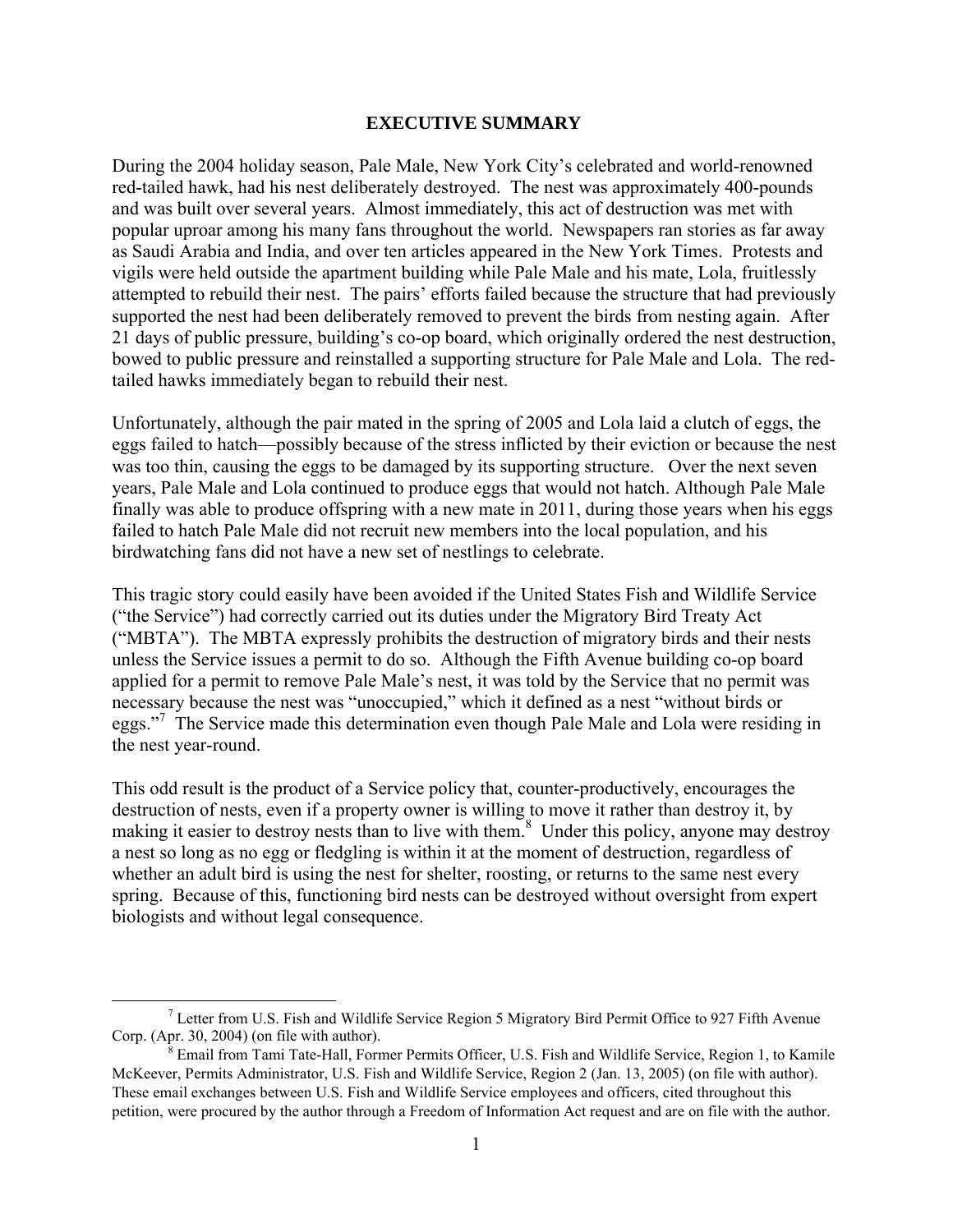The faulty logic the Service uses to justify its new destructive policy is found in the Migratory Bird Permit Memorandum ("Policy Memo") issued on April 15, 2003.<sup>9</sup> In this memorandum, the Service speciously argues that so long as a bird nest is destroyed without "possession," there is no violation of the Migratory Bird Treaty Act and therefore no permit or authorization from the Fish and Wildlife Service to destroy the nest is required.<sup>10</sup> The Policy Memo contains spurious logic, creates absurd results, is inconsistent with other Service regulations,  $\frac{11}{1}$  and is contrary to the purpose and spirit of the Migratory Bird Treaty Act: to conserve birds and nests as the invaluable natural resources they are. This petition seeks to bring the Service into compliance with the Migratory Bird Treaty Act by demanding that individuals receive permits to destroy any bird nest before the destruction occurs.

### **I. BIRDS ARE ESSENTIAL TO THE HEALTH AND WELL-BEING OF PEOPLE, SUSTAINABLE ECOSYSTEMS, AND PRODUCTIVE AGRICUTLURE, AND THEREFORE DESERVE COMPREHENSIVE LEGAL PROTECTION.**

Migratory birds have received legal protection in statutes and treaties for approximately ninety years. According to the 2000 North American Bird Conservation Initiative—co-chaired by the then-director of the Service—we should be concerned about bird populations for three reasons.<sup>12</sup> First, "birdwatching is the fastest-growing form of outdoor recreation in the United States …" Second, "healthy bird populations are indicators of healthy ecosystems, which are needed by both wildlife and people."<sup>13</sup> Finally, they are "important in their own right, as significant components of our biological heritage and in performing numerous ecological roles," such as pollination and controlling pest and insect populations, which "bring us enormous economic benefits."<sup>14</sup> Thus we need to protect this resource for the benefit of both human beings and other wildlife.

# **A. Birds Have Great Cultural Value.**

The American public has a strong affinity for birds, wildlife, and outdoor recreational activities. 71.1 million people over the age of sixteen, or 31% of the US population, participated in at least one type of wildlife-watching activity in 2006; an increase of 13% from 1996, and 8% from 2001.15 In 2006, 20% of observers were defined as avid (observing wildlife 260 days of the year

 <sup>9</sup> Memorandum from Steve Williams, Director, U.S. Fish and Wildlife Service regarding Migratory Bird Permit Policy (Apr. 15, 2003), *available at* http://www.fws.gov/policy/m0208.pdf [hereinafter "Policy Memo"].

<sup>&</sup>lt;sup>11</sup> It is also inconsistent with state law. For example, Pale Male's nest should not have been destroyed by 927 Fifth Avenue Corporation without first obtaining a permit from the New York State Department of Environmental Conservation, as required by New York ECL § 11-0505(5).

<sup>&</sup>lt;sup>12</sup> U.S. NORTH AMERICAN BIRD CONSERVATION INITIATIVE (NABCI), NORTH AMERICAN BIRD CONSERVATION INITIATIVE: BRINGING IT ALL TOGETHER 7 (2000), *available at* http://www.nabcius.org/aboutnabci/fwsbroch.pdf.

 $\frac{^{13}}{^{14}}$  *Id.* 

<sup>&</sup>lt;sup>15</sup> Richard Aiken, U.S. Fish and Wildlife Service, Wildlife Watching Trends: 1991-2006, A Reference Report 70 (2009), *available at* http://library.fws.gov/pubs/wildlifewatching\_natsurvey06.pdf.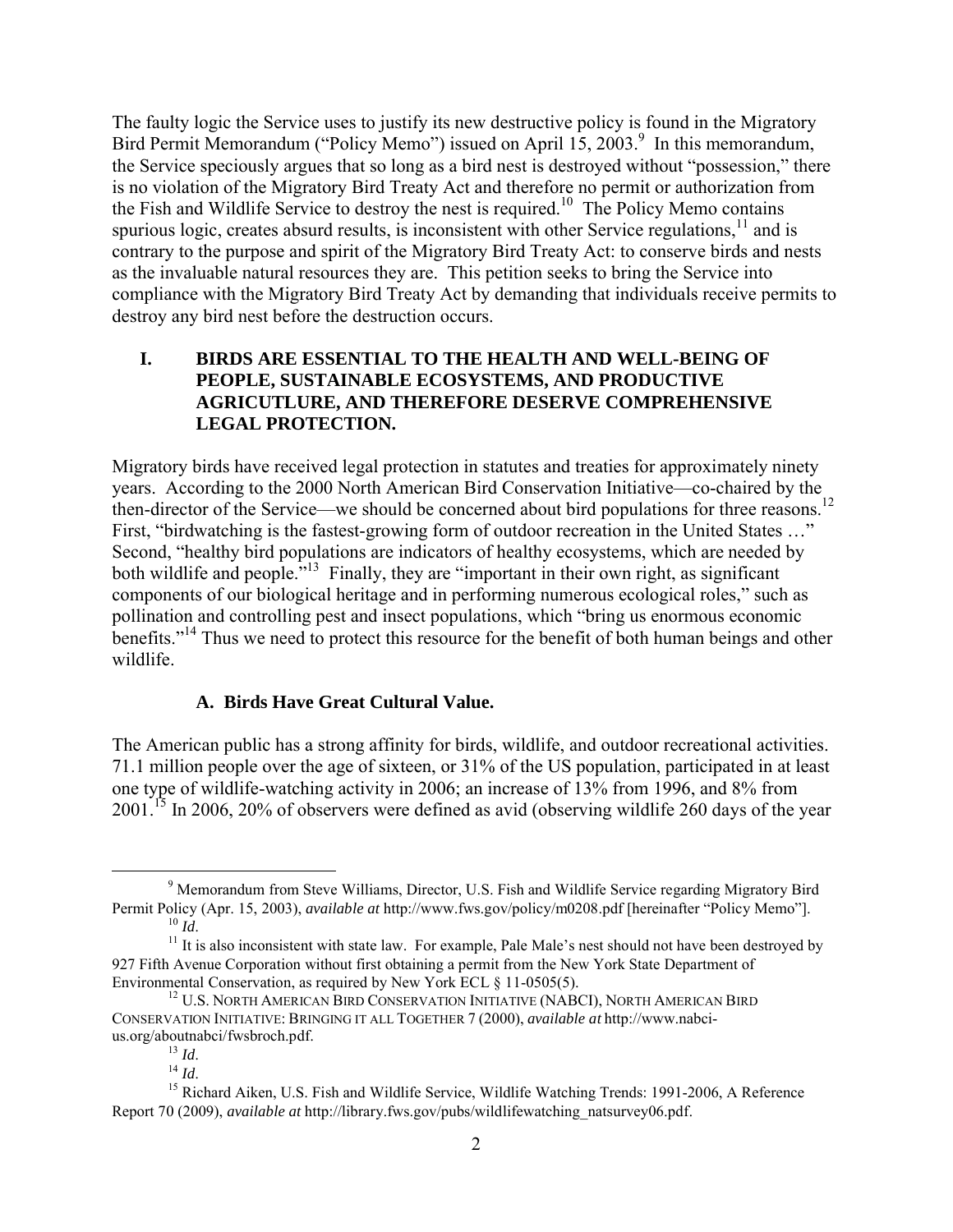or more), while 4.8 million wildlife-watchers observed wildlife every day of the year.<sup>16</sup> The average number of days spent wildlife watching by the avid wildlife watcher increased from 231 in 1991 to 339 in 2006.<sup>17</sup> Birds are highly visible, diverse, and relatively easy animals to observe. As such, they attract the largest following of wildlife-watchers at 47.7 million in 2006: 94% of all wildlife observers and 21% of the total US population over the age of sixteen.<sup>18</sup>

Birds have inspired human societies for centuries. As symbols of freedom, agility, strength, determination and the spirit, they have played a prominent cultural role as totemic and folkloric figures. Birds serve as namesakes of places and sports teams, and national symbols on flags and currency.<sup>19</sup> For instance, the Congressional Research Service has said that as the nation's symbol, the bald eagle, represents "American ideals of freedom."<sup>20</sup> Furthermore, "bald eagle imagery is ubiquitous in American culture, attesting to the widespread symbolic importance the bald eagle holds in American society."21 In religion, birds are icons and omens; scavenger species are central to many funeral practices. Birds are also important in art. Their feathers have been used for adornment and ornamentation. Finally, birds are a prominent source of inspiration, for works of fine art, literature, and music.

Strong public reactions have been elicited by actions perceived as harming birds. The bald eagle became a symbol for conservation organizations and the environmental movement due to the story of its population fluctuations resulting from shooting, deforestation, and pesticides.<sup>22</sup> This sentiment continues as iconic state birds like the Baltimore oriole, black-capped chickadee, purple finch, brown thrasher and American goldfinch populations decline in their honorary states $^{23}$ 

# **B. Birds Have Great Ecological Value.**

Birds are also a valuable part of America's natural heritage. There are more than 900 species and fifty-eight taxonomic families (twice as many as mammals) that collectively occupy every major habitat in North America alone.<sup>24</sup> Their unique adaptations include a raptor's binocular vision,

 <sup>16</sup> *Id*. at 66.

 $^{17}$  *Id.* at 70.

<sup>18</sup> *Id*. at 44.

<sup>&</sup>lt;sup>19</sup> HUMBERTO BERLANGA, ET AL., SAVING OUR SHARED BIRDS: PARTNERS IN FLIGHT TRI-NATIONAL VISION FOR LANDBIRD CONSERVATION 6 (2010), *available at* 

http://www.savingoursharedbirds.org/final\_reports\_pdfs/PIF2010\_English\_Final.pdf.

<sup>&</sup>lt;sup>20</sup> Kristina Alexander, Cong. Research Serv., RL34174, What Happens to the Bald Eagle Now That It Is<br>Not Protected Under the Endangered Species Act? 4 (2010).

<sup>&</sup>lt;sup>21</sup> U.S. FISH AND WILDLIFE SERVICE, DIVISION OF MIGRATORY BIRD MANAGEMENT, FINAL ENVIRONMENTAL ASSESSMENT: DEFINITION OF "DISTURB" AS APPLIED UNDER THE BALD AND GOLDEN EAGLE PROTECTION ACT 9 (2007), *available at* <br>http://www.fws.gov/migratorybirds/CurrentBirdIssues/BaldEagle/DisturbEAFinal.pdf.

<sup>&</sup>lt;sup>22</sup> *Id.*; Press Release, Audubon Society, Bald Eagle Back From the Brink (June 25, 2007),

http://www.audubon.org/newsroom/press-releases/2007/bald-eagle-back-brink.

<sup>&</sup>lt;sup>23</sup> Les Line, *Silent Spring: A Sequel?*, NWF.org (Dec. 1, 2002), http://www.nwf.org/News-and-Magazines/National-Wildlife/Birds/Archives/2003/Silent-Spring-A-Sequel.aspx.

<sup>&</sup>lt;sup>24</sup> BERLANGA, *supra*, note 19 at 8; Cagan H Sekercioglu, *Increasing Awareness of Avian Ecological Function*, 21 TRENDS IN ECOLOGY AND EVOLUTION 464 (2006), *available at*  http://www.stanford.edu/~cagan/Sekercioglu\_TREE2006.pdf.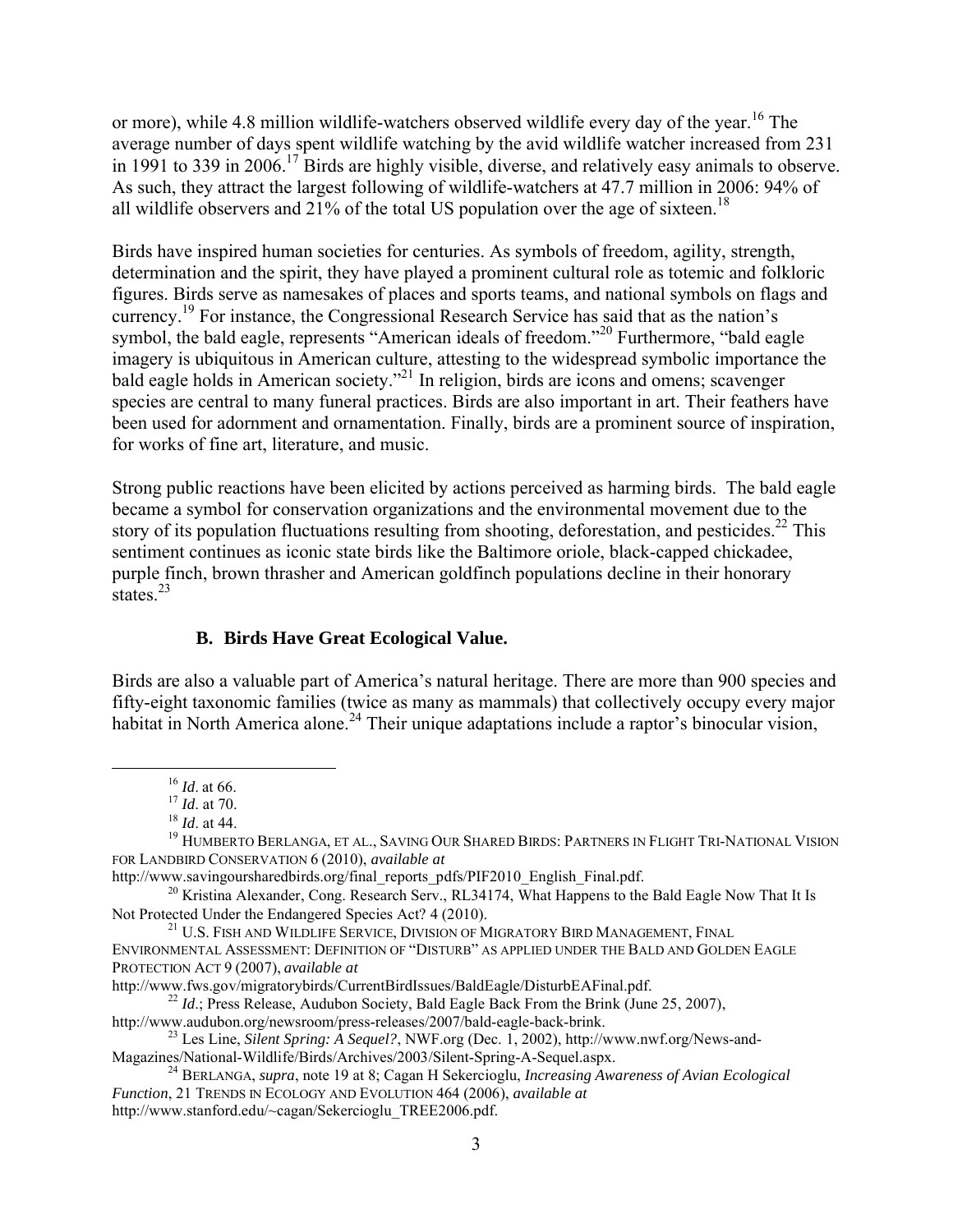keen hearing, razor talons and hooked beaks for catching prey, the long bills, legs, and toes of waders for foraging on mudflats and wetlands, and earth-tone plumage to camouflage adults incubating their eggs on the ground.<sup>25</sup> The study of birds has added greatly to our knowledge of the natural sciences, famously inspiring Darwin's theories of evolution and contributing to our understanding of such concepts as territory, migration, and imprinting.<sup>26</sup> The diversity of the avian species is matched by a corresponding diversity of ecological functions, the most diverse range of any group of vertebrates.<sup>27</sup> With the mobility to connect even far-distant habitats, the movements and feeding of birds can alter vegetation structure, invertebrate densities, and the mixing of sediments. Thus, birds (especially migrants) become crucial to maintaining ecosystem function, memory, and resilience. $^{28}$ 

Birds serve as important transporters of genetic information through seed dispersal and pollination. More than 900 bird species, particularly hummingbirds, sunbirds and honeyeaters, pollinate around 500 vascular plant genera.<sup>29</sup> Birds provide higher quality pollination due to their higher energy needs, which cause birds to visit more flowers regularly, increasing gene flow.<sup>30</sup> Many rare plant species with sparsely distributed and isolated populations are particularly dependent on birds, and are in danger of becoming extinct should bird populations decline.<sup>31</sup>

Birds also transport important external nutrients and minerals between environments. Seabird guano can transfer  $10^4 - 10^5$  tons of phosphorous to land, while waterfowl can input 40% of the nitrogen and 75% of the phosphorous entering wetlands.<sup>32</sup> Deserts like the Gulf of California islands are dependent on birds to introduce nutrients from the surrounding high-productivity environments. The reduction of seabirds in the Aleutian Islands has resulted in a decrease of nutrient deposition and declines in soil phosphorous, marine-derived nitrogen and plant nitrogen content, triggering an ecosystem transformation from grassland to maritime tundra.<sup>33</sup>

Birds can also modify their environment, physically transforming materials from one state to another. For instance, the largest avian nests, built by colonial social weavers, can bring down trees. Cavity and burrow diggers, including woodpeckers can provide food resources to

 <sup>25</sup> U.S. Fish and Wildlife Service, Division of Migratory Bird Management, *Colonial-Nesting Waterbirds: A Glorious and Gregarious Group*, (Jan. 2002), *available at* http://www.fws.gov/birds/Waterbird-Fact-Sheet.pdf; U.S. Fish and Wildlife Service, Division of Migratory Bird Management, *Shorebirds: Waders of Shores, Wetlands, and Grasslands* (Jan. 2002), *available at* http://www.fws.gov/birds/Shorebird-Fact-Sheet.pdf; U.S. Fish and Wildlife Service, Division of Migratory Bird Management, *Raptors: Diurnal and Nocturnal Birds of Prey* (Jan. 2002), *available at* http://www.fws.gov/birds/Raptor-Fact-Sheet.pdf.

<sup>26</sup> U.S. Fish and Wildlife Service, *Migratory Bird Treaty Act: An International Responsibility* (Oct. 2004), *available at* 

http://training.fws.gov/branchsites/CSP/Resources/mig\_birds%5CCD%5CFact%20Sheets%20and%20Articles%5C MBTA%20Fact%20Sheet.pdf.

<sup>27</sup> Sekercioglu, *supra* note 24, at 464.

<sup>28</sup> U.S. ENVIRONMENTAL PROTECTION AGENCY, BIRDS AS INDICATORS OF PRAIRIE WETLANDS INTEGRITY (1995), http://water.epa.gov/type/wetlands/assessment/pph2\_6.cfm.

<sup>&</sup>lt;sup>29</sup> Sekercioglu, *supra* note 24, at 466.<br><sup>30</sup> *Id*.

<sup>30</sup> *Id*. <sup>31</sup> *Id*. at 457.

<sup>32</sup> *Id*. at 467.

<sup>33</sup> *Id*. at 457.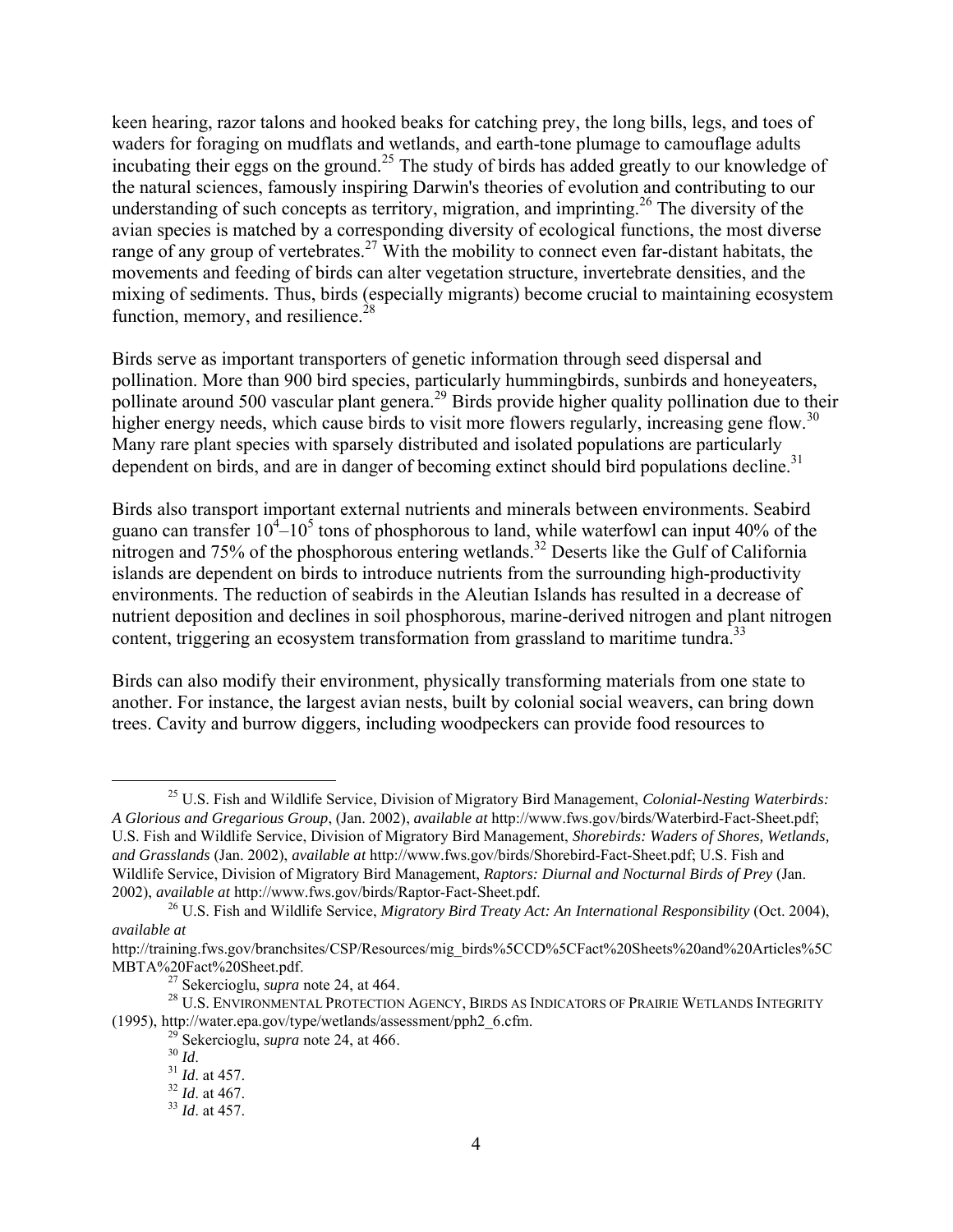nectarivorous birds through the construction of nests.34 Their nests are also essential to frugivorous and predaceous birds, as well as other wildlife.<sup>35</sup> Through such tasks as nestbuilding, birds can affect the composition and evolution of the plant community and entire ecosystems.

Predatory and insectivorous birds have a more direct effect on invertebrate and vertebrate populations. These birds are able to respond to increases and decreases in prey populations much more quickly than nonflying predators. Not only do the birds reduce pest populations directly, but they also affect prey behavior. They limit populations by reducing foraging and provide indirect defense for nests of other birds, for example. They stabilize predator-prey dynamics, leading to higher species richness through competitive coexistence.<sup>36</sup> For example, nesting wood warblers in the boreal forests of eastern North America promote tree growth by consuming up to 84% of eastern spruce budworm larvae and pupae, which defoliate millions of acres of timberland every year. $37$ 

Scavenger birds can provide sanitary services. Through waste disposal and recycling, they facilitate decomposition and the continued flow of energy and nutrients through the food web. Leaf-litter gleaning is a unique ecological function performed by certain species of birds. Vultures are the only known obligate vertebrate scavengers, highly specialized to rapidly dispose of the bodies of large animals. The decline of vultures in India has had serious public and wildlife health consequences, leading to an increase in rotting carcasses and other mammalian scavengers including feral dogs and rats, which are disease vectors.<sup>38</sup>

A quarter or more of frugivorous, omnivorous, and tropical forest insectivorous bird species, and one third of herbivorous, piscivorous and scavenger species are extinction-prone.39 This can have serious consequences for all other plant and animal species, including humans, which depend upon the ecological services that birds provide. Because birds have a strong influence on natural ecosystems through their interactions with other species, the Council on Environmental Cooperation recognized that "migratory birds are a particularly important component of North American biodiversity" in its 1996 Annual Report.<sup>40</sup> Stanford ecologist Cagan H. Sekercioglu also warns that "there is a pressing need to compare avian ecological functions," in particular, "to those of other taxa, to understand how these functions translate to ecosystem services and to estimate the ecological implications of bird declines," which "can rapidly diminish certain ecosystem processes before we can study the underlying mechanism.<sup>"41</sup>

BirdLife International and the European Bird Census Council state that "[b]iodiversity is a vital

 <sup>34</sup> *Id*. at 469; BERLANGA, *supra* note 19, at 6.

<sup>35</sup> Sekercioglu, *supra* note 24, at 469.

<sup>36</sup> *Id*. at 468.

<sup>37</sup> Line, *supra* note 23.

<sup>38</sup> Sekercioglu, *supra* note 24, at 468.

<sup>39</sup> Cagan H. Sekercioglu, Gretchen C. Daily & Paul R. Ehrlich, *Ecosystem Consequences of Bird Declines*, 101 PNAS 18042, 18042 (2004), *available at* http://www.pnas.org/content/101/52/18042.full.pdf.

<sup>40</sup> COMMISSION FOR ENVIRONMENTAL COOPERATION, ANNUAL REPORT 13 (1996), *available at*  http://www.cec.org/Storage/93/9085\_ar96\_en.pdf. <sup>41</sup> Cagan H. Sekercioglu, Biography, http://www.stanford.edu/~cagan/main.html; Sekercioglu, *supra* note 24,

at 464.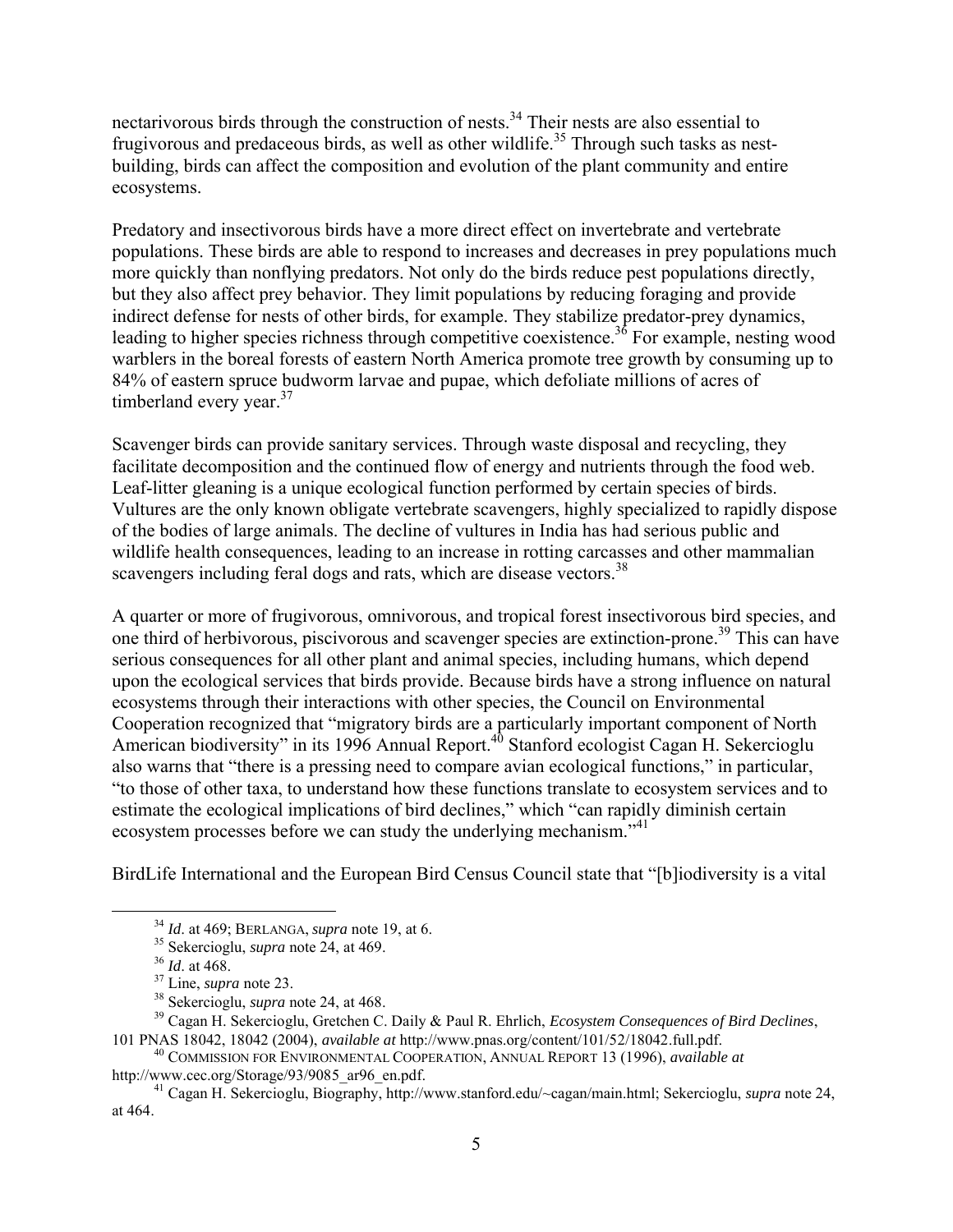indicator of the wellbeing of our planet."<sup>42</sup> The more diversity there is, the more likely that there is one species that can fulfill a function efficiently. On the other hand, the more specialized and evolutionarily unique a species is, the more likely it is to go extinct. The reduction or extinction of one population can cause significant changes throughout an ecosystem, eventually disrupting processes and services that are important to human society.43 It is important to maintain structurally diverse habitats, in order to host the widest variety of species possible and ensure the sustainability of entire ecosystems.<sup>44</sup>

Furthermore, declines in bird species are indications of changes elsewhere in their environment. Because birds have such a diverse and unique array of critical ecological roles, bird populations are dependent upon the health of larger ecosystems.<sup>45</sup> Birds are often used as indicator species, for parameters too difficult, inconvenient, and/or expensive to measure directly.<sup>46</sup> Birds can indicate changing biodiversity, species richness and occurrence of rare and threatened species. Birds are used to monitor the condition of ecosystems and habitats, including forests, rainforests, grasslands, rangelands, riparian ecosystems, terrestrial wetlands, marine ecosystems, and even urban areas. They can indicate presence of contaminants such as pesticides, heavy metals and polychlorinated biphenyls in the environment. Additionally, birds have been monitored in order to assess the impact of stressors, including disturbances and processes like urban expansion, logging, hydrological regimes, eutrophication, replacement of endemic ecosystems with plantations, grazing, and hunting, as well as the success of threat-response activities like restoration programs.<sup>47</sup> Thus, bird indicators provide essential information to management agencies for prioritizing and planning, "directing future policies towards improving the health of the [] environment and in helping [] to meet [] international obligations in protecting [] ecosystems," and allow progress toward established targets for sustainability to be quantified and tracked.48

<sup>46</sup> Scott A. Chambers, Birds as Environmental Indicators: Review of Literature, PARKS VICTORIA TECHNICAL SERIES NO. 55 15 (2008), *available at* 

http://parkweb.vic.gov.au/\_\_data/assets/pdf\_file/0018/314523/19\_2346.pdf.

<sup>47</sup> *Id*.; BIRDLIFE INTERNATIONAL, MONITORING AND INDICATORS,

 <sup>42</sup> Birdlife International & European Bird Census Council, *Birds as Biodiversity Indicators for Sustainability* (2003), *available at* 

http://www.birdlife.org/action/science/indicators/pdfs/eur\_biodiversity\_indicators.pdf.<br><sup>43</sup> See Sekercioglu, *supra* note 24; *see also* Sekercioglu, Daily & Ehrlich, *supra* note 39.

<sup>&</sup>lt;sup>44</sup> Tammy VerCauteren & Scott W. Gillihan, Rocky Mountain Bird Observatory, *Integrating Bird Conservation into Range Management* 9 (2004), *available at* 

http://www.rmbo.org/dataentry/postingArticle/dataBox/RMBO\_SARE\_manual\_Jun\_06.pdf.

 $^{45}$  BIRDLIFE INTERNATIONAL, WILD BIRD INDICES: TRACKING TRENDS IN THE CONDITION OF HABITATS, http://www.birdlife.org/action/science/indicators/common\_birds.html (last visited Apr. 6, 2012); Birdlife International & European Bird Census Council, *supra* note 42; NORTH AMERICAN BIRD CONSERVATION INITIATIVE, U.S. COMMITTEE, THE STATE OF THE BIRDS: UNITED STATES OF AMERICA, 2009 3 (2009), *available at* http://www.stateofthebirds.org/2009/pdf\_files/State\_of\_the\_Birds\_2009.pdf.

http://www.birdlife.org/action/science/indicators/index.html (last visited Apr. 6, 2012); BIRDS AS INDICATORS, *supra* note 28; Bureau of Land Management, U.S. Geological Survey, Northern Prairie Wildlife Research Center, Birds as Indicators of Riparian Vegetation Condition in the Western US (last updated Aug. 24, 2006), http://www.npwrc.usgs.gov/resource/birds/ripveg/index.htm; DAVID KIRK, CANADIAN ENVIRONMENTAL ASSESSMENT AGENCY*,* A DECISION SUPPORT TOOL TO AID IN EVALUATING SIGNIFICANCE OF ADVERSE EFFECTS ON BIRDS 4 (2001), *available at* http://dsp-psd.pwgsc.gc.ca/Collection/En105-63-2001E.pdf.

<sup>48</sup> David Noble, *The Importance of Indicators*, 9 BIRD POPULATIONS 236, 237 (2008), *available at*  http://birdpop.net/pubs/files/noble/2009/571\_Noble2009.pdf.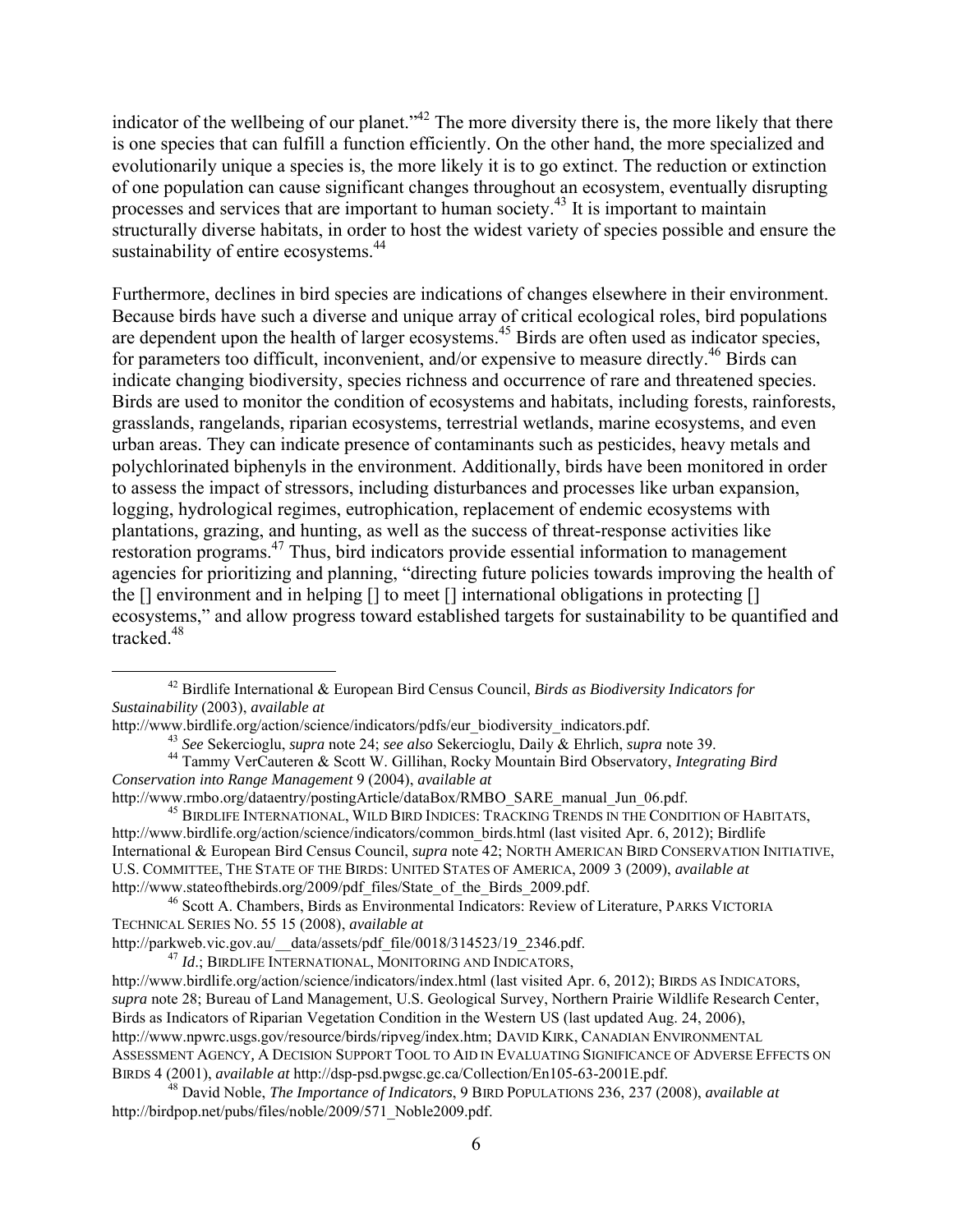Measures promoting conservation of migratory birds can also promote sustainability on a global level.49 Birds can provide insight into the characteristics indicating the health of the environment as a whole, and can be used to devise measures to maintain the general quality of the ecosystems and habitats where birds occur.<sup>50</sup> In sum, as explained by Waterbird Conservation for the Americas, the conservation of bird species "can help protect the broader landscape."<sup>51</sup>

### **C. Birds Have Great Economic Value.**

A 2009 report from the Service shows that birding activities can be a tremendous benefit to the U.S. economy.<sup>52</sup> In 2006, bird watching, feeding, and photography generated thirty-six billion dollars in direct expenditures, eighty-two billion dollars in industry output, 671,000 jobs, and eleven billion dollars in state, federal and local tax revenues across the  $U.S.<sup>53</sup>$  While many birders may engage in these activities in their own backyards, there has been an 8% increase in the number of people birdwatching away from home. Bird tourism can be an important source of income for local economies. Ecotourism has lead to the growth of bird festivals and specialized tour packages in Mexico and other countries, and locations in the U.S. also serve as birding hotspots.<sup>54</sup> In 2006, 73% of the birders in Wyoming and 45% in Hawaii, Vermont, New Mexico and Montana all came from outside those states.<sup>55</sup> Central Park is famous for its birdwatching, as evidenced by Pale Male's large fan base from all over the country.<sup>56</sup> In addition, Texas has diverse habitats and bird species, and the Matagorda County-Mad Island Marsh region often leads the nation with the highest tallies for the most species in the Christmas Bird Count.<sup>57</sup>

Furthermore, as early as the late  $18<sup>th</sup>$  century a government study estimated that 90% of migratory birds directly benefit farmers.<sup>58</sup> Birds pollinate 3.5-5.4% of more than 1500 crop species.<sup>59</sup> The nutrients in bird guano, which can be deposited thousands of kilometers away from the source, are important for crop fertilization.<sup>60</sup> Additionally, the net economic value of birds as a form of pest control for agriculture and other affected industries is significant; it is

 <sup>49</sup> JAMES A. KUSHLAN, ET AL., WATERBIRD CONSERVATION FOR THE AMERICAS: THE NORTH AMERICAN WATERBIRD CONSERVATION PLAN 5 (2002), *available at* 

http://www.waterbirdconservation.org/pdfs/plan\_files/complete.pdf.

<sup>50</sup> Chambers, *supra* note 46, at 5.

<sup>51</sup> KUSHLAN, *supra* note 49, at 5.

<sup>52</sup> *See* ERIN CARVER, U.S. FISH AND WILDLIFE SERVICE, BIRDING IN THE UNITED STATES: A DEMOGRAPHIC AND ECONOMIC ANALYSIS, ADDENDUM TO THE 2006 NATIONAL SURVEY OF FISHING, HUNTING, AND WILDLIFE-ASSOCIATED RECREATION (2009), *available at* http://library.fws.gov/Pubs/birding\_natsurvey06.pdf.

<sup>53</sup> *Id*. at 13.

<sup>54</sup> *Id*. at 10; BERLANGA, *supra* note 19, at 6. 55 CARVER, *supra* note 52, at 9.

<sup>56</sup> Sarah McCarn Elliott, *Not Just a Walk in the Park: New York's Central Park Christmas Bird Count*, 63 AMERICAN BIRDS 24, 25, *available at* http://web4.audubon.org/bird/cbc/pdf/AB\_109\_Central\_Park.pdf (last visited Apr. 6, 2012).

<sup>&</sup>lt;sup>57</sup> Brent Ortego, 2009 Matagorda County - Mad Island Marsh: Christmas Bird Count (Dec. 14, 2009), http://ortegobirds.com/articles/birds/2009-matagorda-county-mad-island-marsh-cbc/.

<sup>58</sup> Greg C. Bruno, *Birds May Prove Beneficial Ally to Organic Farmers*, GAINESVILLE SUN, July 5, 2003, *available at* http://www.gainesville.com/article/20030705/LOCAL/207050311.

<sup>59</sup> Sekercioglu, *supra* note 24, at 467.

<sup>60</sup> *Id*.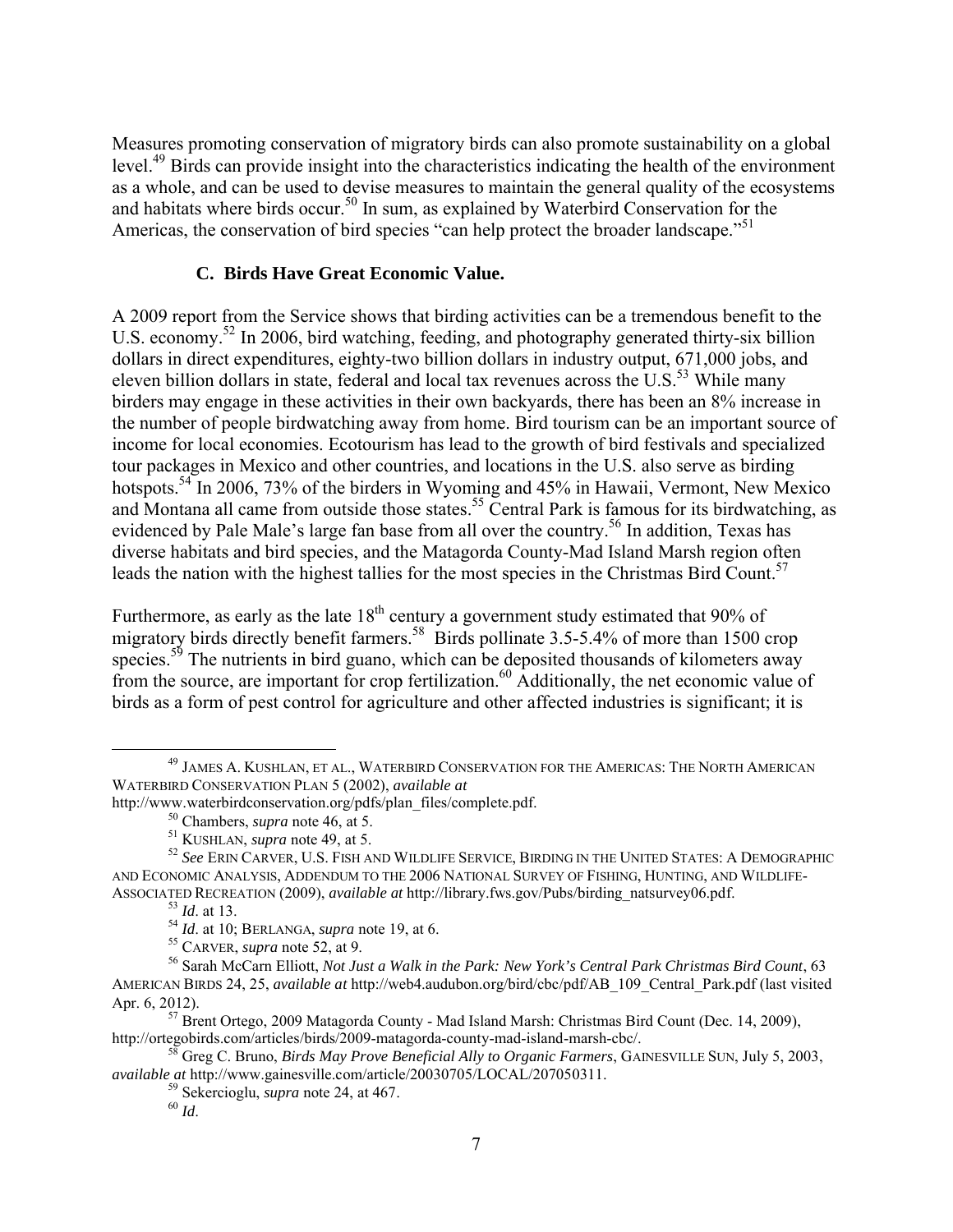estimated at \$5.4 billion in Canada's boreal forest alone.<sup>61</sup> Some landbirds eat as many as 300 insects per day, and can collectively consume 100,000 metric tons of invertebrates daily, equivalent in weight to 20,000 elephants, thus controlling insects by the millions annually and reducing plant damage and increasing yields.<sup>62</sup> A single pair of savannah sparrows raising their young can help to control pests in the western rangelands through their consumption of up to 149,000 grasshoppers in a breeding season. $63$ 

In addition, birds reduce the costs of conservation efforts. Avian seed dispersal reduces the cost of restoring degraded lands to economic and ecological use.<sup>64</sup> Restoration is facilitated by greater vegetation complexity.65 By providing a few appropriate plants that are attractive to avian seed dispersers, these will subsequently introduce many other new individual plants and plant species, so that "static landscape designs [is] replaced with dynamic successional processes that introduce a continuous stream of new elements."66 Consequently, the cost and effort of planting entire plant communities is reduced.<sup>67</sup>

### **II. MANY BIRD SPECIES FACE POPULATION DECLINES, JEOPARDIZING THE SPECIES THEMSELVES AND THE BENEFITS THEY PROVIDE.**

Despite the popularity of birds and interest in their protection, 1.3% of bird species have gone extinct, and the number of individual birds worldwide is estimated to have undergone a 20 to 25% reduction since 1500.<sup>68</sup> The Red List Index for the world's birds shows that the status of many species continues to deteriorate.<sup>69</sup> One quarter of all European and North American bird species have declined over the last three decades, while  $21\%$  are extinction prone.<sup>70</sup> In the U.S., the Service considers 10-15% of all species at each geographic scale at which birds of concern are identified (Bird Conservation Region, U.S. Fish and Wildlife Service Region, and National) as requiring conservation attention.<sup>71</sup> Of the 131 species on the Service's Birds of Conservation Concern 2002 National list, 103 were retained in the 2008 list while the twenty-eight species deleted from the list were overrun by the forty-four new species added, resulting in a net gain of sixteen species.<sup>72</sup> The Audubon Society's 2007 WatchList further identifies 178 continental

<sup>66</sup> *Id*. at 276.

<sup>&</sup>lt;sup>61</sup> BERLANGA, *supra* note 19, at 6.<br><sup>62</sup>  $H$ 

<sup>62</sup> *Id*. 63 Line, *supra* note 23.

<sup>64</sup> Sekercioglu, Daily & Ehrlich, *supra* note 39, at 18045.

<sup>65</sup> George R. Robinson & Steven N. Handel, *Forest Restoration on a Closed Landfill: Rapid Addition of New Species by Bird Dispersal*, 7 CONSERVATION BIOLOGY 271, 275 (1993), *available at*  http://www.epa.gov/region3/mtntop/pdf/appendices/d/aquatic-ecosystem-enhancsymp/Proceedings/support/Handel/HANDEL.PDF.

<sup>67</sup> *See* T.S. Fredericksen, M.J. Justiniano, B. Mostacedo, D. Kennard, & L.M.C. McDonald. *Comparative regeneration ecology of three leguminous timber species in a Bolivian tropical dry forest*, 20 NEW FORESTS 45 (2000).

<sup>68</sup> Sekercioglu, Daily & Ehrlich, *supra* note 39, at 18042.

 $^{69}$  Birdlife International, The Red List Index: Measuring Trends in the Extinction Risk of Species, http://www.birdlife.org/action/science/indicators/rli.html (last visited Apr. 6, 2012).

<sup>70</sup> Sekercioglu, Daily & Ehrlich, *supra* note 39, at 18042.

<sup>71</sup> U.S. FISH AND WILDLIFE SERVICE, BIRDS OF CONSERVATION CONCERN 2008 10 (2008), *available at*  http://library.fws.gov/bird\_publications/bcc2008.pdf.

 $^{72}$  *Id.* at 11.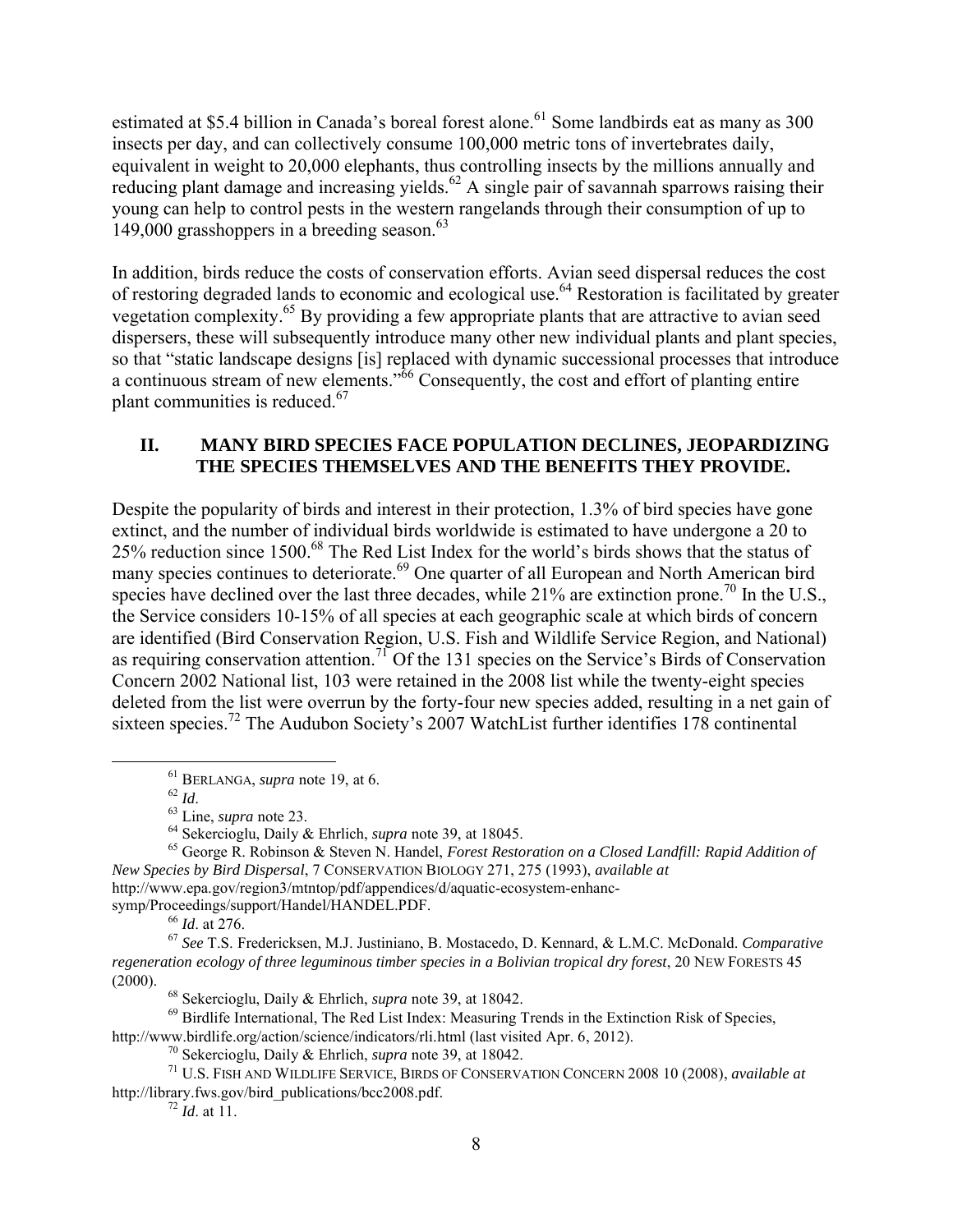species and thirty-nine species in Hawaii, or one quarter of all U.S. birds, as those in need of action.<sup>73</sup> More specifically, Partners in Flight, an international collaborative conservation group of organizations and government agencies, reports that 148, or 17%, of all native landbird species face threats, have declining populations, and are in danger of disappearing unless immediate conservation action is taken.<sup>74</sup> Waterbird Conservation for the Americas similarly reports that 7% of colonial waterbirds are considered highly imperiled, and another 26% are of high concern.<sup>75</sup> 53% of solitary breeding waterbirds show significant population declines.<sup>76</sup>

Habitat loss is the main factor involved in the decline of bird populations.<sup>77</sup> Human dominated areas are associated with loss of biodiversity, including the diversity of bird species. The association of human settlement with the decline of many bird species indicates the destructive impact unregulated development can have on ecosystems and a failure of our society to provide enough consideration to wildlife populations in the development process. Pale Male was one of the first Red-tailed Hawks to nest on a building.<sup>78</sup> Such adaptation is increasingly necessary as human society continues to envelop and annex essential bird habitat.

### **A. Many Bird Species of Conservation Concern Are Left Unprotected by the Endangered Species Act.**

Species that are in danger of extinction can obtain protection under the Endangered Species Act ("ESA"). The ESA has been the driving force behind many successful species conservation and recovery efforts.<sup>79</sup> The Service has reported that over 500, or 41%, of listed species have improved or stabilized their population levels.<sup>80</sup> Nineteen species have been recently delisted or are likely to be delisted over the next twenty-five years because a primary threat has been

Population Unsustainability of 43 Waterbirds,<br>http://www.pwrc.usgs.gov/nacwcp/pdfs/marshbirdmonitoring/Marshbird%20Poster.pdf (last visited Apr. 6, 2012). <sup>77</sup> BIRDS OF CONSERVATION CONCERN, *supra* note 71, AT 12; Department of Defense Partners in Flight,

 <sup>73</sup> Jeffrey Hunter, *More Than One-Quarter of United States Birds Need Urgent Conservation Action: WatchList 2007 Identifies Species at Greatest Risk*, AMERICANHIKING.COM, Nov. 28, 2007, http://americanhiking.chattablogs.com/archives/063761.html.

<sup>74</sup> *Partners in Flight – U.S.*, What is *Partners in Flight* (PIF)?,

http://www.partnersinflight.org/description.cfm; BERLANGA, *supra* note 19, at 2. 75 KUSHLAN, *supra* note 49, at 25.

 $76$  Jennifer Wheeler, Katharine Parsons & Stephanie Schmidt, Assessment of the Vulnerability to

*Bird Conservation Database: Web-based Access to Bird Research and Management Information on DoD Lands* (June 2005), *available at* http://www.dodpif.org/downloads/factsheet06\_Database\_hi.pdf.

<sup>78</sup> Frank DiGiacomo, *Ruffled Feathers on Fifth Avenue*, VANITY FAIR (July 2005), http://www.vanityfair.com/culture/features/2005/07/palemale200507; Jesse Greenspan, *How the Nest Was Won*,

AUDUBONMAGAZINE.ORG, March 2005, *available at* http://www.audubonmagazine.org/features0503/paleMale.html.  $^{79}$  Gregory S. Butcher, Daniel K. Niven, Arvind O. Panjabi, David N. Pashley & Kenneth V.

ROSENBERG, AMERICAN BIRDS, THE 2007 WATCHLIST FOR UNITED STATES BIRDS 19 (2007), *available at* birds.audubon.org/sites/default/files/documents/watchlist2007-technicalreport.pdf; Hunter, *supra* note 73; STATE OF THE BIRDS 2009, *supra* note 45, at 28.

<sup>80</sup> ROBERT J. NOECKER, CONG. RESEARCH SERV., 98-32 ENR, ENDANGERED SPECIES LIST REVISIONS: A SUMMARY OF DELISTING AND DOWNLISTING 2 (1998), *available at*

http://digital.library.unt.edu/ark:/67531/metacrs531/m1/1/high\_res\_d/98-32enr\_1998Jan05.pdf; Martin Miller, *Three Decades of Recovery*, *in* U.S. Fish and Wildlife Service, 28 ENDANGERED SPECIES BULLETIN 1, 5 (2003), *available at* http://digitalcommons.unl.edu/cgi/viewcontent.cgi?article=1011&context=endangeredspeciesbull; U.S. Government Accountability Office, Endangered Species: Many Factors Affect the Length of Time to Recover Select Species 6 (2006), *available at* http://www.gao.gov/new.items/d06730.pdf.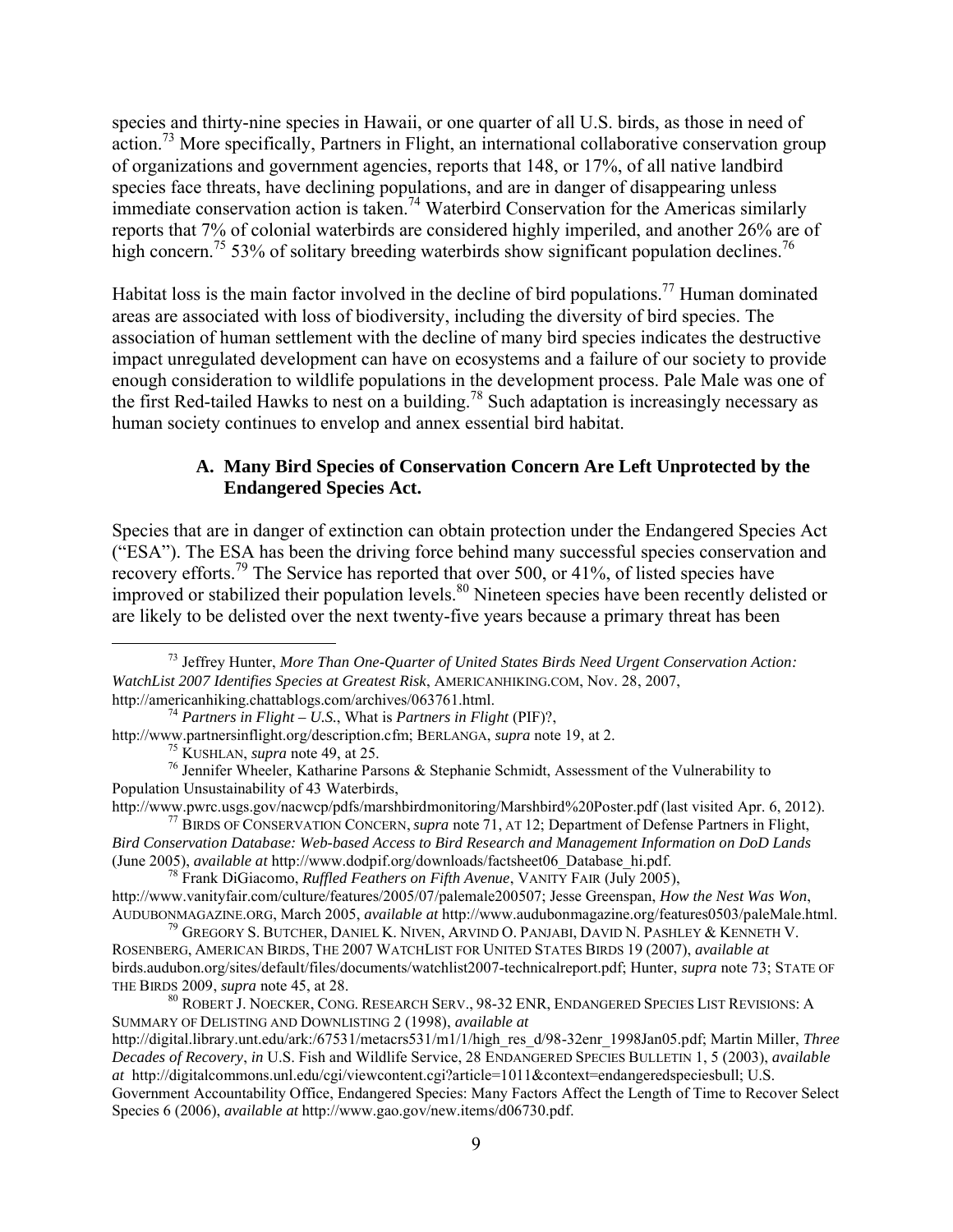mitigated, they were found to be more prevalent than previously thought, or they are expected to respond quickly to recovery efforts.<sup>81</sup> From 1967 to 2006, for example, Bald Eagle sightings went up nine-fold and increased an average of 6% per year, due to strong federal and state protection and the banning of DDT, resulting in the delisting of the Bald Eagle in  $2007$ .<sup>82</sup>

However, the Endangered Species Act does not protect all known declining species. This is particularly evident in bird conservation, where less than seventy of the 1,007 species protected by the Migratory Bird Treaty Act are listed as endangered or threatened, even though several reports indicate that many other bird species are declining.<sup>83</sup> For example, the 2009 State of the Birds report has suggested that in addition to the sixty-seven ESA listed bird species, 184 bird species require conservation action.<sup>84</sup> Similarly, the Audubon Society's WatchList included 211 species in 2007, only twenty-four of which are on the federal Endangered Species list. Greg Butcher, Audubon Bird Conservation Director and co-author of the WatchList, has stated "[i]t's astounding that several are so close to the edge but haven't even received Endangered Species Act protection-this list is a reminder that we need to act and act now."<sup>85</sup>

The Service's "Service Manual"<sup>86</sup>also recognizes that conservation concern extends to many species that are not protected by the Endangered Species Act. There, the Service defines "species of concern" to include not only species listed as endangered and threatened, but also "priority migratory bird species documented in comprehensive bird conservation plans (North American Waterbird Conservation Plan, United States Shorebird Conservation Plan, Partners in Flight Bird Conservation Plans)," "MBTA-listed game birds below desired population sizes," and "species listed in the periodic report, Birds of Conservation Concern, published by our Service Division of Migratory Bird Management."<sup>87</sup>In turn, the 2008 Birds of Conservation Concern National report created a list of 147 migratory and non-migratory bird species considered to be the highest priorities for national conservation, none of which were ESA listed $88$ 

The reason so many bird authorities have determined that non-ESA listed species must be conserved now is that conservation is most effective when implemented early so recovery activities have an opportunity to be successful.<sup>89</sup> For example, species protected during the earliest phases of population decline are more likely to recover than species protected closer to

 <sup>81</sup> *Id*. at 7.

<sup>82</sup> Press Release, Audubon Society, *supra* note 22.

<sup>&</sup>lt;sup>83</sup> Fish and Wildlife Service, Migratory Bird Management Information: List of Protected Birds (10.13): Questions and Answers, FWS.GOV,

http://www.fws.gov/migratorybirds/RegulationsPolicies/mbta/43603%20QA%201013%20rule.pdf (last visited Apr. 17, 2012); STATE OF THE BIRDS 2009, *supra* note 45, at 4, 34.

<sup>84</sup> NORTH AMERICAN BIRD CONSERVATION INITIATIVE, U.S. COMMITTEE, THE STATE OF THE BIRDS: UNITED STATES OF AMERICA, 2009 4, 34 (2009), *available at*

http://www.stateofthebirds.org/2009/pdf\_files/State\_of\_the\_Birds\_2009.pdf.

<sup>85</sup> BUTCHER, ET AL., *supra* note 79, at 21; Hunter, *supra* note 73; BIRDS OF CONSERVATION CONCERN, *supra* note 71.

<sup>86</sup> U.S. Fish and Wildlife, Service Manual Chapters, FWS.GOV, http://www.fws.gov/policy/manuals/ (last visited Apr. 17, 2012).

<sup>87</sup> 720 FW 2.5, *available at* http://www.fws.gov/policy/720fw2.pdf

<sup>88</sup> BIRDS OF CONSERVATION CONCERN, *supra* note 71, at 1, 10.

<sup>89</sup> BERLANGA, *supra* note 19, at 10.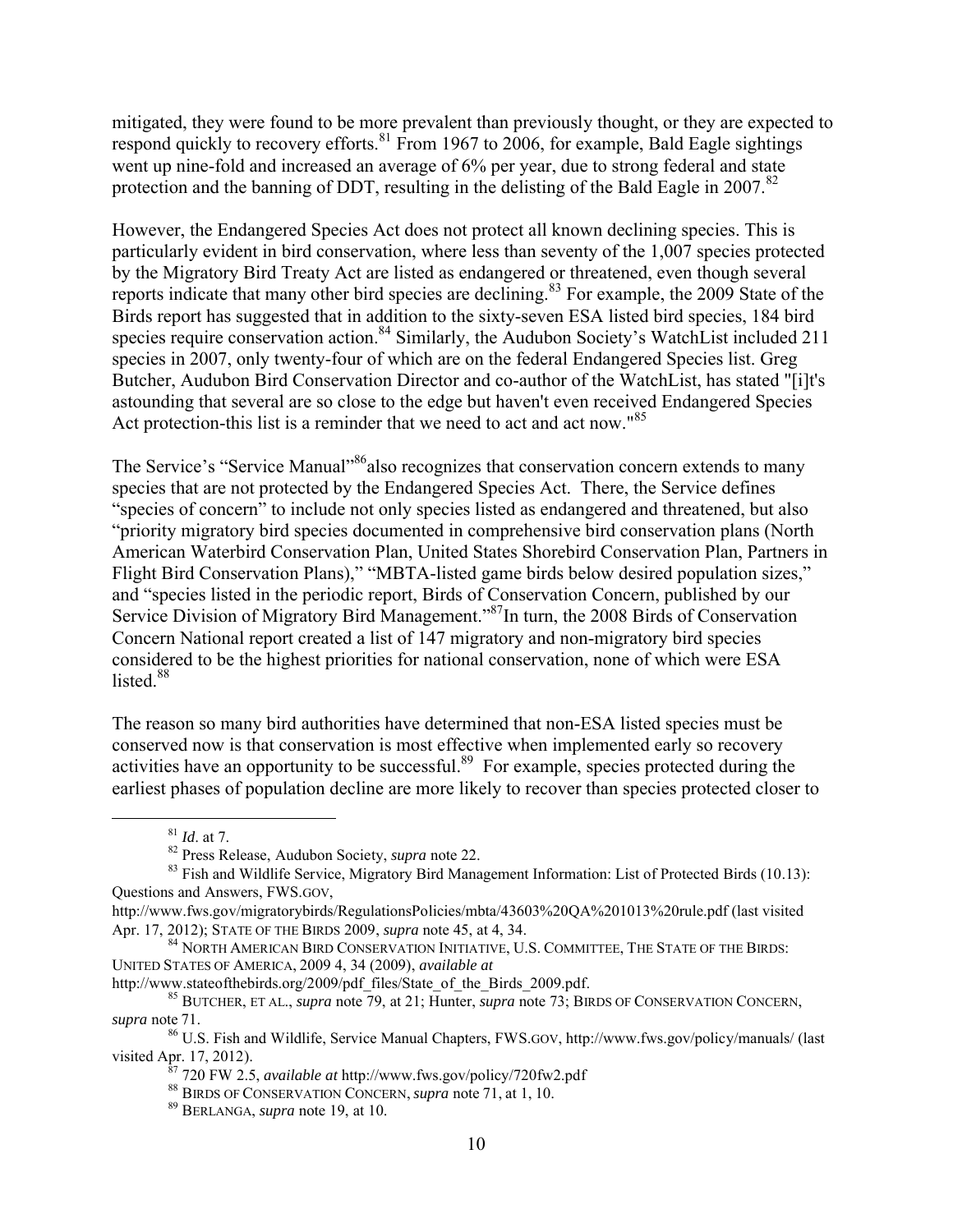an extinction event.<sup>90</sup>This suggests that early conservation efforts provide large conservation dividends.<sup>91</sup>Thus, the 2009 State of the Birds report states:

> The most cost-effective solution of all is to stop bird species from declining before they require Endangered Species Act protection. Cooperative conservation measures involving government and tribal agencies, nongovernmental organizations and private landowners are essential to keep common birds common and to recover failing birds populations while there is still time. $92$

In many instances birds fail to receive ESA protection simply because their declines have not been thoroughly documented, rather than because they are not declining. And as these species become even rarer, it becomes more difficult to obtain enough data to conclusively determine their status. Indeed, population data is lacking for a third of all bird species.<sup>93</sup> Waterbird Conservation for the Americas claimed there was insufficient information to determine the status of 15% of colonial waterbird species, while non-colonial waterbirds had yet to be assessed quantitatively.<sup>94</sup>

# **B. Birds with Larger Populations May Also Require Conservation Protection When Trends Show Rapid Declines Or It is Vulnerable to Catastrophic Events.**

Furthermore, bird species that are not at risk of immediate extinction might still be a priority for conservation action.95 While rare species are increasing in certain locations, some common birds species, with more than 500,000 individuals and a range greater than one million square kilometers, are undergoing sharp declines.<sup>96</sup> The Audubon Society reports that 119 of America's most common birds, or half of those for which population trends are known, have declined significantly over the last forty years, losing at least  $20\%$  of their population.<sup>97</sup> The 2007 State of the Birds report focused on the twenty common bird species with average declines of -1.90 or worse.<sup>98</sup> Over the span of forty years, that totals a loss of more than 50%.<sup>99</sup> Partners in Flight has further identified forty-two common bird species whose populations have declined 50% or more

 <sup>90</sup> STATE OF THE BIRDS 2009, *supra* note 45, at 28-29.

<sup>&</sup>lt;sup>91</sup> *Id.* at 29.<br><sup>92</sup> *Id.* 

<sup>&</sup>lt;sup>93</sup> U.S. Fish and Wildlife Service Division of Migratory Bird Management, *Migratory Bird Mortality*: *Many Human-Caused Threats Afflict Our Bird Populations*, (Jan. 2002), *available at* http://www.fws.gov/birds/mortality-fact-sheet.pdf.

<sup>94</sup> KUSHLAN, *supra* note 49, at 15.

<sup>95</sup> KIRK, *supra* note 47, at 2, 12, 18.

<sup>96</sup> *Testimony of G. Thomas Bancroft, Ph.D., Chief Scientist, National Audubon Society, Before the Committee on Natural Resources Subcommittee on Natural Resource Subcommittee on Fisheries, Going, Going, Gone? An Assessment of the Global Decline in Bird Populations*, AUDUBON.ORG 1 (July 10, 2008), available at http://www.audubon.org/sites/default/files/documents/tombancroft-cbid-statement\_july10th2008.doc; BIRDS OF CONSERVATION CONCERN, *supra* note 71, AT 12.

<sup>97</sup> *Testimony of G. Thomas Bancroft*, *supra* note 96, at 1.

<sup>98</sup> *Id*; BUTCHER, et al., *supra* note 79, at 9.

<sup>99</sup> *Id*.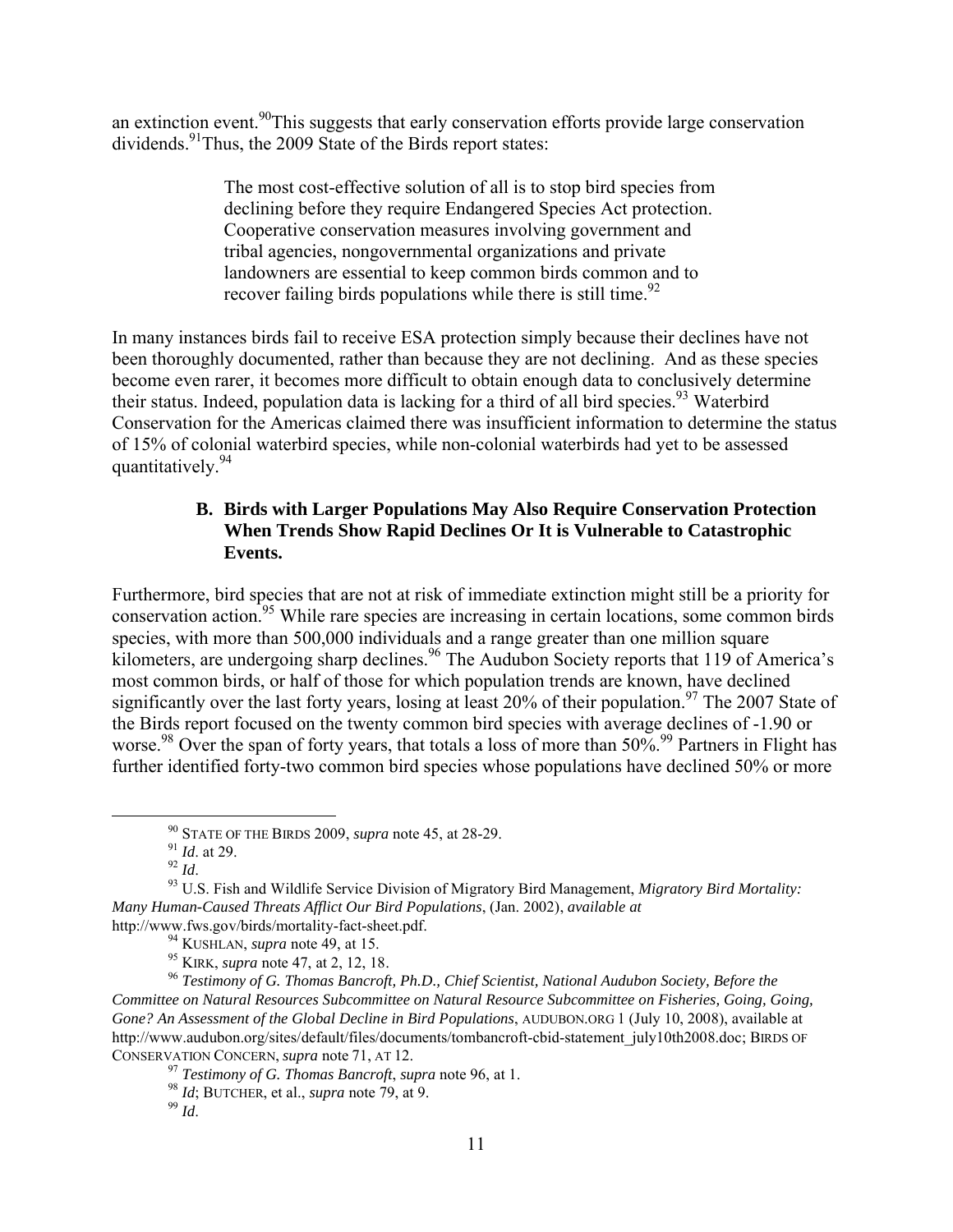over the last forty years.<sup>100</sup> The Common Murre is one of the most numerous seabirds in the northern hemisphere, but it has declined more than 76%.<sup>101</sup> The Rusty Blackbird remains numerous, estimated at hundreds of thousands and up to one or two million, but Breeding Bird Survey data indicates a decline in Rusty Blackbird populations of 95% over the last forty years in the boreal zone. $102$ 

Moreover, even a regional population that is large and increasing may require active conservation management if that population is vulnerable to catastrophic threats. In all of these cases, active, ongoing protection of the bird species or population will be necessary to ensure that the species does not decline.<sup>103</sup>

# **C. Bird Species Often Face Regional Threats, and Therefore Regional Conservation Actions Are Necessary to Address These Threats.**

Birds are subject to regional variation in population status. Many of the bird species listed as rare on the Audubon WatchList show up on Service Region and Bird Conservation Region lists, but not on the National list.<sup>104</sup> This indicates that birds that are not in danger of global or even national extinction could still be vulnerable to local or regional extinctions.<sup>105</sup>

Examples of this phenomenon abound. The Rusty Blackbird disappeared from regions where it was formerly common and retracted from the southern edge of its distribution.<sup>106</sup>In the State of Florida, Ospreys and Burrowing Owls are species of special concern, and thus afforded special protections.<sup>107</sup> Ospreys and Bank Swallows, though not of conservation concern nationally, could be of regional or local concern.<sup>108</sup>A bird species that is declining locally may be important to the local or regional ecosystem, so that their elimination from the area, quite apart from their larger status, could have a significant local impact.

Therefore, bird conservation requires active management by wildlife agencies, management that is tailored to specific situations that meet the needs of bird populations where they are found.

<sup>106</sup> Greenburg, *supra* note 102, at 17.

<sup>107</sup> FLORIDA FISH AND WILDLIFE CONSERVATION COMMISSION, OSPREY NEST REMOVAL POLICIES, 1 (revised Sep. 30, 2004), *available at* 

 <sup>100</sup> BERLANGA, *supra* note 19, at 2.

<sup>101</sup> STATE OF THE BIRDS 2009, *supra* note 45, at 22.

<sup>&</sup>lt;sup>102</sup> Russ Greenburg, *The Mysterious Decline of the Rusty Blackbird in* THE ALL-BIRD BULLETIN: BIRD CONSERVATION NEWS AND INFORMATION17 (2010), *available at* http://www.nabcius.org/bulletin/bulletinspring10.pdf.

<sup>103</sup> KIRK, *supra* note 47, at 17.

<sup>104</sup> BUTCHER, ET AL., *supra* note 79, at 21.

<sup>&</sup>lt;sup>105</sup> U.S. Geological Survey, *Nesting Ecology and Nesting Habitat Requirements of Ohio's Grasslandnesting Birds: a Literature Review*, http://www.npwrc.usgs.gov/resource/birds/ohionest/summary.htm (last visited Apr. 6, 2012).

http://www.ospreys.com/downloads/files/Osprey%20nest%20removal%20policy.pdf; FLORIDA FISH AND WILDLIFE CONSERVATION COMMISSION, BURROWING OWL NEST PROTECTION GUIDELINES AND PROCEDURES IN URBAN AREAS (revised Sep. 29, 2004), *available at* http://fwcg.myfwc.com/docs/Burrowingowl\_protectionguidlines.pdf.

<sup>&</sup>lt;sup>108</sup> Email from Chuck Hunter, U.S. Fish and Wildlife Service, Region 4, to Cyndi Perry, Chief, Branch of Bird Conservation, U.S. Fish and Wildlife Service, and Eliza Savage, U.S. Fish and Wildlife Service (Dec. 27, 2001) (on file with author).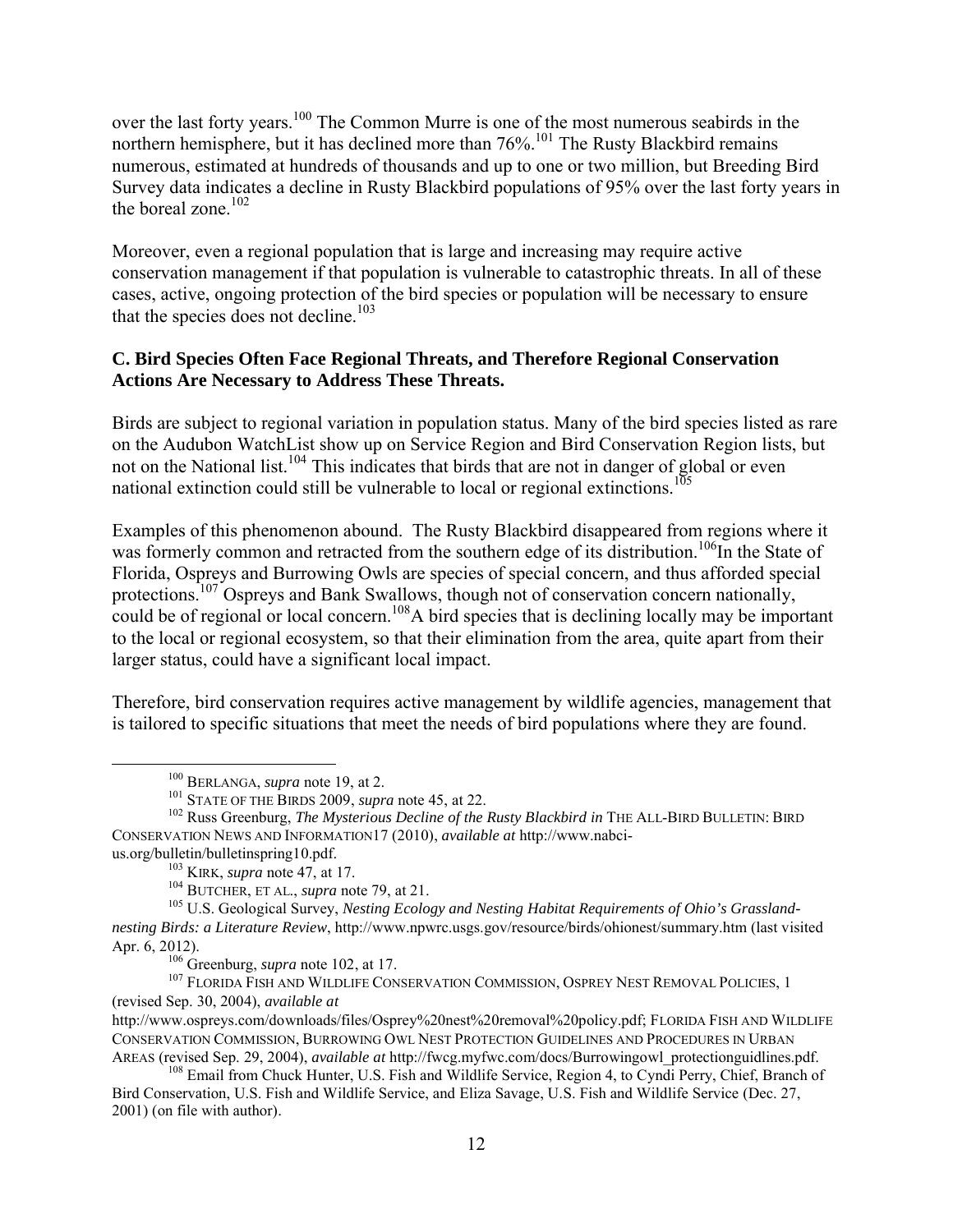Although the Endangered Species Act provides powerful protections for species the law protects, proactive conservation through other legal avenues can be more cost effective and ultimately make conservation more successful.<sup>109</sup> This is especially necessary at a time when human impacts upon the environment are at an all-time high, and even birds that are abundant now may become increasingly stressed as climate change impacts intensify.<sup>110</sup>

### **III. THE HISTORY AND MEANING OF THE MIGRATORY BIRD TREATY ACT INDICATES THAT THE SERVICE'S NEST POLICY IS INCONSISTENT WITH THE INTENT OF CONGRESS TO PRESERVE NORTH AMERICAN BIRDS.**

Congress enacted the Migratory Bird Treaty Act to ensure that "any migratory bird, any part, nest, or egg of any such bird, or any product . . ." would be protected from harm, as stated in section 703 of the Act.<sup>111</sup> Yet since passage of the MBTA, bird populations have continued to decline. In order to reverse this trend and protect birds as Congress intended, the Service must ensure that all of its actions and polices—including its policy on nest destruction—is consistent with the MBTA's clear purpose: to protect migratory birds, along with their eggs and nests, from unregulated harm.

# **A. Treaties Implemented by the MTBA Recognize the Importance of Preserving Bird Habitats and Are Not Limited to Direct Death or Injury from Trade.**

The MBTA was passed in 1918 to implement a United States treaty with Great Britain on behalf of Canada. Updated several times thereafter, it now implements conventions entered into, not only with Canada (amended in 1999), but also with Mexico (1936), the U.S.S.R. (1976), and Japan (1972). The first treaty was signed in the midst of the mass destruction of egrets, herons, cuckoos and owls by market hunting for the millinery trade, in the late 1800s and early 1900s. Sarah McCarn Elliott describes the conflict:

> Not everyone approved of the craze [for feathered hats]. Newspaper stories with grizzly pictures caught the public's attention, and some Americans denounced the slaughter, publishing in journals and forming protest groups. Eventually laws were passed, and the feather trade diminished. . . The feather war lasted nearly a quarter century, focusing public attention onto birds and their defenders, supporters who became a part of the Audubon movement $112$

<sup>&</sup>lt;sup>109</sup> North American Commission for Environmental Cooperation – Secretariat, Article 15(1) Notification to Council that Development of a Factual Record is Warranted *submitted by* Alliance for the Wild Rockies, et al. 25 (Dec. 15, 2000), *available at* http://www.cec.org/Storage/71/6466\_ACFA30.pdf.

<sup>110</sup> BIRDS OF CONSERVATION CONCERN, *supra* note 71, at 1; NORTH AMERICAN BIRD CONSERVATION INITIATIVE, U.S. COMMITTEE, THE STATE OF THE BIRDS: 2010 REPORT ON CLIMATE CHANGE 25 (2010), *available at*  http://www.stateofthebirds.org/2010/pdf\_files/State%20of%20the%20Birds\_FINAL.pdf.

 $111$  16 U.S.C. § 703 (Westlaw 2012).

<sup>112</sup> Elliott, *supra* note 56, at 24.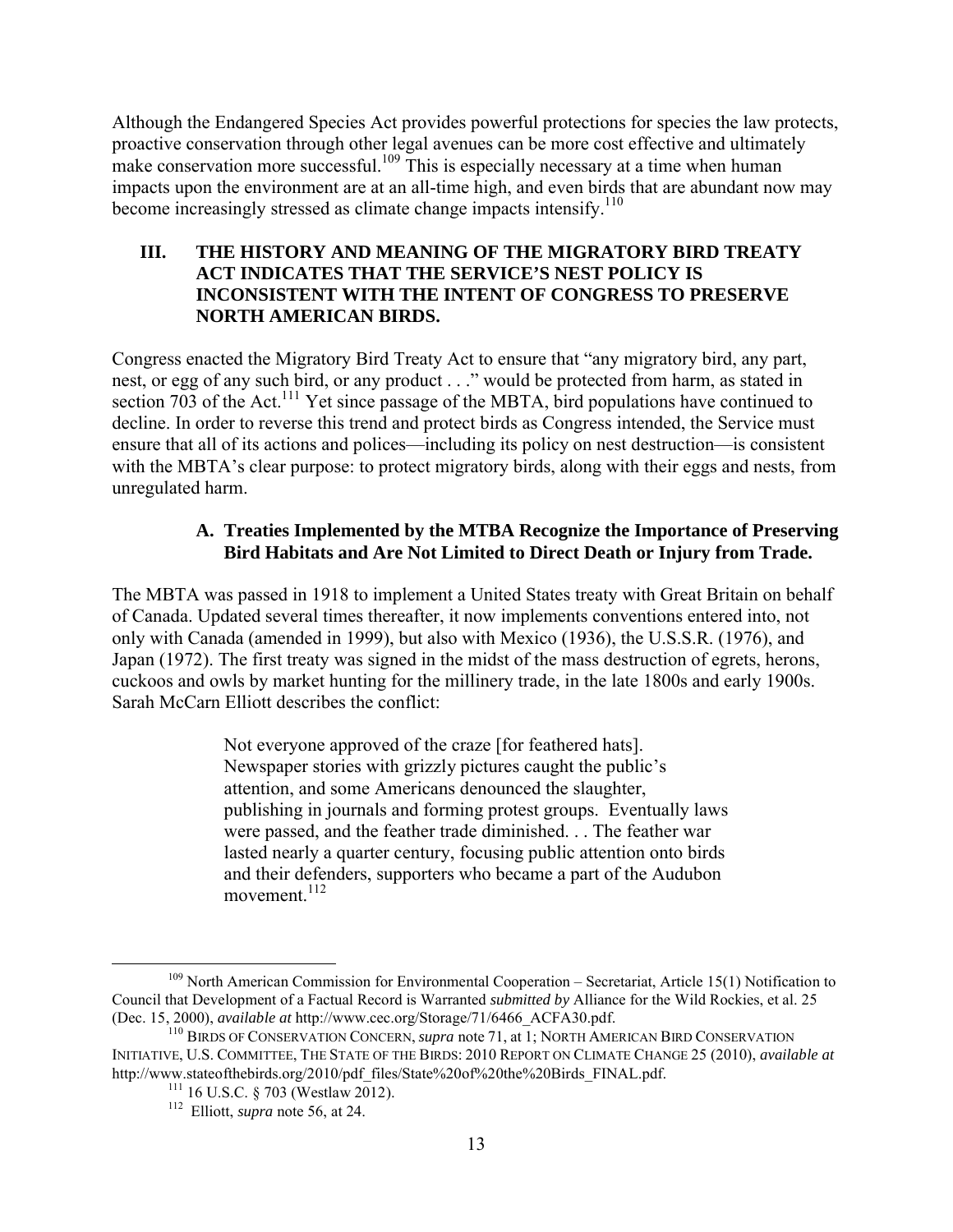Although unsustainable commercial trade was the catalyst for the migratory bird treaties, the treaties are not limited to regulating the direct killing or death of birds, and over time the treaties have placed an increasing emphasis on protecting bird habitats from destruction. For example, the treaties entered into by the U.S. with Japan and the U.S.S.R. include language regarding the conservation of bird habitats, while the 1995 Protocol with Canada provides that "each government will use its authority to protect and conserve habitats essential to migratory bird populations (including protection from pollution and from alien or exotic species)."<sup>113</sup>

The treaties also recognize the intrinsic value of birds, and promote the entire array of values they provide and functions they serve. The 1916 treaty between United States and Great Britain was implemented in part because birds "are of great value as a source of food or in destroying insects which are injurious to forests and forage plants [and] agricultural crops" but they are "nevertheless in danger of extermination through lack of adequate protection during the nesting season or while on their way to and from their breeding grounds. . ...<sup>114</sup>

The 1972 treaty between the United States and Japan states that "birds constitute a natural resource of great value for recreational, aesthetic, scientific, and economic purposes, and that this value can be increased with proper management ..."<sup>115</sup> In 1978, the U.S. and the U.S.S.R. entered into an agreement that finds "that migratory birds are a natural resource of great scientific, economic, aesthetic, cultural, educational, recreational and ecological value and that this value can be increased under proper management."<sup>116</sup>

As such, these treaties support regulating all activities that harm birds, not just commercial trade. This expanding scope of regulation is matched in the treaties with an expanding notion of the value of birds, their habitats, and the ecosystem upon which they depend.

# **B. Judicial Opinions Consistently Hold that the MBTA Protections Apply Broadly and Irrespective of Intent.**

Courts have often found that the plain language of the Migratory Bird Treaty Act provides strong support for broad protection of birds, protection that is not contingent on the manner in which birds are harmed or the intent of the person taking the action. The Supreme Court has described

<sup>&</sup>lt;sup>113</sup> Protocol Amending the 1916 Convention for the Protection of Migratory Birds 4 (read in Senate, Aug. 2, 1996), *available at* http://www.fws.gov/le/pdffiles/Canada\_Mig\_Bird\_Treaty.pdf; Exec. Order No. 13186, Responsibilities of Federal Agencies To Protect Migratory Birds, 66 Fed. Reg. 3,853, 3,853 (Jan. 10, 2001), *available at* http://www.doe.gov/sites/prod/files/nepapub/nepa\_documents/RedDont/Req-EO13186migratorybirds.pdf; Take of Migratory Birds by Department of Defense, 69 Fed. Reg. 31074, 31075 (June 2, 2004); 16 U.S.C.A. § 703-712 (Westlaw 2012).

<sup>&</sup>lt;sup>114</sup> Submission to the Commission on Environmental Cooperation Pursuant to Article 14 of the North American Agreement on Environment Cooperation *submitted by* Alliance for the Wild Rockies, et al.5 (Nov. 17, 1999), *available at* http://www.cec.org/Storage/83/7888\_99-2-SUB-E.pdf; *See also* Take of Migratory Birds by Department of Defense, 69 Fed. Reg. 31074, 31075 (June 2, 2004).

<sup>&</sup>lt;sup>115</sup> Convention Between the Government of Japan and the Government of the United States of America for the Protection of Migratory Birds and Birds in Danger of Extinction, and Their Environment (1972), *available at*  http://www.biodic.go.jp/english/biolaw/wata\_am.html.

<sup>&</sup>lt;sup>116</sup> Convention Between the United States of American and the Union of Soviet Socialist Republics Concerning the Conservation of Migratory Birds and their Environment (1976), *available at*  http://www.fws.gov/le/pdffiles/USSR\_Mig\_Bird\_Treaty.pdf.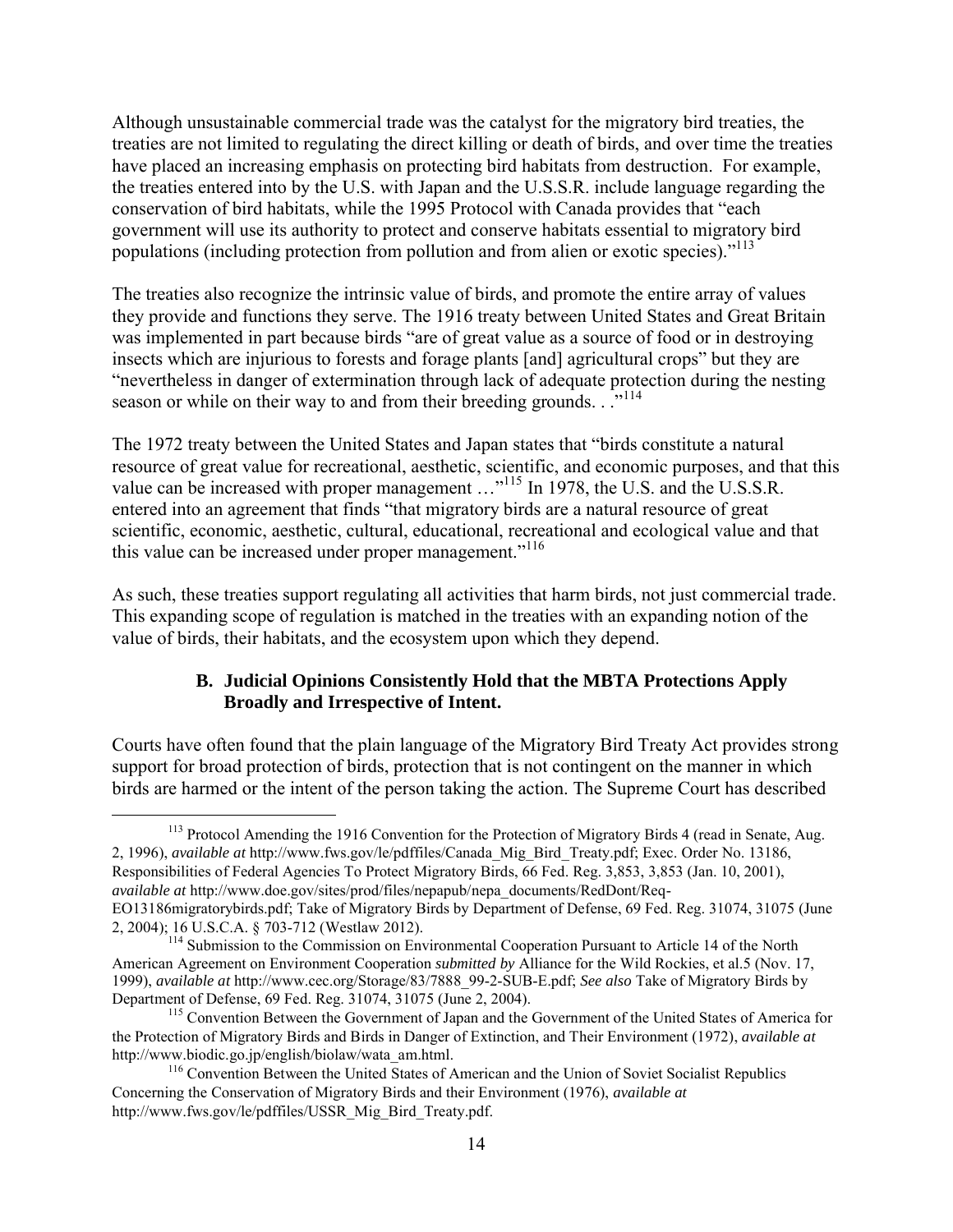the prohibitions in the MBTA as "'comprehensive,' 'exhaustive,' 'carefully enumerated,' 'expansive,' and 'sweepingly framed.'"<sup>117</sup> The court in *U.S. v. Moon Lake Electric Ass'n., Inc.* expressly rejected the plaintiffs' claims that the MBTA applies only to poaching and hunting activities.118 The *Moon Lake* court concluded:

> Because Congress expressed its will in 'reasonably plain terms,' I regard the plain language of the MBTA as conclusive. ... Even if I were to construe the nature of physical conduct prohibited by the MBTA as ambiguous, my review of the legislative history leads me to believe that it is capable of supporting broad interpretations.<sup>119</sup>

Courts at all levels have emphasized the gravity of violating the MBTA in decisions that have held violators strictly liable for breaking the law—even if they accidentally killed or injured a protected bird. The Center for International Environmental Law's "Submission to the Commission on Environmental Cooperation Pursuant to Article 14 of the North American Agreement on Environment Cooperation" states that "[the Service]'s prosecution and federal court decisions in these cases clearly illustrate that Section 703's prohibitions apply to all killings and takings 'by any means or in any manner,' including all direct and unintentional killings and takings of migratory birds." $120$ 

Specifically, several courts have concluded that intent is immaterial and migratory bird deaths resulting from otherwise lawful activities even where there was no intent to kill birds (incidental take) violates the MBTA.<sup>121</sup> For example, in *United States v. FMC Corp.,* the Second Circuit held that a pesticide manufacturing company was strictly liable for the accidental poisoning of several birds that had visited the company's wastewater pond and consumed lethal chemicals.<sup>122</sup> In response to arguments that the company had no intention to harm the birds and had attempted to protect them, the court succinctly stated "[w]hen one enters into a business or activity for his own benefit, and that benefit results in harm to others, the party should bear the responsibility for that harm."<sup>123</sup> Another pesticide case, *United States v. Corbin Farm Serv.,* similarly held that the unintentional poisoning of birds through misapplication of pesticides by aerial spraying is a violation of the MBTA.124 The *Corbin* court referred to "the broad wording of the Act, and the evident purpose behind the treaty and the Act," to come to its conclusion that a defendant's knowledge of his or her crime is irrelevant to determine liability.125 *U.S. v. Stuarco Oil Co.*, *U.S.* 

<sup>&</sup>lt;sup>117</sup> U.S. v. Moon Lake Electric Ass'n, Inc., 45 F.Supp.2d 1070, 1075 (Dist. Colorado 1999) (quoting Andrus v. Allard, 444 U.S. 51, 56, 57, 59-60 (1979)).

<sup>118</sup> *Id.* at 1070.

<sup>&</sup>lt;sup>119</sup> *Id.* at 1079.<br><sup>120</sup> Submission to Commission, *supra* note 114, at 4.

<sup>&</sup>lt;sup>121</sup> PAMELA BALDWIN, CONG. RESEARCH SERV., RL 31415, THE ENDANGERED SPECIES ACT (ESA), MIGRATORY BIRD TREATY ACT (MTBA), AND DEPARTMENT OF DEFENSE (DOD) READINESS ACTIVITIES: CURRENT LAW AND LEGISLATIVE PROPOSALS 5-6, 8 (2003), *available at*  http://www.nationalaglawcenter.org/assets/crs/RL31415.pdf.

<sup>122</sup> United States v. FMC Corp., 572 F.2d 902 (2d Cir. 978).

<sup>123</sup> *Id.* at 907.

<sup>124</sup> United States v. Corbin Farm Serv.*,* 444 F. Supp. 510 (E.D. Cal. 1978).

<sup>&</sup>lt;sup>125</sup> *Id.* at 534 (quoting United States v. Schultze, 28 F.Supp. 234, 236 (W.D.Ky.1939)).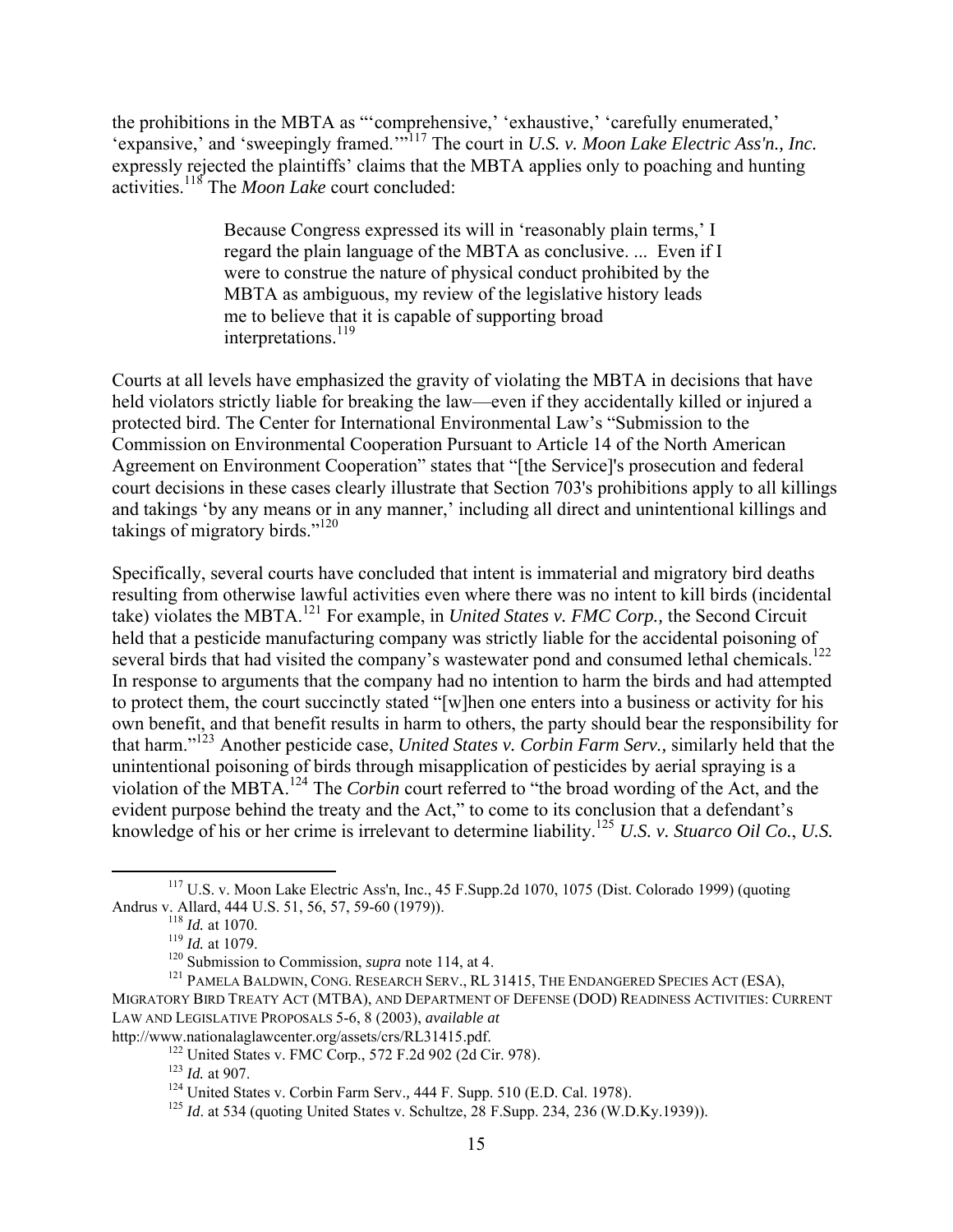*v. Union Texas Petroleum*, and *U.S. v. Equity Corp*. all held oil companies strictly liable for bird deaths caused by faulty oil sumps, concluding that maintenance of hazardous conditions without protective measures to keep birds away is a violation of the MBTA.<sup>126</sup> Absence of tolerance for harm to migratory birds was demonstrated when the court in *U.S. v. Moon Lake Electric Ass'n, Inc.*<sup>127</sup> held that electrocution of birds by power lines where the electric company could have inexpensively modified the lines was also a strict liability violation. Finally, the Navy argued in *Center for Biological Diversity v. Pirie* that it did not intend to kill birds in its live fire military training activities, but the *Pirie* court noted that the Navy knew it was killing birds even if that was not the Navy's purpose, and the MBTA applies to intentional and unintentional takings.<sup>128</sup> Actions resulting in killing a protected bird are always a misdemeanor violation of the MBTA regardless, if felony violations require that a defendant knowingly take a migratory bird.

The U.S. Court of Appeals for the District of Columbia Circuit held in *Humane Society of the United States v. Glickman* that the Migratory Bird Treaty Act applies to the federal government, and federal agencies are also subject to the take prohibitions of the MBTA, so that federal agency's taking and killing of migratory birds without a permit was in violation of the MBTA.<sup>129</sup>

Thus, all levels of government have weighed in on the MBTA, have recognized its importance, and have affirmed its intended purpose: to protect "any migratory bird, any part, nest, or egg of any such bird, or any product  $\ldots$ " from harm.<sup>130</sup>

# **IV. THE SERVICE'S NEST POLICY IS INCONSISTENT WITH THE MBTA, REGULATIONS IMPLEMENTING THE MBTA, AND THE TREATIES THE MBTA IMPLEMENTS.**

On April 15, 2003, the Service issued the Migratory Bird Permit Memorandum (Policy Memo), which introduced a new policy position on the destruction of migratory bird nests.<sup>131</sup> In this memorandum, the Service argues that when an "inactive" bird nest--one without birds or eggs--is destroyed, there is no violation of law and no permit to destroy the nest is required so long as the nest is destroyed without "possession".<sup>132</sup> The Policy Memo justified this assessment by suggesting that only "possession" of nests is prohibited under the MBTA, and that "destruction" does not entail "possession."133 But the Memo's arguments break down under scrutiny, and its conclusions are ultimately unsupported by logic or law.

<sup>&</sup>lt;sup>126</sup> *Id.* at 528, 532 (citing United States v. Stuarco Oil Co., 73-CR-129 (D. Colo. 1973); United States v. Union Texas Petroleum, 73-CR-127 (D. Colo. 1973); United States v. Equity Corp., Cr. 75-51 (D. Utah 1975)).

 $127$  U.S. v. Moon Lake Electric Ass'n, Inc., 45 F. Supp. 2d 1070 (Dist. Colorado 1999).

<sup>128</sup> BALDWIN, *supra* note 121, at 5 (citing Center for Biological Diversity v. Pirie, 191 F.Supp.2d 161 (D.C. Dist. 2002)).

<sup>&</sup>lt;sup>129</sup> Humane Society of the United States v. Glickman, 217 F.3d 882 (D.C. Cir. 2000).

<sup>13016</sup> U.S.C. § 703 (Westlaw 2012).

<sup>&</sup>lt;sup>131</sup> Policy Memo, *supra* note 9.<br><sup>132</sup> Id

<sup>&</sup>lt;sup>133</sup> The nest policy is derived from the so-called "Moholt Memo." The Moholt Memo was written by Wesley Moholt; at the time, he was the Assistant Special Agent in Charge to all special agents and animal damage control state supervisors in Region 1. Differentiating between birds and nests for the first time, the Moholt's reasoning led the Service to later determine through the Policy Memo that only some of the MBTA's proscribed acts apply to nests and that destruction of a nest was not prohibited because it was not collected or possessed.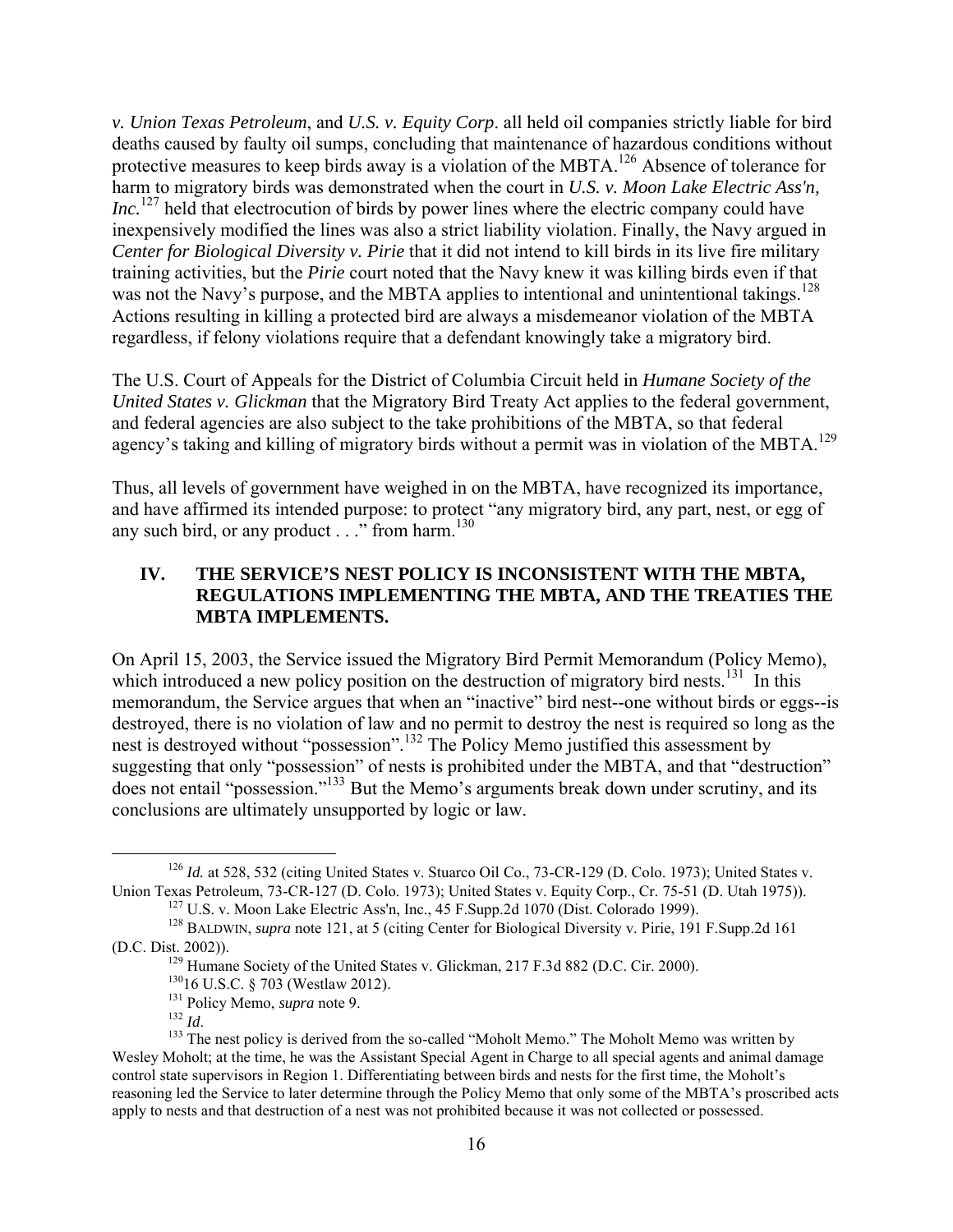The sections below will show that the Service's nest policy incorrectly interprets the statutory language of the MTBA by unlawfully distinguishing "nest" from "bird"; that destruction of a nest necessarily includes possessing it; and that the distinction between active and inactive nests is nonsensical given how birds actually behave. Because of these flaws, the Service's nest policy is inconsistent with the broader policy advocated in the MTBA itself: the protection of migratory birds with the resources the Service has at its disposal.

# **A. The MBTA and Its Implementing Regulations Do Not Distinguish Nests from Birds, and Therefore the Policy Memo Is Inconsistent with the Plain Language of the MBTA.**

The basis for the 2003 Policy Memo is that "nest destruction itself is not a prohibited act" under the MBTA.<sup>134</sup> However, the MBTA and its implementing regulations provide bird nests with all the protections provided to birds themselves. Because nests, like birds themselves, are protected from acts of destruction, the reasoning in the Policy Memo is inconsistent with the MBTA and the Service's implementing regulations.

The MBTA explains that its prohibitions apply to "any migratory bird, any part, nest, or egg of any such bird, or any [bird] product..."<sup>135</sup> Thus, the MBTA protects birds as well as their nests from all of the actions the statute prohibits.

The Service itself acknowledged that nests are to receive all the protections that birds receive when it promulgated a definition of the term "migratory bird" that included the word nest:

> "Migratory bird" means any bird, whatever its origin and whether or not raised in captivity, which belongs to a species listed in § 10.13, or which is a mutation or a hybrid of any such species, including any part, nest, or egg of any such bird, or any product, whether or not manufactured, which consists, or is composed in whole or part, of any such bird or any part, nest, or egg thereof. $136$

The Service came to this conclusion after operating the statute for several years under a more narrow definition of the term. For example, the Service's original regulatory definition of "migratory bird", created in 1973, stated only that "[m]igratory bird means all birds, whether or not raised in captivity, included in the terms of conventions between the U.S. and any foreign country for the protection of migratory birds and the Migratory Bird Treaty Act, 16. U.S.C. 703- 711."<sup>137</sup> But four years later the Service revised this definition to ensure that any "part, nest, or

 $\overline{a}$ 

Memorandum from Wesley K. Moholt, Assistant Special Agent in Charge, to All Special Agents & Animal Damage Control State Supervisors, Region 1 (Oct. 5, 1984) (on file with author) [hereinafter "Moholt Memo"].

<sup>&</sup>lt;sup>134</sup> Email from Eliza Savage, U.S. Fish and Wildlife Service, to Cyndi Perry, Chief, Branch of Bird Conservation, U.S. Fish and Wildlife Service (Sep. 30, 2003) (on file with author); Email from Susan Lawrence, Assistant Director of Migratory Birds and State Programs, U.S. Fish and Wildlife, Region 9, to Chuck Hunter, U.S. Fish and Wildlife Service, Region 4 (July 24, 2003) (on file with author).

 $135$  16 U.S.C.A. § 703(a) (Westlaw 2012).

<sup>136</sup> 50 C.F.R. § 10.12 (Westlaw 2012) (emphasis added).

<sup>137</sup> Migratory Bird Hunting, 38 Fed. Reg. 22015 (Aug. 15, 1973).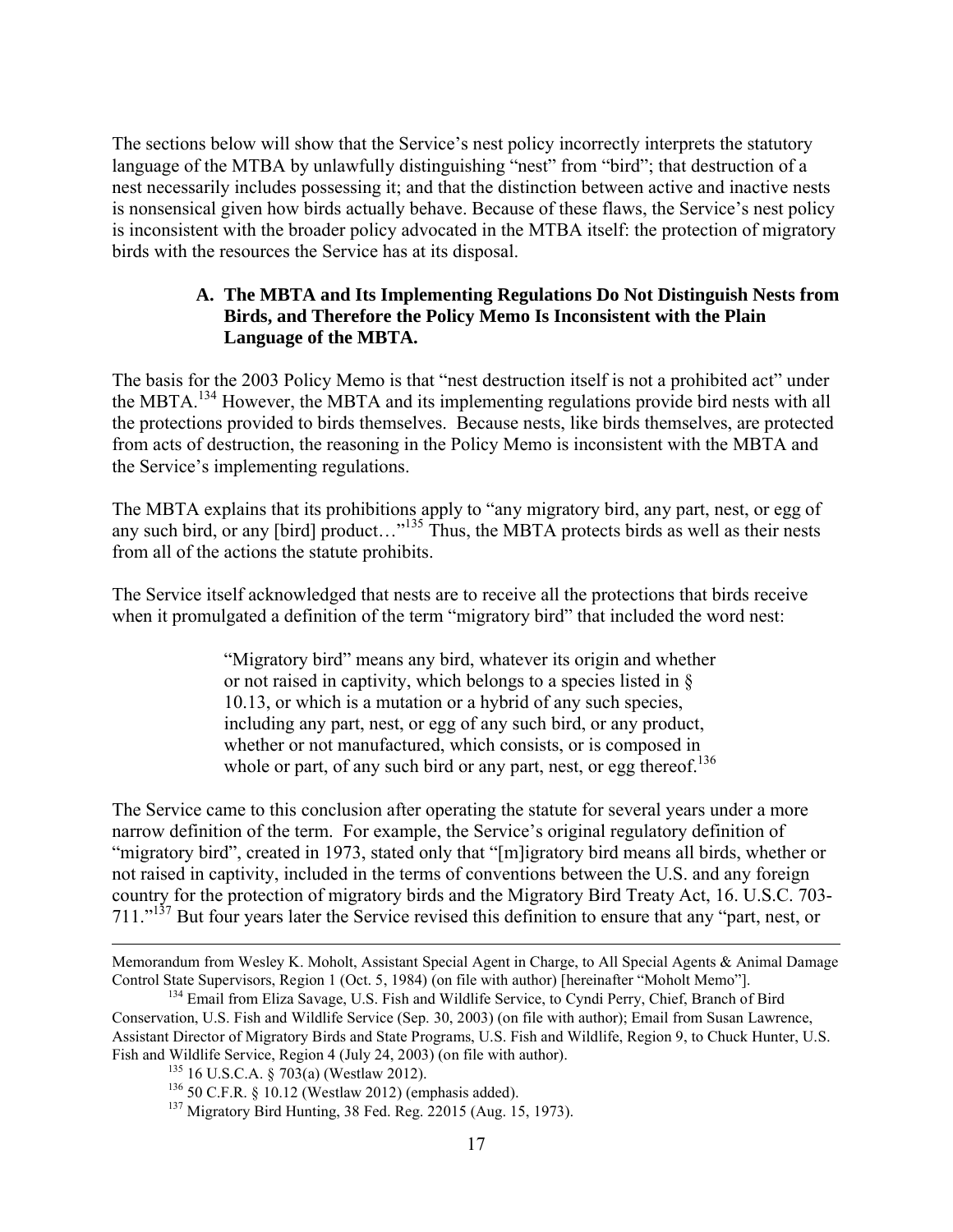egg" of a bird is also defined as a "bird" itself under the MBTA.<sup>138</sup> In its notice of rulemaking crafting this updated definition, the Service points out three times that the migratory bird definition is now expanded to cover nests, eggs, and bird products, stating that "[b]y including parts, nests, eggs, and products, section 10.12 merely restates the coverage of the Act (16 U.S.C.  $703$ ."<sup>139</sup>

This understanding is incorporated into descriptions of the Service's responsibilities, and has been implemented by Service employees themselves.<sup>140</sup> The Service's Migratory Bird Permit Manual currently states that "[i]n addition to live birds belonging to species listed in 50 CFR 10.13, the MBTA requires permits for prohibited activities involving any dead specimen, feather, part, nest, or egg of such bird, or any product, whether or not manufactured, which consists, or is composed in whole or part, of any such bird, part, nest, or egg thereof.".<sup>141</sup>

For over eighty years of MBTA enforcement the Service failed to distinguish between the level of protection provided to birds and that provided to nests; the Service has consistently supported the equal treatment of nests and birds. Because the Service defines migratory bird to include nest, then the verbs the Service applies to migratory birds must also apply to the nouns included within its definition. Otherwise, defining "migratory bird" to include nest or egg is meaningless and is contrary to the Service's deliberate revision of its 1973 definition of migratory bird. It is nonsensical for the Service to update "migratory bird" to include nest, eggs, and products and then refuse to extend the verbs protecting migratory birds to the nests, eggs, and products listed within its related definition. If the Service wishes to do so it must do so through notice and comment rulemaking.

<sup>141</sup> U.S. Fish and Wildlife Service, Migratory Birds, 724 FW 2.6 (2003), *available at* http://www.fws.gov/policy/724fw1.pdf. Other bird protection laws provide guidance on this issue as well, such as the Bald and Golden Eagle Protection Act, in which nests are incorporated into the definition of the term "bird." The Service has interpreted the Bald and Golden Eagle Protection Act as prohibiting nest destruction because of it. ALEXANDER, *supra* note 20, at 6.

<sup>&</sup>lt;sup>138</sup> *Id.* 139 *Id.* 139 *Id.* 139 Revised List and Definition of Migratory Birds, 42 Fed. Reg. 59358 (Nov. 16, 1977).

<sup>&</sup>lt;sup>140</sup> Email from Karen Laing, U.S. Fish and Wildlife Service, to Eliza Savage, U.S. Fish and Wildlife Service, and Susan Lawrence, Assistant Director of Migratory Birds and State Programs, U.S. Fish and Wildlife, Region 9 (Nov. 29, 2001) (on file with author) (explaining that "the definition of 'migratory bird' . . . includes 'nest.'); Email from Diane Pence, U.S. Fish and Wildlife Service, to Susan Lawrence, Assistant Director of Migratory Birds and State Programs, U.S. Fish and Wildlife, Region 9 (Dec. 29, 2004) (on file with author) (suggesting "that the term 'bird' not be used [in the Policy Memo], and if it is, it should be explained that bird means all of these – adults, juveniles, nests, eggs and any part of a bird").

<sup>&</sup>quot;Whoever, within the United States or any place subject to the jurisdiction thereof, without being permitted to do so as provided in this subchapter, shall knowingly . . . possess, sell, purchase, barter, offer to sell, purchase or barter, transport, export or import, at any time or in any manner any bald eagle commonly known as the American eagle or any golden eagle, alive or dead, or any part, nest, or egg thereof of the foregoing eagles, or whoever violates any permit or regulation issued pursuant to this subchapter, shall be fined ... or imprisoned ... or both" 16 U.S.C.A. § 668 (Westlaw 2012).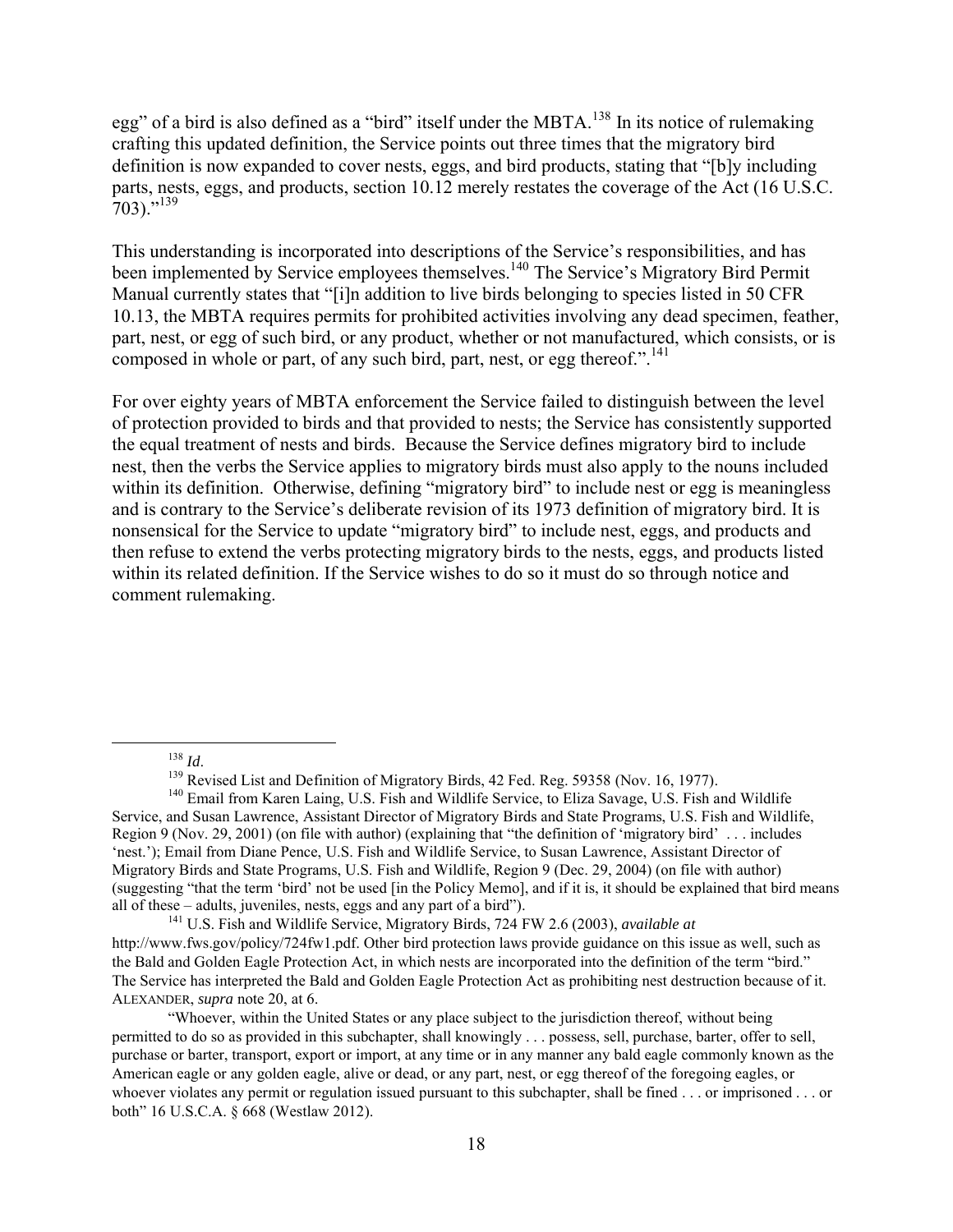### **B. The Policy Memo Is Inconsistent with the Service's Longstanding Practice of Protecting Bird Nests and Requiring Permits for their Destruction.**

The Service has had a longstanding practice in various Regions of requiring permits to take nests, even when the nest is without birds or eggs. As late as 1999, Service Regions 2, 3, 5, and 6 required special purpose permits for the removal of some birds' nests regardless of whether there were eggs or fledglings within the nest.<sup>142</sup> Only three regions allowed removal of all nests without a permit.<sup>143</sup> In a 2001 email, Service employees discussed Region 7's position that nest destruction is unlawful without a permit from the Service, and noted that Regions 5 and 6 also required permits for take of so-called "inactive" nests.<sup>144</sup> Another Service official also stated that Region 6 still issued permits to take empty nests at the time, indicating that "until [the nest policy is] documented as policy, many regions (including 6) don't/won't/can't follow the [unofficial policy] guidelines."<sup>145</sup>

Other agencies have understood the MBTA to prohibit the destruction of inactive nests. In 1999, the Minnesota Department of Transportation Wildlife Biologist, writing to the Assistant Engineer of the Lake County Highway Department, stated that "[s]wallows are protected by the Federal Migratory Bird Act, and the destruction of swallows or their nests. . .is a misdemeanor. The [Service] enforces the Act, and it has a permitting process for swallow issues."<sup>146</sup>

In 2001, the Director of the Office of Natural Environment, writing to the Division Administrators, Federal Lands Highway Division Engineers and Directors of Field Services, stated that "[a] permit may be required for removal of inactive nests."<sup>147</sup> Other organizations have also interpreted the MBTA in this manner. In 1999, the Center for International Environmental Law, in a submission to the Commission on Environmental Cooperation, described the Service's policy:

> Section 703 of the MBTA prohibits any person from killing or "taking" migratory birds, including the destruction of nests, the crushing of eggs, and the killing of nestlings and fledglings, by any means or in any manner, unless the U.S. Fish & Wildlife Service [] issues a valid permit. $148$

<sup>145</sup> Email from Stephanie Jones, Non-Game Coordinator, U.S. Fish and Wildlife Service, Region 6, to Steve Kendall, U.S. Fish and Wildlife Service (Feb. 5, 2001) (on file with author). Unofficial guidelines are those that are followed by agencies internally but that have not been published to the public.

<sup>&</sup>lt;sup>142</sup> See Questions and Answers about Depredation Permits, Minnesota Department of Transportation (March 17, 1999) (on file with author).

 $\frac{1}{143}$  *Id.* 

<sup>&</sup>lt;sup>144</sup> Email from Karen Laing, U.S. Fish and Wildlife Service, to Eliza Savage, U.S. Fish and Wildlife Service (Nov. 30, 2001) (on file with author); Email from Karen Laing, U.S. Fish and Wildlife Service, to Stephanie Jones, Non-Game Coordinator, U.S. Fish and Wildlife Service, Region 6, (Feb. 7, 2001) (on file with author); Email Steve Kendall, to Diane Pence, (Feb. 1, 2001) (on file with author).

<sup>&</sup>lt;sup>146</sup> Letter from Brad R Kovach, Wildlife Biologist, Minnesota Department of Transportation, to Scott Kyrola, Assistant Engineer, Lake County Highway Department (March 4, 1999) (on file with author).

<sup>&</sup>lt;sup>147</sup> Letter from James Shrouds, Director, Office of Natural Environment, to Division Administrators, Federal Lands Highway Division Engineers, & Directors of Field Services(Feb. 2, 2001), *available at*  http://www.fhwa.dot.gov/environment/migbird.htm.

<sup>148</sup> Submission to Commission, *supra* note 114, at 1.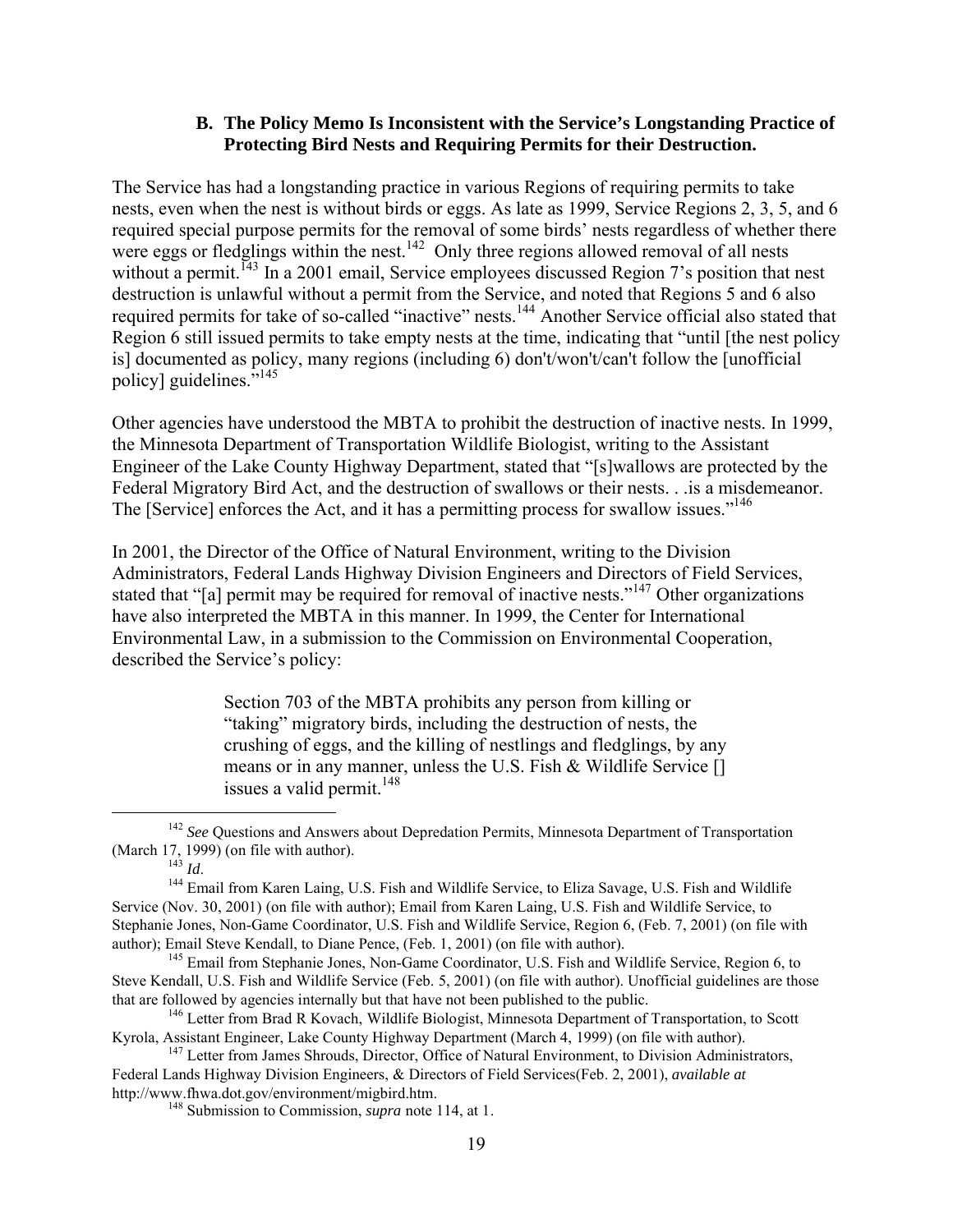In a 2003 letter to holders of mute swan permits, the Assistant Regional Director of the Migratory Birds and State Programs for Region 5 initially included among activities requiring a permit the "killing of birds, and the destruction or other decimation of eggs and nests," although the letter was later edited to remove nests.<sup>149</sup> Furthermore, in its 2004 request for a Depredation Permit to deal with Pale Male's nest, the 927 Fifth Avenue Corporation stated that they had again been informed "that if the nest was inactive (which it is) it was legal to remove it if we obtained the proper permit."<sup>150</sup>

Not until 2003 did the Service officially state that some of the MBTA's prohibited acts only apply to birds, and not to nests: only then did the Service established its new nationwide policy to exclude "inactive" nests from MBTA protection. In April 2000, there was vociferous debate over drafting a nest policy memorandum, and in 2003, the Policy Memo was issued. However, the Service continued to admit, even in the midst of debate over the new policy, that law enforcement has prosecutorial discretion.<sup>151</sup> The debate among Service employees highlighted the concerns over inconsistency of reasoning in the Policy Memo and traditional approaches among Regions as well as its relationship to other Service documents.<sup>152</sup>

### **C. The Policy Memo's Assertion that Nests Can Be Destroyed Without Possession is Nonsensical and in Direct Conflict with the Service's Definition of the Term Possession.**

The Policy Memo proposes that of the prohibitions found in the MBTA, *pursuit, capture, hunting, and killing* are activities that do not apply to nests.<sup>153</sup> Of those activities that do apply to nests, the Policy Memo states *possession, sale, purchase, barter, transport, import, and export* all require an act of possession by the violator.<sup>154</sup> While the MBTA also prohibits "take," the regulatory definition of take is "to pursue, hunt, shoot, wound, kill, trap, capture, or collect, or attempt to pursue, hunt, shoot, wound, kill, trap, capture, or collect,"<sup>155</sup>and the Policy Memo reasons that only *collect* applies to nests and also entails possession. Destruction is not included among the prohibitions in the MBTA or regulatory language. Thus the Policy Memo concluded

<sup>&</sup>lt;sup>149</sup> Email from Diane Pence, U.S. Fish and Wildlife Service, to John Trapp, Assistant Director of Migratory Birds, U.S. Fish and Wildlife Service, Region 9 (Sept. 29, 2003) (on file with author).

<sup>150</sup> Letter from Region 5, *supra* note 7.

<sup>&</sup>lt;sup>151</sup> Memorandum on Take of Migratory Bird Nests from Jon Andrew & Eliza Savage, Division of Migratory Bird Management, U.S. Fish and Wildlife Service (Nov. 28, 2001) (on file with author); Email from Susan Lawrence, Assistant Director of Migratory Birds and State Programs, U.S. Fish and Wildlife, Region 9, to Ben Jesup, U.S. Fish and Wildlife Service (March 13, 2001) (on file with author).

<sup>&</sup>lt;sup>152</sup> Email from Susan Lawrence, Assistant Director of Migratory Birds and State Programs, U.S. Fish and Wildlife, Region 9, to Cyndi Perry, Chief, Branch of Bird Conservation, U.S. Fish and Wildlife Service (Feb. 14, 2001) (on file with author); Email from Robert Leedy, U.S. Fish and Wildlife Service, to Eliza Savage, U.S. Fish and Wildlife Service (Feb. 12, 2001) (on file with author); Email from Cyndi Perry, Chief, Branch of Bird Conservation, U.S. Fish and Wildlife Service, to John Trapp, Assistant Director of Migratory Birds, U.S. Fish and Wildlife Service, Region 9 (Sept. 30, 2003) (on file with author).

<sup>&</sup>lt;sup>153</sup> Policy Memo, *supra* note 9.<br><sup>154</sup> Id

<sup>&</sup>lt;sup>155</sup> 50 C.F.R. § 10.12 (Westlaw 2012).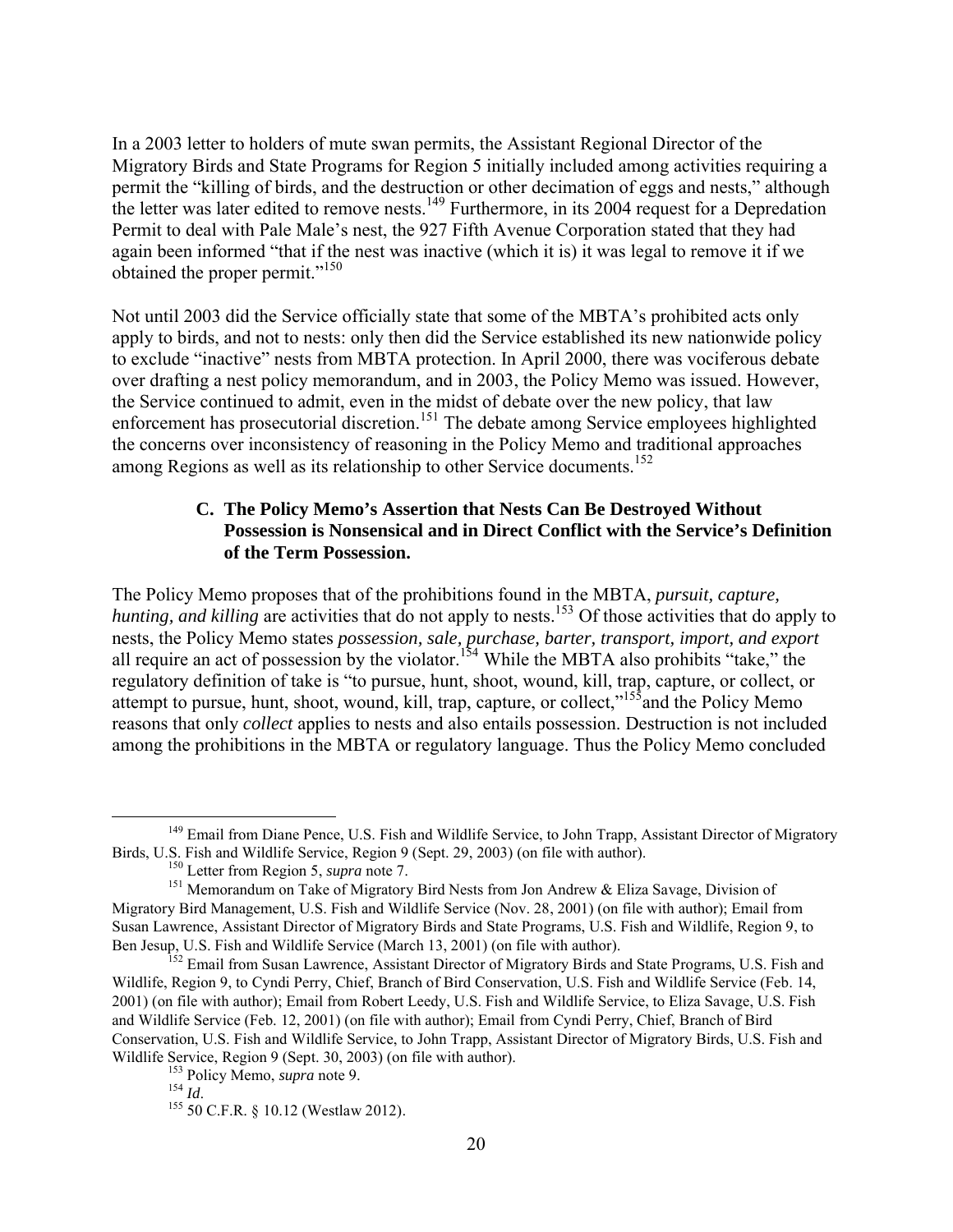that destruction of a nest is not prohibited by the MBTA, as long as no possession occurs during the destruction  $156$ 

However, this assertion is inherently flawed because one cannot destroy a nest without possessing it. The Service defines "possession" in 50 CFR 10.12 to mean:

> Detention and control, or the manual or ideal custody of anything which may be the subject of property, for one's use and enjoyment, either as owner or as the proprietor of a qualified right in it, and either held personally or by another who exercises it in one's place and name. Possession includes the act or state of possessing and that condition of facts under which one can exercise his power over a corporeal thing at his pleasure to the exclusion of all other persons. Possession includes constructive possession, which means not actual but assumed to exist, where one claims to hold by virtue of some title, without having actual custody.<sup>157</sup>

In the act of destroying a nest, one necessarily assumes the "condition of facts under which one can exercise his own power over a corporeal thing at his pleasure *to the exclusion of all other persons.*" Destruction of a nest entails the exercise of physical power over the nest, and eliminates the opportunity for anyone else to experience or act upon the nest. An act of nest destruction thus falls plainly under this definition of actual possession, regardless of the fact that at the conclusion of the destruction, no property is left to possess. The regulatory definition of "possession" is expansive and clearly designed to include actions beyond simply collecting whole objects.

The faulty reasoning found in the Policy Memo has resulted in an unsound Service policy regarding nest destruction. The Service has premised its nest policy on the notion that an act of destruction does not entail an act of possession. This interpretation is contrary to the language and intent of Congress and is harmful to migratory bird conservation efforts.

# **D. The Distinction Between Active and Inactive Nests Ignores the Multiple Ways Birds Use Nests.**

The distinction made in the Service's nest policy between active and inactive nests is inconsistent with scientific research on migratory birds. A robust body of literature shows that birds need nests for a variety of purposes, even when there are no breeding birds and no eggs in the nest. As the Service's own officials have admitted, review of individual nest destruction requests by qualified agency representatives is necessary because of the possibility that "action taken [upon inactive nests] will affect live birds."<sup>158</sup> In the absence of a case-by-case evaluation of nest destruction activities, it is impossible for the Service to determine if a particular act of nest destruction will have no impact on bird conservation.

 <sup>156</sup> Policy Memo, *supra* note 9.

<sup>157</sup> 50 C.F.R. § 10.12 (Westlaw 2012).

<sup>&</sup>lt;sup>158</sup> Email from Eliza Savage, U.S. Fish and Wildlife Service, to Bill Howe, U.S. Fish and Wildlife Service (May 17, 2002) (on file with author); Policy Memo, *supra* note 9.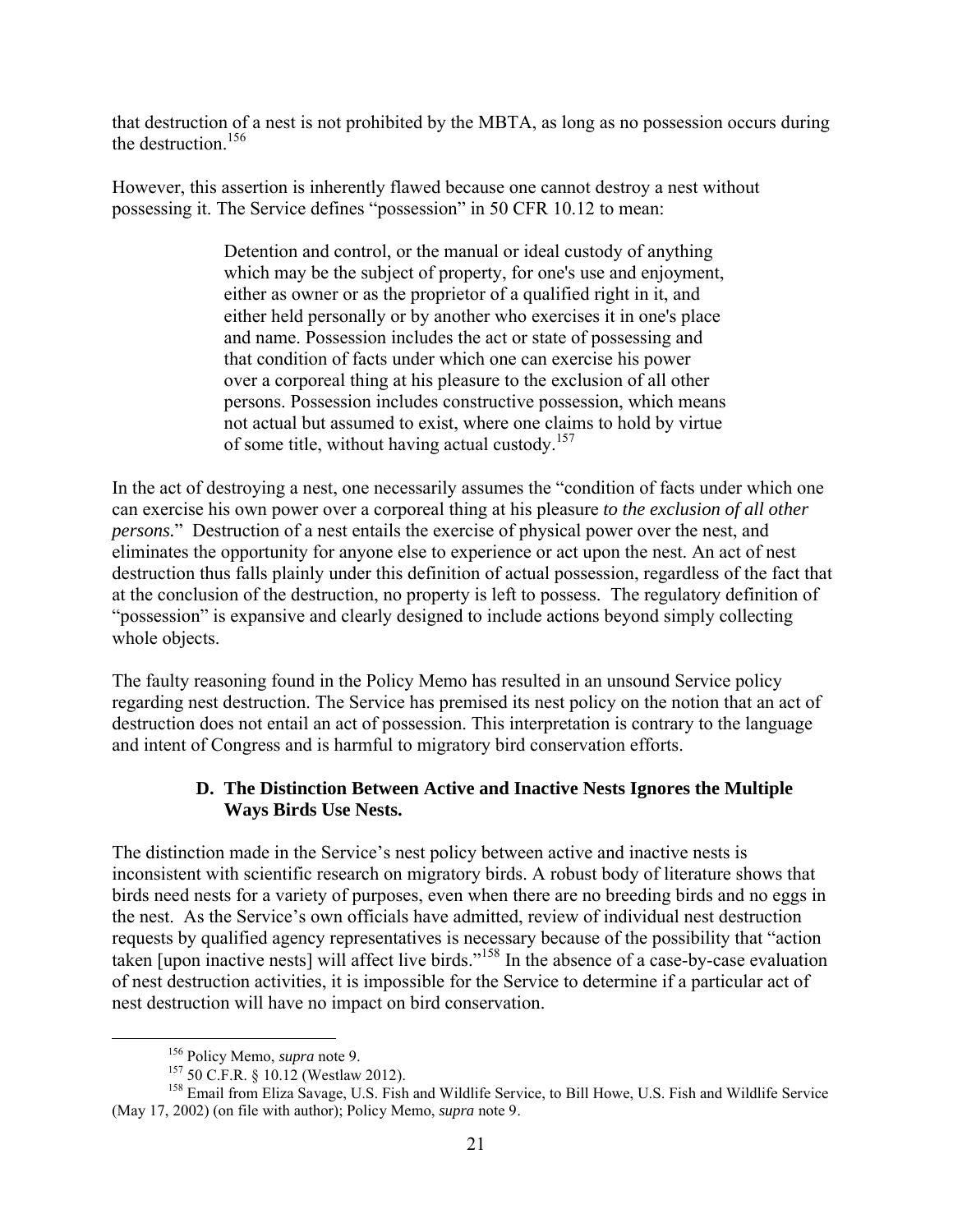The Service has been aware of the need for case-by-case evaluation of nest destruction activities for decades. In 1984, the Acting Associate Director of Wildlife Resources suggested that "[t]here may be situations when the taking of unoccupied nests is so insignificant that not only would it be an administrative burden to require and issue permits, but prosecution of someone taking such nests would be of little value."<sup>159</sup> However, he went on to say that "there are other situations" when the removal of unoccupied nests would be detrimental," thus rising to the level of take, as noted by other Service employees.<sup>160</sup> Even the Policy Memo is careful to qualify that, "[d]ue to the biological and behavioral characteristics of some migratory bird species, destruction of their nests entails an elevated degree of risk of violating MBTA."<sup>161</sup> However, the existing nest policy fails to heed these warnings, and instead allows individuals to destroy nests without consideration of the various factors that may make any particular act of nest destruction harmful to the continued existence of migratory birds.

Under the policy established by the Policy Memo, only a nest that is "occupied by eggs or nestlings, or is otherwise still essential to the survival of a juvenile bird," is protected.<sup>162</sup> However, for many bird species, a nest does not only shelter one brood of young and eggs for one breeding season. And even apparently unoccupied nests can serve vital functions beyond breeding, which can be disrupted by nest destruction. For example, some birds, including the Merlin, Aplomado Falcon, Great Horned Owl, and Barred Owl, do not build their own nests. Instead, they depend upon the use of old nests built by other birds, especially the cavities and burrows created by many cavity and burrow nesting bird species.<sup>163</sup> Should all apparently "abandoned" nests be removed, such birds will have no homes in which to raise their young or take shelter for themselves.

Other birds, including Winter, House, and Marsh Wrens, build multiple nests in a single season even though they only need one. Sedge Wrens may build up to 20 nests in a season. The extra nests are not used for breeding, but given the extra time and effort it takes to build them, it is likely that they serve a purpose beyond just being an extra, unused nest.<sup>164</sup> Researchers Leonard and Picman, for example, found that breeding nests were more successful when they were near larger clusters of dummy nests.<sup>165</sup> Although it has been speculated that these nests serve a role in courting, male marsh wrens continue to build them after the females have begun to incubate, and a study found that the number of dummy nests was unimportant to female marsh wrens in choosing a mate, while males did not need to build a minimum number of nests to attract a

<sup>&</sup>lt;sup>159</sup> Memorandum from Acting Associate Director, Wildlife Resources, U.S. Fish and Wildlife Service, to Regional Director, Boston, U.S. Fish and Wildlife Service (Dec. 1983) (on file with author).

<sup>&</sup>lt;sup>160</sup> *Id*.; Email from Jon Andrew, U.S. Fish and Wildlife Service, Region 9, to Susan Lawrence, Assistant Director of Migratory Birds and State Programs, U.S. Fish and Wildlife, Region 9 (Aug. 30, 2001) (on file with author).

<sup>161</sup> Policy Memo, *supra* note 9; Memorandum from Marilyn Lawal, Acting Assistant Regional Director of Migratory Birds, U.S. Fish and Wildlife Service, Region 4, to Eliza Savage, U.S. Fish and Wildlife Service (May 21, 2002).

<sup>162</sup> *See* Policy Memo, *supra* note 9.

<sup>163</sup> BERLANGA, *supra* note 19, at 6; Sekercioglu, *supra* note 24, at 469.

<sup>164</sup> Marcia Davis, *Birdlife: Nest-builders No Dummies*, KNOXNEWS.COM (April 4, 2010),

http://www.knoxnews.com/news/2010/apr/04/nest-builders-no-dummies/.

<sup>165</sup> Karen J. Metz, *The Enigma of Multiple Nest Building by Male Marsh Wrens*, 108 THE AUK 170, 171 (1991), *available at* http://elibrary.unm.edu/sora/Auk/v108n01/p0170-p0173.pdf.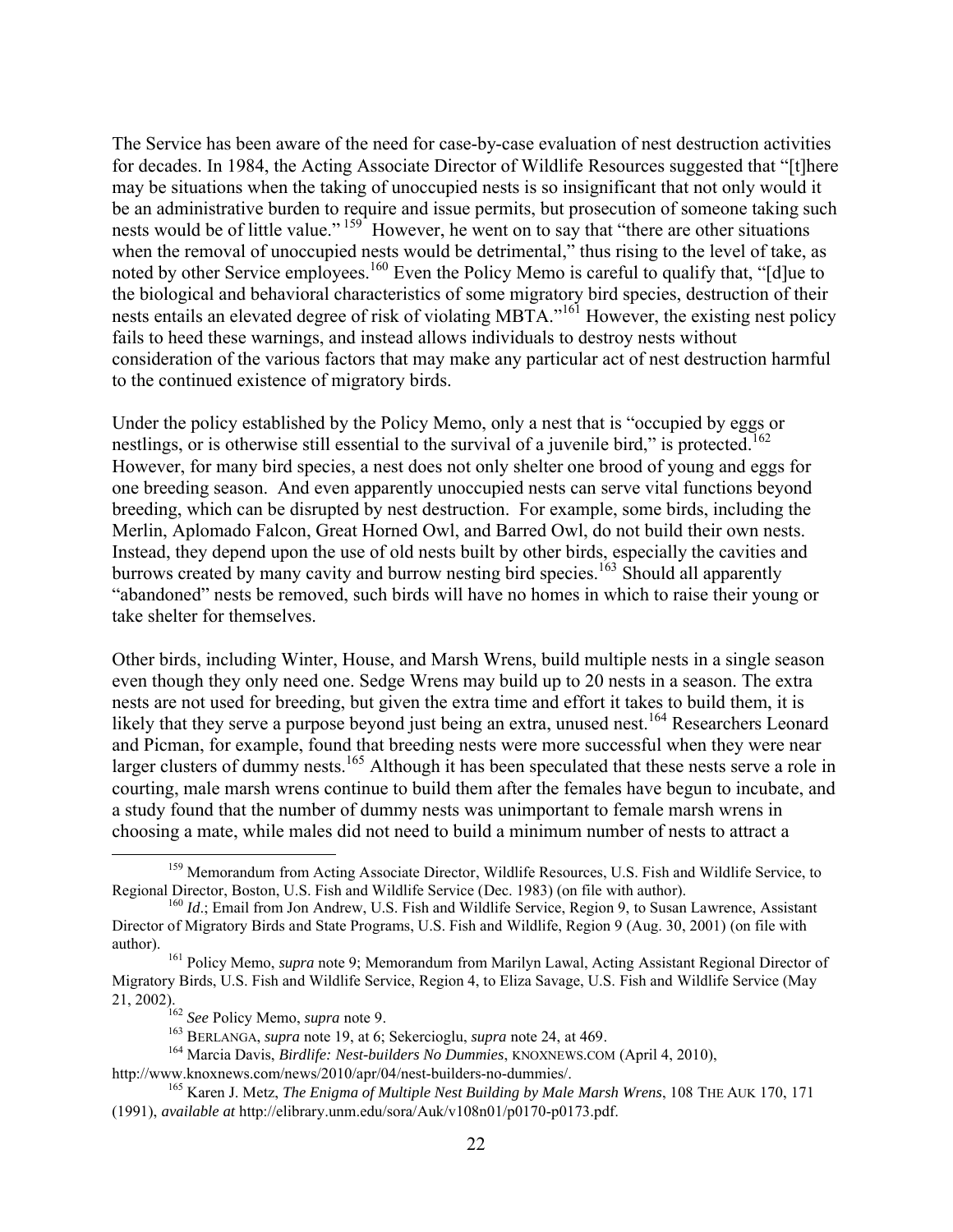mate.<sup>166</sup> Rather, some biologists believe that these extra nests could serve as decoys to distract and deter predators, decreasing the likelihood that predators such as rats or chipmunks may discover the actual nest to which a mating pair has entrusted its young, before leaving the area.<sup>167</sup> Additionally, a nest could be used as a second or third nest later in the season.<sup>168</sup> Multiplebrooding species, which can compensate for nesting losses in habitats with low nesting success, are more successful than single-brooding species.<sup>169</sup> This is especially true in the face of increasing predation associated with the expansion of development and agriculture. Further, birds rarely remain at a nest-site where they have experienced breeding failure.<sup>170</sup> Additional nests could increase the probability of re-nesting after a brood is lost to predation.

Moreover, a nest that is unoccupied by eggs, nestlings or juveniles may still be used, i.e., "occupied," by birds. Some species continue to use the same nests throughout a particular bird's life. For example, nests can be used for shelter by adults outside the breeding season.<sup>171</sup> Additionally, some waterbirds spend all day at sea feeding, after which they need a safe place to roost at night.<sup>172</sup> Adult survival and the long-term recovery of bird populations therefore depend upon nest availability during the non-breeding season for shelter and roosting, and the elimination of these nests will exacerbate documented declines in adult survival during the nonbreeding season. $173$ 

Site fidelity can reduce reproductive effort by increasing the chances of breeding with the previous year's mate, as well as eliminating the need to locate a suitable nest site and allowing the development of familiarity with the environment, increasing breeding success and lifetime fitness.174 Thus, some birds also return to the same nest each breeding season. Flamingos,

http://urbanhabitats.org/v03n01/nesting\_pdf.pdf.

<sup>170</sup> George J Divoky & Michael Horton, *Breeding and Natal Dispersal, Nest Habitat Loss and Implications for Marbled Murrelet Populations*, U.S. Forest Service Gen. Tech. Rep. PSW-GTR-152 83-84 (1995), *available at*  http://www.fs.fed.us/psw/publications/documents/psw\_gtr152/psw\_gtr152\_chap07.pdf (fidelity for Black Guillemots is 92% for successful pairs and 48% for failed pairs, reoccupancy rates for Ancient Murrelets were 80% for burrows supporting successful breeding and 50% for unsuccessful burrows); Robert J. Fletcher, Jr., Rolf R. Koford, & Dana A. Seaman, *Critical Demographic Parameters for Declining Songbirds Breeding in Restored Grasslands*, 70 JOURNAL OF WILDLIFE MANAGEMENT 150 (2006), *available at* 

http://avianscience.dbs.umt.edu/documents/2006\_JWildManage\_Fletcheretal.pdf (distances between successive nesting attempts of Dickcissels and Bobolinks that re-nested after a nest failure ranged from 35-125 meters for Dickcissels and 430 to 8,600 meters for Bobolinks); Wieslaw Walankiewicz, *Nest predation as a limiting factor to the breeding population size of the Collared Flycatcher in the Bialoqieza National Park (NE Poland)*, 37 ACTA ORNITHOLOGICAL 91, 101 (2002), *available at* 

http://www.ib.uph.edu.pl/pdf/Walankiewicz%20Predation%20Apodemus%20fluctuations%20holes%20oak%20cro p%20martes%20densit.pdf (after a year of high breeding success many birds show a higher site fidelity, Collared Flycatcher females and males regularly abandon a territory after a clutch is destroyed).

 $171$  Special Purpose Permit, Inactive Nest Removal (May 7, 1996) (on file with author) (excludes from permitted activities the removal of nests used as roosting sites for "adults outside the breeding season).

 <sup>166</sup> *Id*. at 170.

<sup>167</sup> *Id*. at 171.

<sup>168</sup> Davis, *supra* note 164.

<sup>169</sup> Joseph A Reale & Robert B Blair, *Nesting Success and Life-History Attributes of Bird Communities Along an Urbanization Gradient*, 3 URBAN HABITATS 1, 10 (2005), *available at* 

<sup>172</sup> *Colonial-Nesting Waterbirds*, *supra* note 25.

<sup>173</sup> Fletcher, Koford & Seaman, *supra* note 170, at 155.

<sup>174</sup> Divoky & Horton, *supra* note 170, at 83.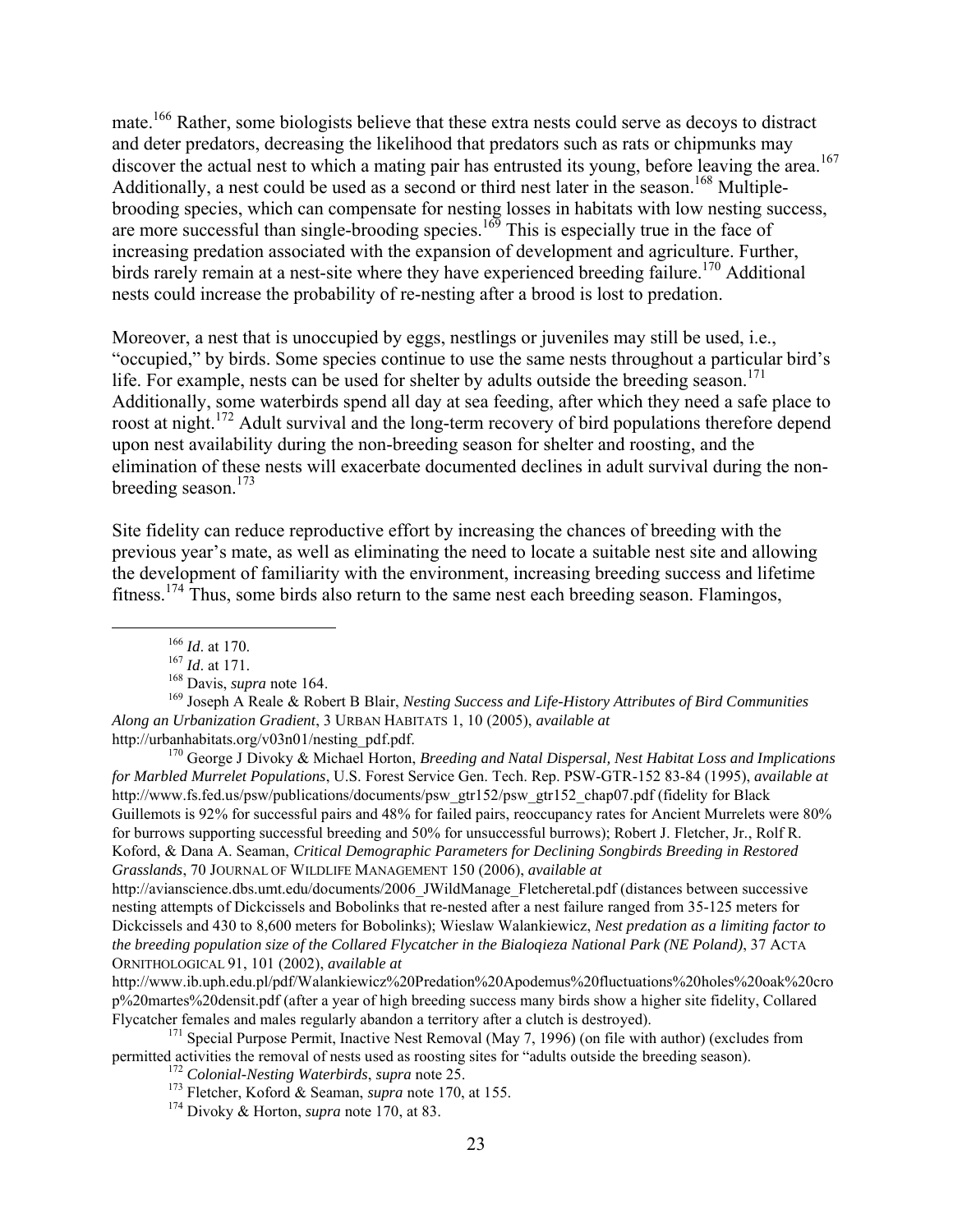Ospreys, Goshawks, Storm Petrels, Kingfishers, Phoebes, and Mountain Bluebirds may reuse the same exact nest year after year. Breeding dispersal is particularly low for most alcid species, for example, with a nest-site fidelity rate of 91.5% among Razorbills, 96% among Common Murres, 93.2% among Atlantic Puffins, and 57-95% among Black Guillemots.<sup>175</sup> The endangered Marbled Murrelet has been recorded in the same forest stands for a minimum of twenty years in northern California, eighteen years in central California, seven years in Oregon, and three years in Washington, due in part to its adaptation to stable old-growth nesting habitat, rarely disturbed by the natural destruction of fire or wind storms.<sup>176</sup>

Some birds, including Least Terns and Peregrine Falcons, will abandon the area altogether if nest destruction occurs there. In fact, the Service encourages destruction of inactive nests as a nonlethal method of discouraging birds from nesting in sensitive areas, like bridges, where their presence may result in harm to human health or safety, or to the birds themselves. However, the owner of a private island applying for a depredation permit was likewise encouraged by the Service to destroy the inactive nests of a group of displaced herons before they laid eggs so the herons would leave the island, for no other reason than to personally benefit the owner.<sup>177</sup> For alcids specifically, simple breeding failure often results in only small-scale movements.<sup>178</sup> Chronic disturbance, on the other hand, can cause breeders to move to new locations thousands of meters away.<sup>179</sup> For example, a Pigeon Guillemot that had been repeatedly disturbed was found several years later at breeding at a site 7.7 kilometers away.<sup>180</sup>A colony of Black Guillemots that normally only moved to adjacent sites saw much greater movement up to five kilometers away after repeated disruption of nesting by Horned Puffins.<sup>181</sup> Increased rate and distance of dispersal affects productivity and adult survival. Indeed, it is suggested in the case of the Marbled Murrelet that increased natal dispersal may have an overall depressing effect on reproductive output.<sup>182</sup>

On the other hand, species with high site fidelity such as the Lesser and Greater Prairie-Chicken and Sharp-tailed Grouse may continue in former territories even though the habitat is no longer suitable for breeding and results in lower fitness.<sup>183</sup> For example, Marbled Murrelets have been recorded visiting the remnants of newly harvested stands before disappearing from the area, and other alcids have shown fidelity to nest sites up to two years after they are destroyed.<sup>184</sup> Birds that remain in such sites forgo any chance of breeding success, and increase the likelihood of mortality.

<sup>175</sup> *Id*. 176 *Id.* at 84.

<sup>179</sup> *Id*.

<sup>180</sup> *Id*.

<sup>181</sup> *Id*. 182 *Id*. at 87

<sup>183</sup> Stanley A. Temple & John A. Wiens, *Bird Populations and Environmental Changes: Can Birds be Bioindicators?*, 43 AMERICAN BIRDS 260, 260 (1989), *available at* 

http://www.ibiologia.unam.mx/directorio/r/d\_renton/pdf/22.pdf; STATE OF THE BIRDS 2010, *supra* note 110, at 6, 28. <sup>184</sup> Divoky & Horton, *supra* note 170, at 86.

<sup>&</sup>lt;sup>177</sup> Email from Bill Howe, U.S. Fish and Wildlife Service, to Diane Pence, U.S. Fish and Wildlife Service (Jan. 25, 2001) (on file with author).

<sup>178</sup> Divoky & Horton, *supra* note 170, at 84.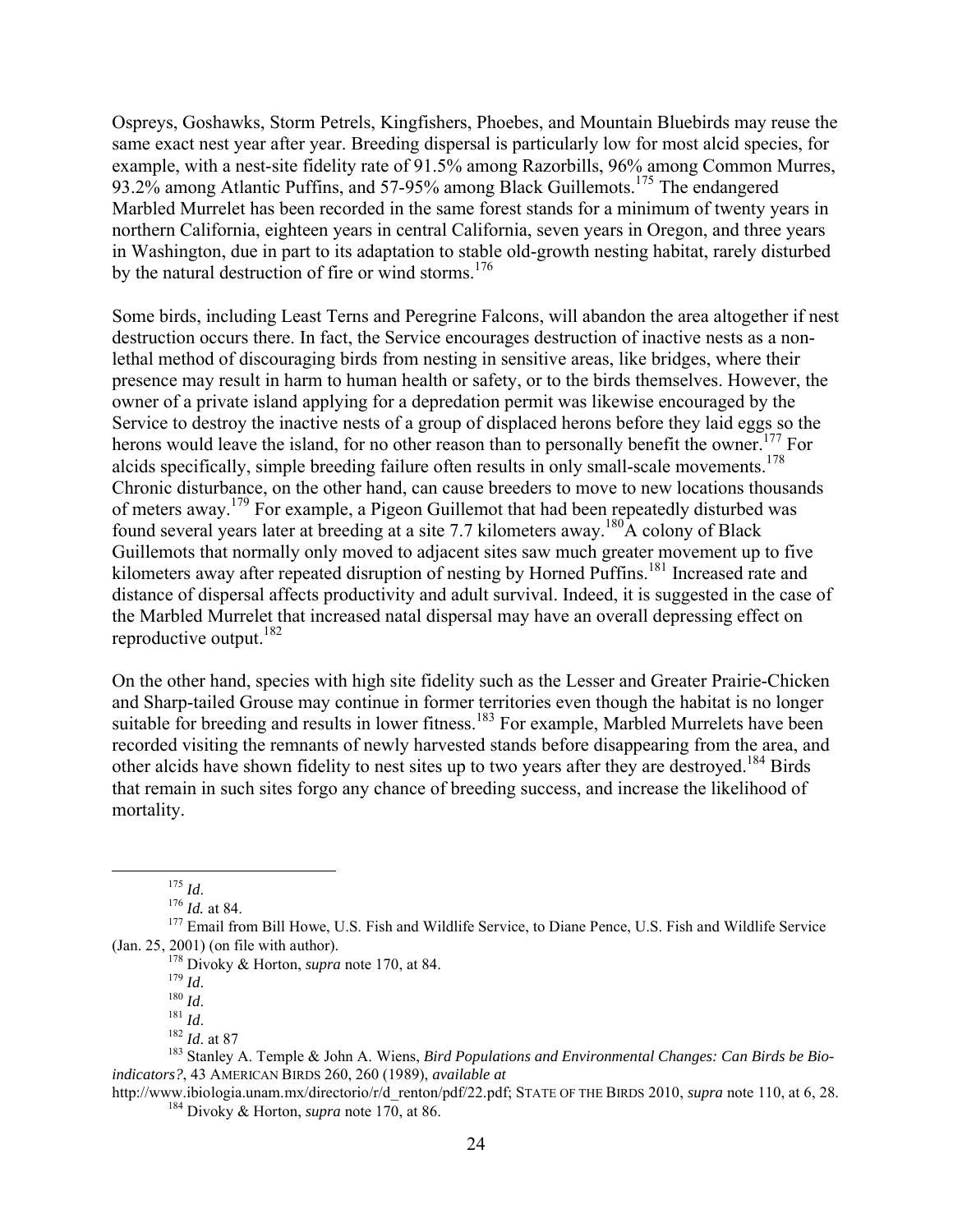In 2001, in the midst of debate over the new policy, protections for perennial nests were considered in initial discussions on the formation of a new nest policy at Easton, but ultimately were rejected.<sup>185</sup> Among other arguments, it was suggested that perennial nesters will rebuild when their nest is destroyed.<sup>186</sup> Marvin E. Moriarty wrote to Senator Mitch McConnell that "[r]emoving unoccupied nests at the end of nesting, or while they are being built, typically cause birds to build a new nest nearby in their defended territory, thus preventing further damage at the site of concern . . . thereby reducing the number of birds killed and eggs destroyed."<sup>187</sup> Even if true, this still constitutes take of individual birds, because it eliminates a significant part of the energy savings these birds gain by adopting the site-fidelity nesting strategy. Moreover, Pale Male's experience indicates that nest destruction can lead to negative consequences on breeding success. Pale Male rebuilt his nest after its destruction on December 7, 2004.<sup>188</sup> However, although he continued to lay eggs, none of them hatched until May 20, 2011, and the reason remains a mystery.<sup>189</sup> In the case of a colony of cliff swallows that returns to Seattle every March to nest on a park building, it was suggested that the annual removal of the colony's nests itself will "be a hardship on the swallows."<sup>190</sup> Regarding the destruction of nests under construction or refurbishment in preparation for breeding, which is exempted by the Policy Memo from permitting requirements, the Oregon Department of Transportation (ODOT) reports that swallows "may otherwise not realize reproductive success in the year that their nests are constantly removed."<sup>191</sup>

The impact of nest destruction both aggravates, and is aggravated by, habitat loss. The likelihood of movement is increased when nests are destroyed to make way for industrial or residential development or construction activities because it is often unlikely that the completed project will allow birds to re-nest. When birds are unable to select sites based on the suitability of the landscape for nesting success, they are forced to rely on poor-quality nest sites vulnerable to predators. Multiple-brooding species replaced single-brooding species in urban environments, because these could compensate for nesting losses in habitats with low nesting success.

<sup>&</sup>lt;sup>185</sup> Email from Susan Lawrence, Assistant Director of Migratory Birds and State Programs, U.S. Fish and Wildlife, Region 9, to Gary Mowad, U.S. Fish and Wildlife Service, Region 9 (June 5, 2000) (on file with author); Email from Eliza Savage, U.S. Fish and Wildlife Service, to Chuck Hunter, U.S. Fish and Wildlife Service, Region 4 (Feb. 2, 2001) (on file with author); Email from Steve Kendall, U.S. Fish and Wildlife Service, Region 7, to Diane Pence, U.S. Fish and Wildlife Service (Feb. 1, 2001) (on file with author).

<sup>&</sup>lt;sup>186</sup> Email from Mike Elkins, Assistant Special Agent in Charge, U.S. Fish and Wildlife Service, Region 4, to Chuck Hunter, U.S. Fish and Wildlife Service, Region 4 (Jan. 2, 2002) (on file with author).

<sup>&</sup>lt;sup>187</sup> Letter from Marvin E. Moriarty, Division of Migratory Bird Management Regional Director, U.S. Fish and Wildlife Service, Region 5, to Senator Mitch McConnell, U.S. Senate (2005) (on file with author).

<sup>188</sup> Margie Goldsmith, *New York City's Biggest Stud: Pale Male*, HUFFINGTON POST (March 8, 2012), *available at* http://www.huffingtonpost.com/margie-goldsmith/new-york-citys-greatest-s\_b\_1324150.html.

<sup>189</sup> Donegal Browne, *Sam Says It's a Hatch as Do the Rest of This Evenings Hawk Bench Warmers!!!*, PALEMALEIRREGULARS.BLOGSPOT.COM (May 21, 2011),

http://palemaleirregulars.blogspot.com/2011\_05\_15\_archive.html.

<sup>190</sup> *Id.*

<sup>&</sup>lt;sup>191</sup> Email from Eliza Savage, U.S. Fish and Wildlife Service, to Andrew Monie, Biologist, Ecosystem Management, Inc. (Feb. 8, 2005) (on file with author); CREATION OF ALTERNATIVE NEST SITES TO MINIMIZE SWALLOW CONFLICTS ON TRANSPORTATION STRUCTURES, OREGON DEPARTMENT OF TRANSPORTATION, FY 2008 RESEARCH PROBLEM STATEMENT GHE-08-18, at 2 (2008), *available at* 

http://www.oregon.gov/ODOT/TD/TP\_RES/NewProblemStatements/2008\_StageOneProbStatements/GHE/GHE08 \_18SwallowsBridges.pdf.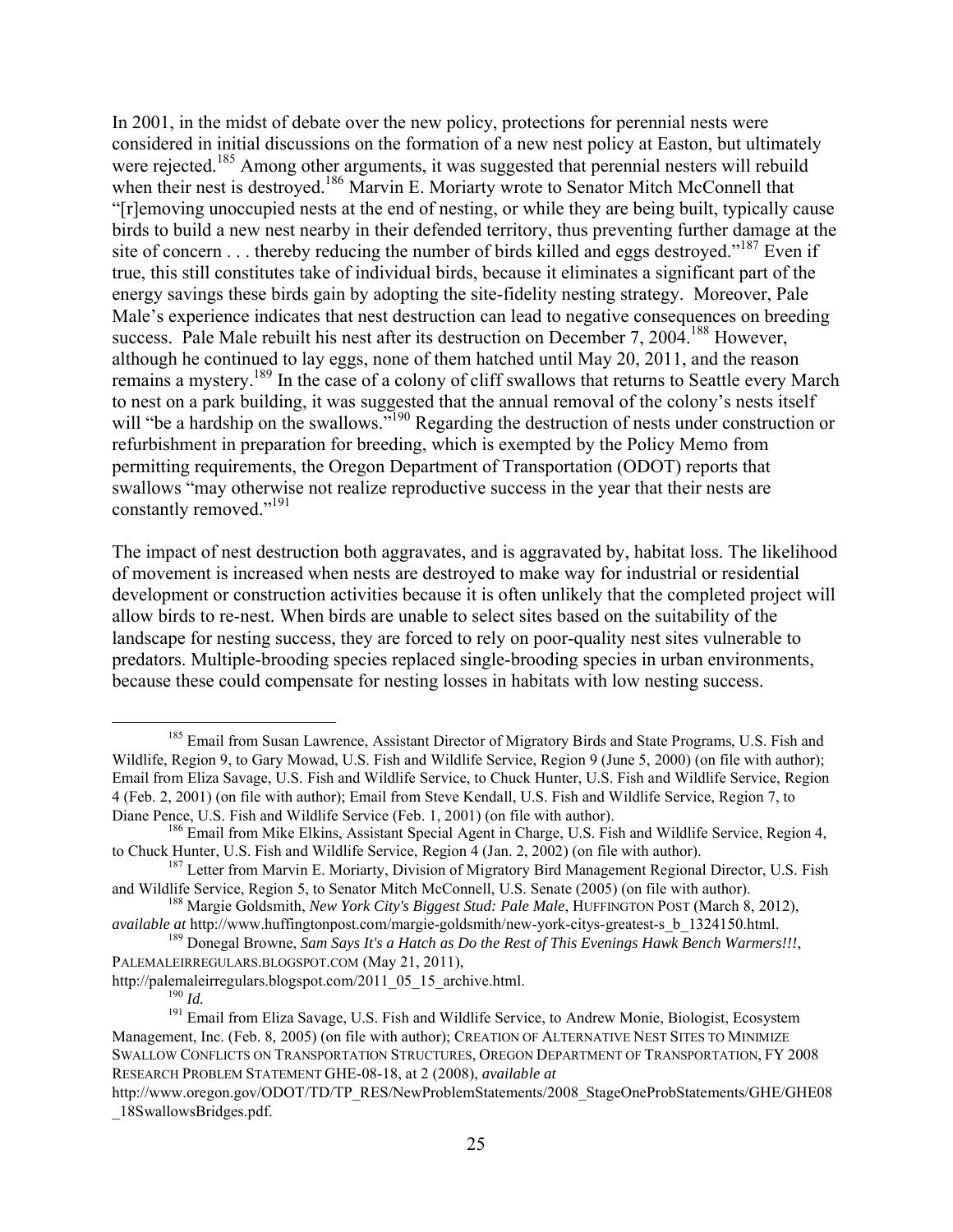Abundance was no longer determined by the success of individual nests, but of an entire nesting season, and single-brooding species were unable to maintain their populations.<sup>192</sup> Nor has the addition of small urban forests and parks resulted in increased bird numbers, due to the surrounding urbanization. One study found that grassland birds have lower reproductive rates in habitat islands than in large habitat blocks.<sup>193</sup> That study explained that "[i]n fragmented landscapes, high rates of nest predation and nest parasitism by brown-headed cowbirds significantly reduce the ability of many avian species to successfully reproduce."<sup>194</sup> Another study also concluded that "[a]ny further fragmentation [in forests] and [forest-interior] birds would likely not return to nest because they are presently only occurring at the sites with the largest areas of forest," while smaller areas mean reduced cover and increased predator densities<sup>195</sup>

Returning to a site to nest has become increasingly difficult as forests continue to shrink. Whether a bird chooses to abandon a site, or a site is made unsuitable as a result of the activities that first made removal of the nest necessary, nest destruction can entail more than the loss of the nest structure itself. The presence of the nest indicates the existence of several conditions that are necessary for nesting. A nesting opportunity is often lost when a nest deemed inactive is destroyed. Researchers have suggested that "the availability of suitable nesting sites may be more limiting than food."<sup>196</sup> Further, "most birds are highly specialized in their nesting-site location, while foraging preferences are more generalized and exhibit greater interspecific overlap."<sup>197</sup> For example, creation of habitat for tree-nesting Marbled Murrelets can take 200 years. <sup>[98</sup>

When nest sites are limiting in these ways, such losses have long-term ecological ramifications as well as immediate impacts on reproductive potential.<sup>199</sup> As more birds are unable to find suitable breeding habitats, they may begin to investigate habitats that do not support successful breeding, or they could end up not breeding at all.<sup>200</sup> For example, Marbled Murrelets suffer a decreasing ability to disperse in response to increased predation as suitable nesting habitat in old growth forests continues to fragment into smaller disjunctive patches.<sup>201</sup> Areas of high productivity can end up producing young to be incorporated into regions with low productivity and/or high mortality, counteracting recovery efforts.<sup>202</sup> Therefore the existence of suitable nesting sites is a determining factor in the composition of bird community organization and species richness.

 <sup>192</sup> Reale & Blair, *supra* note 169, at 1, 10.

<sup>193</sup> U.S. Geological Survey, *supra* note 105.

<sup>&</sup>lt;sup>195</sup> Andrew Weber, *Effects of Surrounding Landscape Features on Avian Populations* 6 (Aug. 5, 2004), *available at* 

http://www.goshen.edu/.cWtools/download.php/mnF=diversity.pdf,mnOD=05symposium,mnOD=My%20Docume nts,dc=honors,dc=www,dc=goshen,dc=edu.

<sup>196</sup> Reale & Blair, *supra* note 169, at 1, 10.

<sup>&</sup>lt;sup>198</sup> Divoky & Horton, *supra* note 170, at 86.<br><sup>199</sup> Id.

<sup>199</sup> *Id*. 200 *Id*. 201 KUSHLAN, *supra* note 49; Divoky & Horton, *supra* note 170, at 86.

 $^{202}$  *Id*.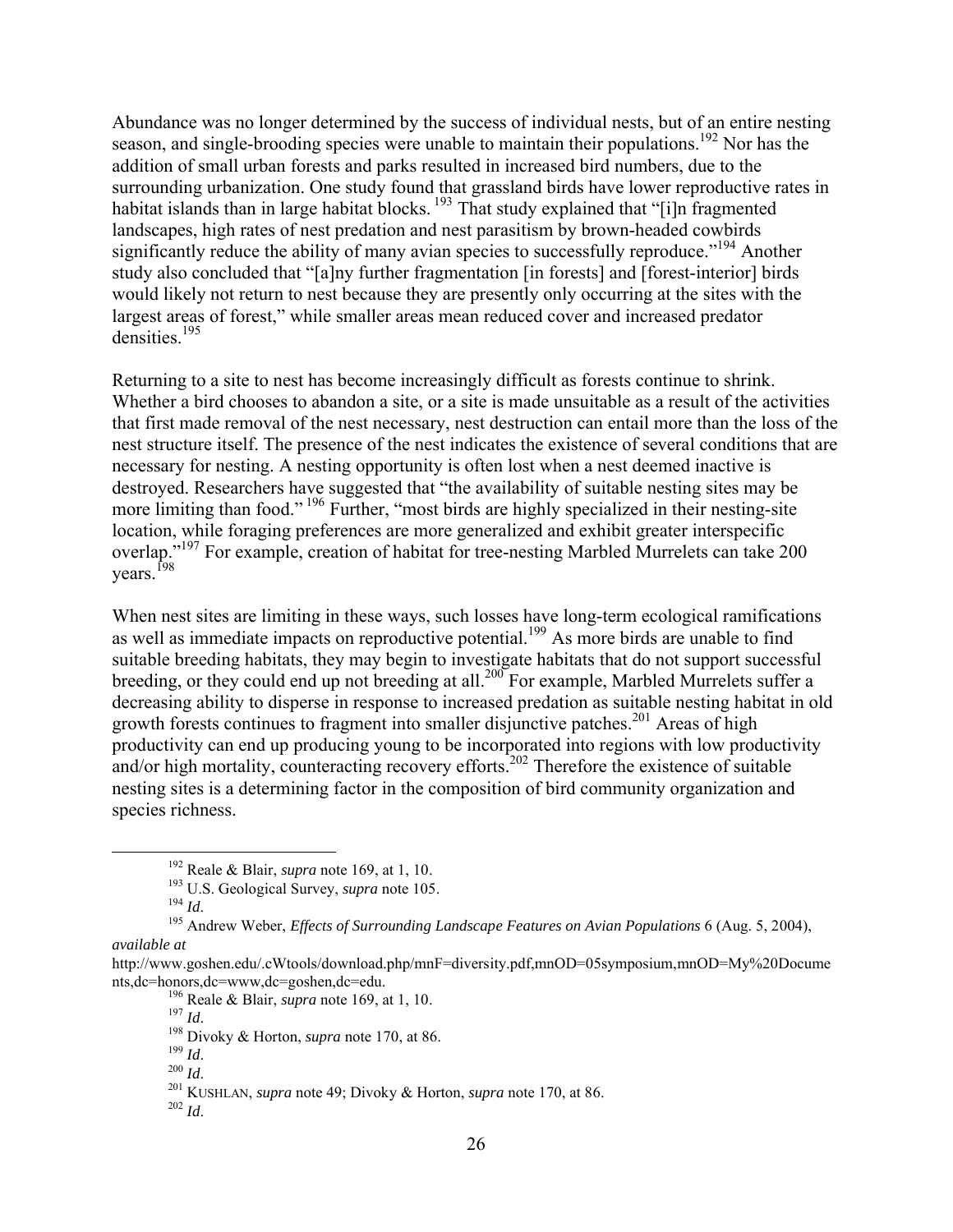It is difficult to quantify the impact of non-regulation of inactive nest destruction for all migratory birds, as there is a lack of research on nesting habits and the various factors affecting nesting success and productivity. To accurately assess the viability of bird populations, more information is needed on the ability of bird species to disperse from natal sites, the fidelity of species to breeding sites, habitat use and needs outside the breeding season, feeding sites and the distances traveled to reach them, appropriate buffer distances around colonies and breeding sites for different species and types of sites, and the implications of all these factors in species response to habitat loss and reestablishment of breeding areas when habitat is altered.<sup>203</sup> However, a current lack of information does not mean there are no consequences, but rather that humans should act with caution lest there turns out to be unforeseen detrimental consequences. Because there is a possibility of harmful effects when destroying a nest, the situation should be scientifically evaluated by someone with sufficient expertise before the nest destruction.<sup>204</sup> In 1984, the Acting Associate Director of the Service advised that "the circumstances must be carefully reviewed from several perspectives," before an unoccupied nest is destroyed.<sup>205</sup> Furthermore, a Region 2 interim nest policy stated that destruction of inactive nests in colonies would only be allowed "on a case-by-case basis as determined by the Migratory Bird Permits Office "after evaluation of the possible impact upon the bird species in question, and the larger ecological impact of that effect."<sup>206</sup>

The Policy Memo excludes the inactive nests of threatened and endangered species as well as bald and golden eagles from the permit exemption. However, many migratory bird species in a critical state are not federally listed as endangered or threatened, including species suffering local or regional declines, and recently delisted species that are still at risk. Furthermore, while some bird species of a priority status may not be affected by inactive nest destruction, other bird species that have not made it on to any priority species list could still be negatively impacted by an increase in the destruction of inactive nests.

The following factors all vary by species: biology, life history, niche specificity, habitat requirements throughout the season, nesting location and placement of nests, nesting flexibility, nest-site fidelity, coloniality, migration strategies, foraging behaviors, dispersal ability, mobility, range, and population dynamics. Therefore, bird species respond differently, and with varying levels of sensitivity, to different threats and processes like habitat fragmentation or urbanization.<sup>207</sup> Even within a single species, some pairs can nest successfully dozens of yards from human activity, while others abandon sites in response to activities much farther away. This behavior depends on a number of factors, including visibility, duration, noise levels, extent of the

 <sup>203</sup> U.S. Geological Survey, *supra* note 105; KUSHLAN, *supra* note 49, at 20; Divoky & Horton, *supra* note 170, at 83.

<sup>204</sup> KUSHLAN, *supra* note 49, at 16, 19.

<sup>&</sup>lt;sup>205</sup> Memorandum from Acting Associate Director, Wildlife Resources, U.S. Fish and Wildlife Service, to Regional Director, Boston, U.S. Fish and Wildlife Service (Dec. 1983) (on file with author).

<sup>206</sup> U.S. Fish and Wildlife Service, *Interim Empty Nest Policy of the U. S. Fish and Wildlife Service, Region 2* (May 2000) (on file with author).

<sup>207</sup> STATE OF THE BIRDS 2010, *supra* note 110, at 4; Weber, *supra* note 195, at 1; *see* e.g. Reale & Blair, *supra* note 169, at 1, 10; *see also* U.S. Geological Survey, *supra* note 105.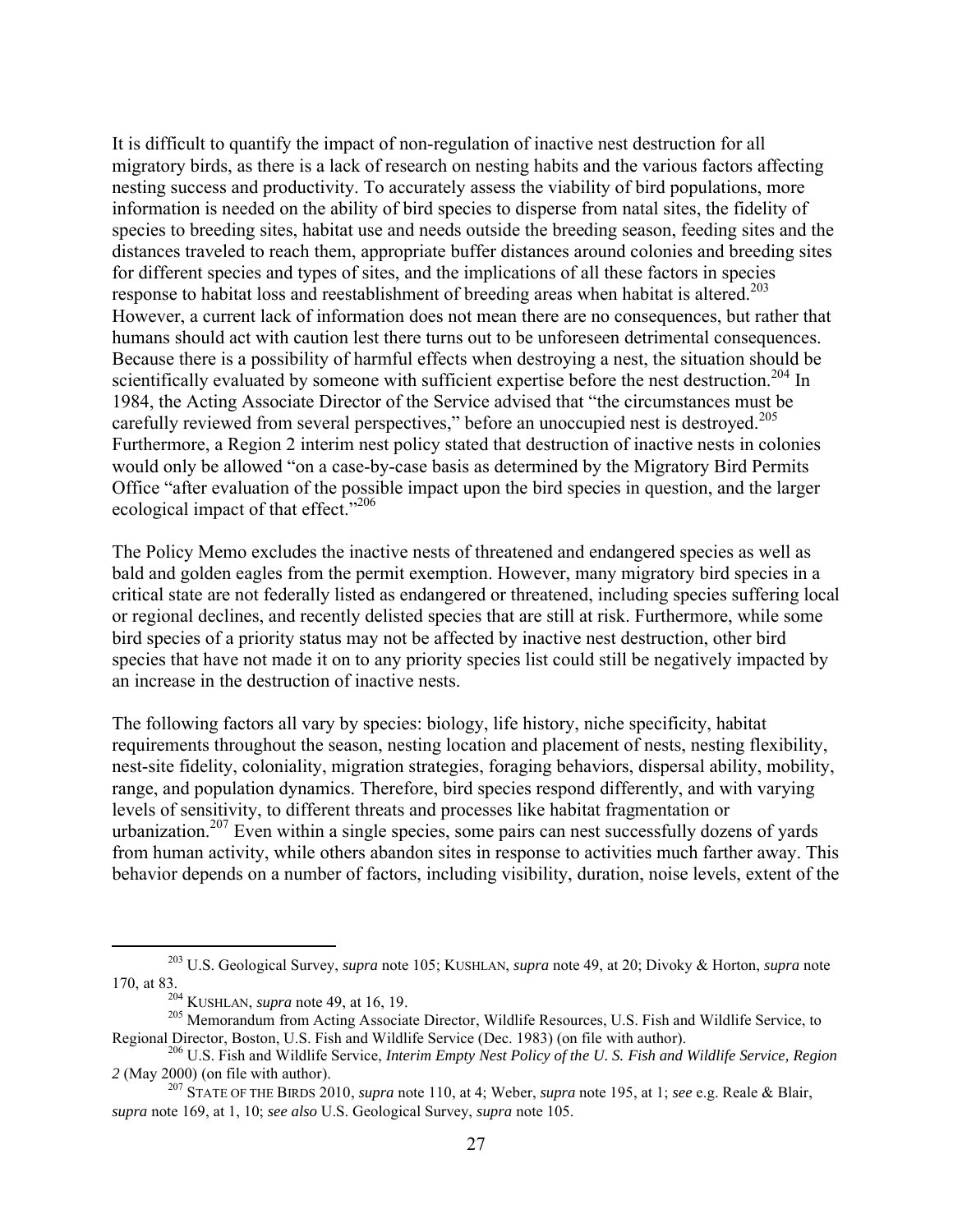area affected by the activity, prior experiences with humans, and tolerance of the individual nesting pair.<sup>208</sup>

Furthermore, factors impacting an individual bird of a particular species, including weather and habitat conditions, also vary from one location to another.<sup>209</sup> Many birds have large ranges crossing national and continental borders or spanning oceans, and some may cover enormous distances even in a period of weeks. Some birds use recognizable migration flyways, but others do not.<sup>210</sup> Across these ranges, a multitude of natural and human causes are constantly altering breeding, wintering, and migratory distributions.<sup>211</sup> Populations and ranges can change rapidly, especially in response to food availability.<sup>212</sup> In some cases, local populations that are not a conservation concern nationwide could be in danger, while in others species that are generally of high concern can suddenly rise to local abundance. Given the multitude of variables involved, the emphasis placed by the Service on instituting a consistent nationwide policy does not appear sustainable. $^{213}$ 

Thus, in the midst of debate over the development of a new nest policy, Service employees from different regions have objected to this policy interpretation and have encouraged the national office to allow enforcement flexibility, suggesting that regions be able to propose exceptions to the nest policy, taking into account population impacts.<sup>214</sup> Waterbird Conservation for the Americas also advised flexibility, stating that bird species "need to be managed within their social context," and that "conservation requires flexibility and openness to redirection or change, such as might be justified by the results of research, monitoring, and experiential learning."<sup>215</sup> Finally, Partners in Flight suggested that "[t]he most effective conservation measures, therefore, will often be site-specific, and in some cases species-specific."<sup>216</sup>

However, the requests for flexibility in enforcement were denied and the sweeping Policy Memo was issued in 2003, allowing bird nests to be destroyed even if adult birds still occupied them so long as the bird is not in the nest at the time of destruction.<sup>217</sup> If there are no eggs, there is no need for a permit to destroy a nest, without exception.<sup>218</sup> The Center for International

 <sup>208</sup> DEFINITION OF DISTURB, *supra* note 21.

<sup>&</sup>lt;sup>209</sup> Email from Steve Wilds, U.S. Fish and Wildlife Service, to Eliza Savage, U.S. Fish and Wildlife Service (Dec. 28, 2001) (on file with author).

<sup>210</sup> KUSHLAN, *supra* note 49, at 12. <sup>211</sup> *Id*. 212 *Id*. at 18.

<sup>213</sup> *See* Email from Eliza Savage, U.S. Fish and Wildlife Service, to Bill Howe, U.S. Fish and Wildlife Service (May 17, 2002) (on file with author); Email from Bill Howe, U.S. Fish and Wildlife Service, to Kamille McKeever, Permits Administrator, U.S. Fish and Wildlife Service, Region 2 (Sept. 18, 2000) (on file with author); *On difficulty of instituting such a policy*, *see* Email from Karen Laing, U.S. Fish and Wildlife Service, to Chuck Hunter, U.S. Fish and Wildlife Service, Region 4 (Feb. 7, 2001) (on file with author).

<sup>&</sup>lt;sup>214</sup> Email from Karen Laing, U.S. Fish and Wildlife Service, to Robert Leedy, U.S. Fish and Wildlife Service (Feb. 12, 2001) (on file with author); *See also* email from Karen Laing, U.S. Fish and Wildlife Service, to Eliza Savage, U.S. Fish and Wildlife Service (Nov. 30, 2001) (on file with author).

 $^{215}$  KUSHLAN, *supra* note 49, at 7.

<sup>216</sup> BERLANGA, *supra* note 19, at 23.

<sup>&</sup>lt;sup>217</sup> Email from Eliza Savage, U.S. Fish and Wildlife Service, to Chuck Hunter, U.S. Fish and Wildlife Service, Region 4 (Feb. 2, 2001) (on file with author).

 $^{218}$ *Id.*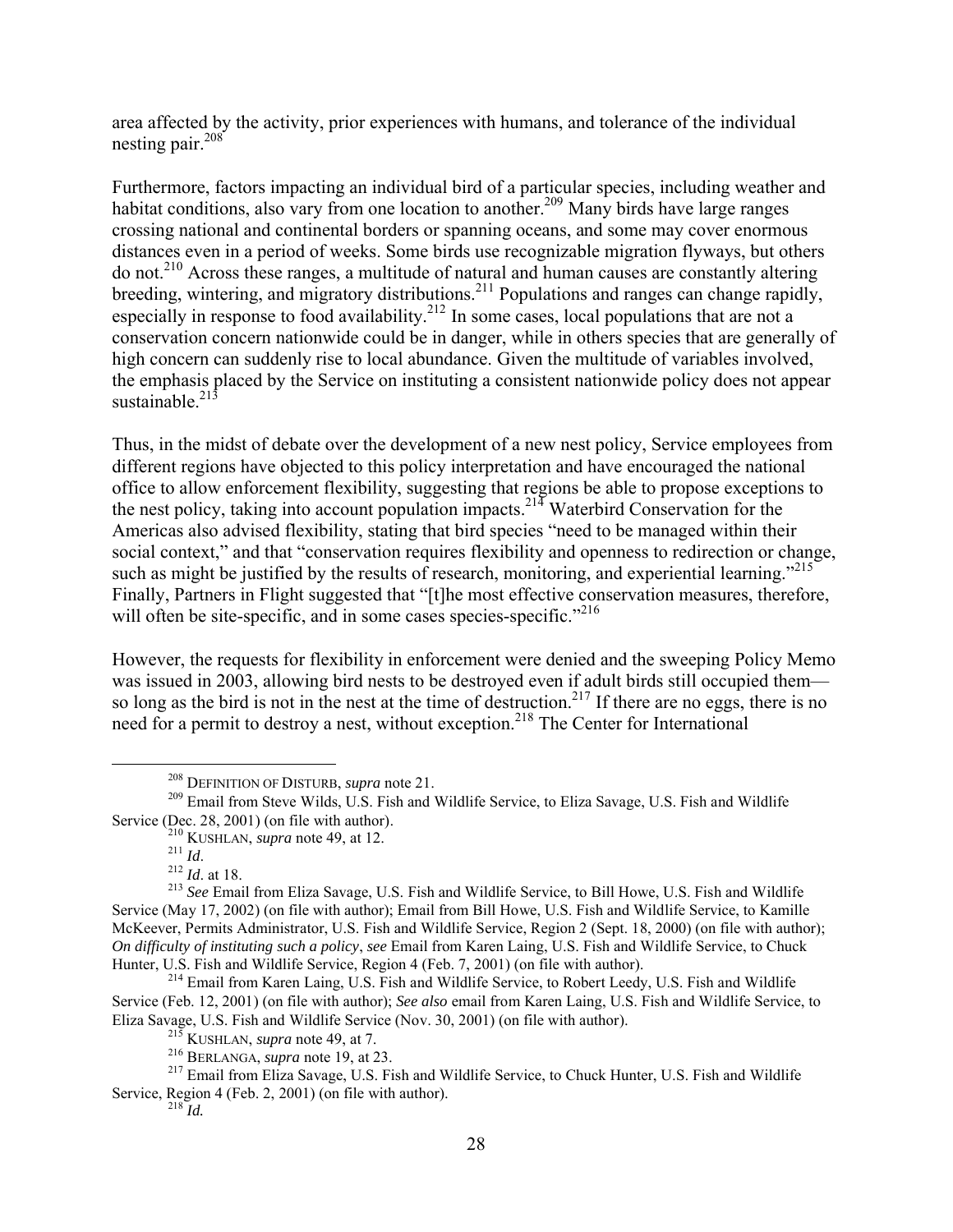Environmental Law suggested that "[t]his abdication of enforcement responsibilities cannot be considered prosecutorial discretion, because [the Service] has made a sweeping policy decision, not a case-by-case judgment associated with prosecutorial discretion . . . A policy decision to avoid prosecutions and investigations in all cases all the time, including all future cases, bears no relation to a "reasonable exercise of ... discretion in respect of investigatory, prosecutorial, regulatory or compliance matters."219 Under the new policy, anyone may destroy a nest so long as no egg or fledgling is within it, at any time, including a more fragile species at a critical time in the nesting season, thus there is no reason for those contemplating nest destruction to seek information from the Service.<sup>220</sup> Further, there is no opportunity for the Service to review the context of the nest destruction. This discourages informed decision-making. As stated by one Service employee, when the permit was granted for 927 Fifth Avenue Corporation to destroy Pale Male and Lola's nest, "We had no clue that this was the nest of a famous pair of hawks."<sup>221</sup>

It can be difficult for the public to determine whether the single nest they are destroying is active, and they are liable to make mistakes without the expertise to know otherwise. Service employees were concerned that the public could have difficulty determining whether an inactive nest is part of a colony, as some are, or more loosely associated.<sup>222</sup> Further, the Policy Memo admits that the destruction of nests can bring one into danger of taking migratory birds in violation of the MBTA. Although it is generally agreed that nests are still considered active if, as stated in the Region 2 Interim Policy, "recently fledged birds are returning to roost in the night," it can be hard to know if there are such fledglings still dependent on a currently unoccupied nest.223 One Service official warns "a person could end up responsible for the death of a juvenile if it was in the process of fledging and not actually on the nest, but not fully departed from it either, and so still somewhat dependent on it."<sup>224</sup>

Finally, the Migratory Bird Treaty Act itself is clear in stating:

Nothing in this subchapter shall be construed to prevent the several States and Territories from making or enforcing laws or regulations not inconsistent with the provisions of said conventions

 <sup>219</sup> Submission to Commission, *supra* note 114, at 5.

<sup>&</sup>lt;sup>220</sup> Email from Karen Laing, U.S. Fish and Wildlife Service, to Robert Leedy, U.S. Fish and Wildlife Service (Feb. 12, 2001) (on file with author); Email from Karen Laing, U.S. Fish and Wildlife Service, to Eliza Savage, U.S. Fish and Wildlife Service (Nov. 30, 2001) (on file with author); Email from Karen Laing, U.S. Fish and Wildlife Service, to Eliza Savage, U.S. Fish and Wildlife Service (Dec. 5, 2001) (on file with author); Email from Chuck Hunter, U.S. Fish and Wildlife Service, Region 4, to Cyndi Perry, Chief, Branch of Bird Conservation, U.S. Fish and Wildlife Service, and Eliza Savage, U.S. Fish and Wildlife Service (Dec. 27, 2001) (on file with author); Email from Bill Howe, U.S. Fish and Wildlife Service, to Cyndi Perry, Chief, Branch of Bird Conservation, U.S. Fish and Wildlife Service (Nov. 28, 2001) (on file with author).

 $^{221}$  Greenspan, *supra* note 78 (quoting Diane Pence, U.S. Fish and Wildlife Service).<br><sup>222</sup> Email from Bill Howe, U.S. Fish and Wildlife Service, to Cyndi Perry, Chief, Branch of Bird Conservation, U.S. Fish and Wildlife Service (Nov. 28, 2001) (on file with author); Email from Chuck Hunter, U.S. Fish and Wildlife Service, Region 4, to Cyndi Perry, Chief, Branch of Bird Conservation, U.S. Fish and Wildlife Service, and Eliza Savage, U.S. Fish and Wildlife Service (Dec. 27, 2001) (on file with author).

<sup>&</sup>lt;sup>223</sup> *Interim Nest Policy, supra* note 206; Email from Stephanie Jones, Non-Game Coordinator, U.S. Fish and Wildlife Service, Region 6, to Bill Howe, U.S. Fish and Wildlife Service (July 19, 2000).

<sup>&</sup>lt;sup>224</sup> Email from Eliza Savage, U.S. Fish and Wildlife Service, to Andrew Monie, Biologist, Ecosystem Management, Inc. (Feb. 8, 2005) (on file with author).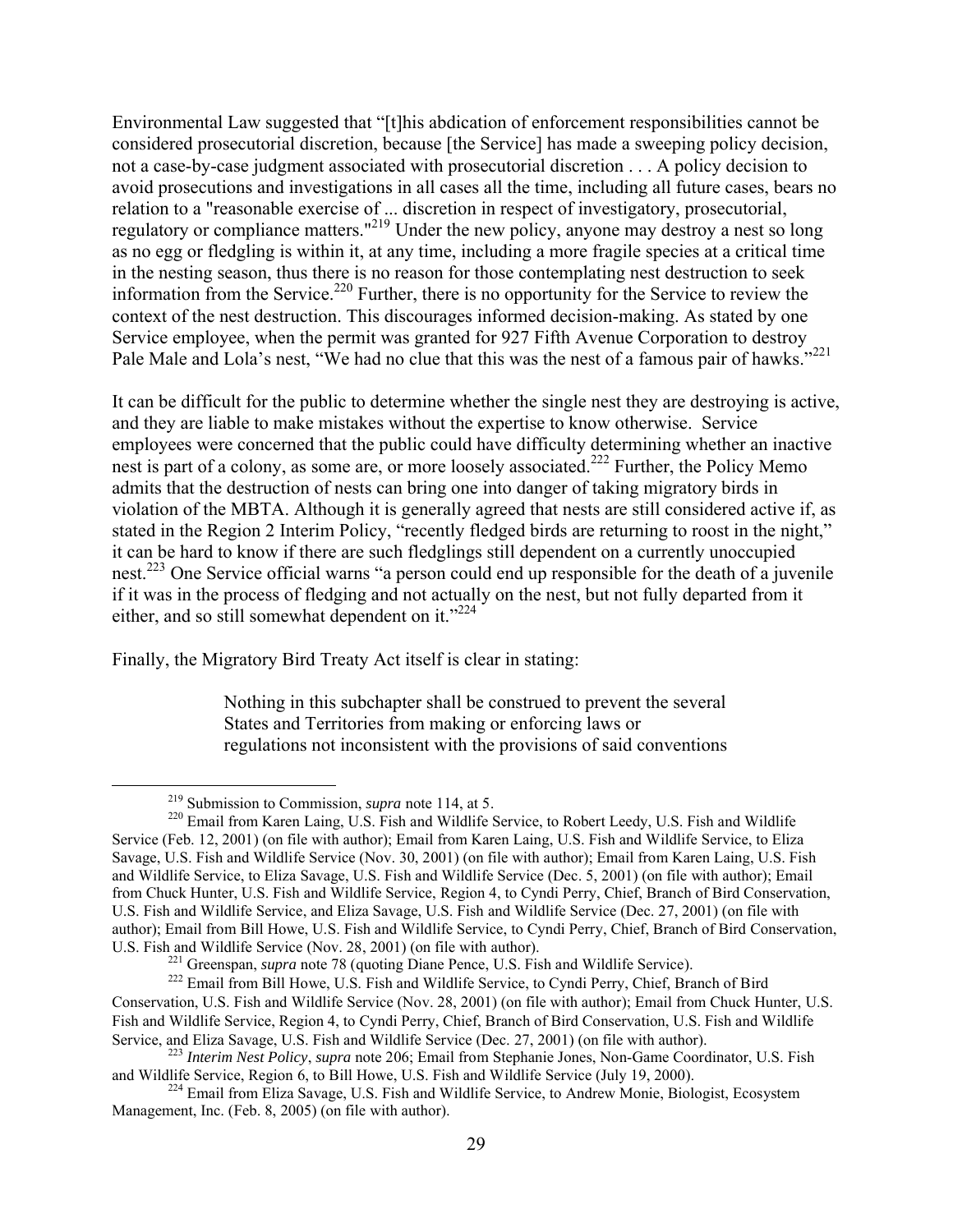or of this subchapter, or from making or enforcing laws or regulations which shall give further protection to migratory birds, their nests, and eggs. $^{225}$ 

The Service Manual correspondingly states that a permit is not valid unless accompanied by appropriate state permits where required.<sup>226</sup> Some such state laws prohibit the destruction of inactive nests. Wyoming Ecological Services states that "[n]o nest manipulation is allowed without a permit," although "[n]o permits will be issued for an active nest of any migratory bird species, unless removal of an active nest is necessary for reasons of human health and safety."<sup>227</sup> The Florida Fish and Wildlife Conservation ("FFWC") Commission issues permits to take active and inactive Osprey nests.<sup>228</sup> FFWC policy toward Burrowing Owl nests, is that "[w]hen such permits are issued [to destroy burrowing owl nest burrows], they apply only to inactive nests."<sup>229</sup>

It was made abruptly apparent in December 2004 that the Service's policy set forth in the Policy Memo violates at least one state law when Pale Male's nest was destroyed in New York. New York state law mandates that "No person shall rob or willfully destroy a nest of any protected birds unless a permit shall first be obtained from the department."<sup>230</sup> "Protected birds" is defined to include all wild birds, except English sparrows, starlings, pigeons, and psittacine birds.<sup>231</sup> Permits are issued by the New York State Department of Environmental Conservation for nests that pose a nuisance or danger to the public. The 927 Fifth Avenue co-op board did not apply to New York for a permit to remove Pale Male's nest; the board only applied to the Service, which informed the board that no permit was required. This likely led to 927 Fifth Avenue Corporation's assumption that its actions were legal at the federal and state levels and thus to its pell-mell destruction of a ten-year-old home.

This illustrates the fears of some Service officials that shifting from a position in which all nests are protected from destruction to one in which only some are protected might lead to public confusion, compounding the potential for mistakes generated by the lack of expert oversight.<sup>232</sup> The public may assume the exemption from permitting applies to all nests and otherwise interpret the policy too liberally. It is generally understood that, as stated in the Department of Transportation Guidance, "[the Service] has essentially issued a blanket permit for removal of nests on bridges and the demolition of bridges housing nests during the nonnesting season."<sup>233</sup> Should this perception result in destruction of apparently inactive nests on a massive scale, even

 $225$  16 U.S.C.A. § 708 (Westlaw 2012).

<sup>226</sup> U.S. Fish and Wildlife Service, Migratory Birds, 724 FW 2.17 D (2003), *available at* http://www.fws.gov/policy/724fw1.pdf.

<sup>227</sup> U.S. Fish and Wildlife Service, Wyoming Ecological Services, *Migratory Birds*, (July 1, 2010), http://www.fws.gov/wyominges/Pages/Species/Species\_MigBirds.html.

<sup>228</sup> OSPREY NEST REMOVAL, *supra* note 107, at 1.

<sup>229</sup> BURROWING OWL NEST PROTECTION, *supra* note 107.

 $^{230}$  New York CLS ECL § 11-0505(5) (Westlaw 2012) (McKinney's ECL).

<sup>&</sup>lt;sup>231</sup> New York CLS ECL  $\S$  11-0103 (Westlaw 2012) (McKinney's ECL).

<sup>&</sup>lt;sup>232</sup> Memo from Diane Pence, Assistant Regional Director, Migratory Birds and State Programs, U.S. Fish and Wildlife Service, Region 5, to Eliza Savage, U.S. Fish and Wildlife Service (May 2002) (on file with author).

<sup>&</sup>lt;sup>233</sup> WISCONSIN DEPARTMENT OF TRANSPORTATION, GUIDANCE, SWALLOW NESTING ON WISCONSIN BRIDGES SCHEDULED FOR DEMOLITION. PERMITTED ACTIVITY. ALTERNATIVES AND COORDINATION (1994) (on file with author).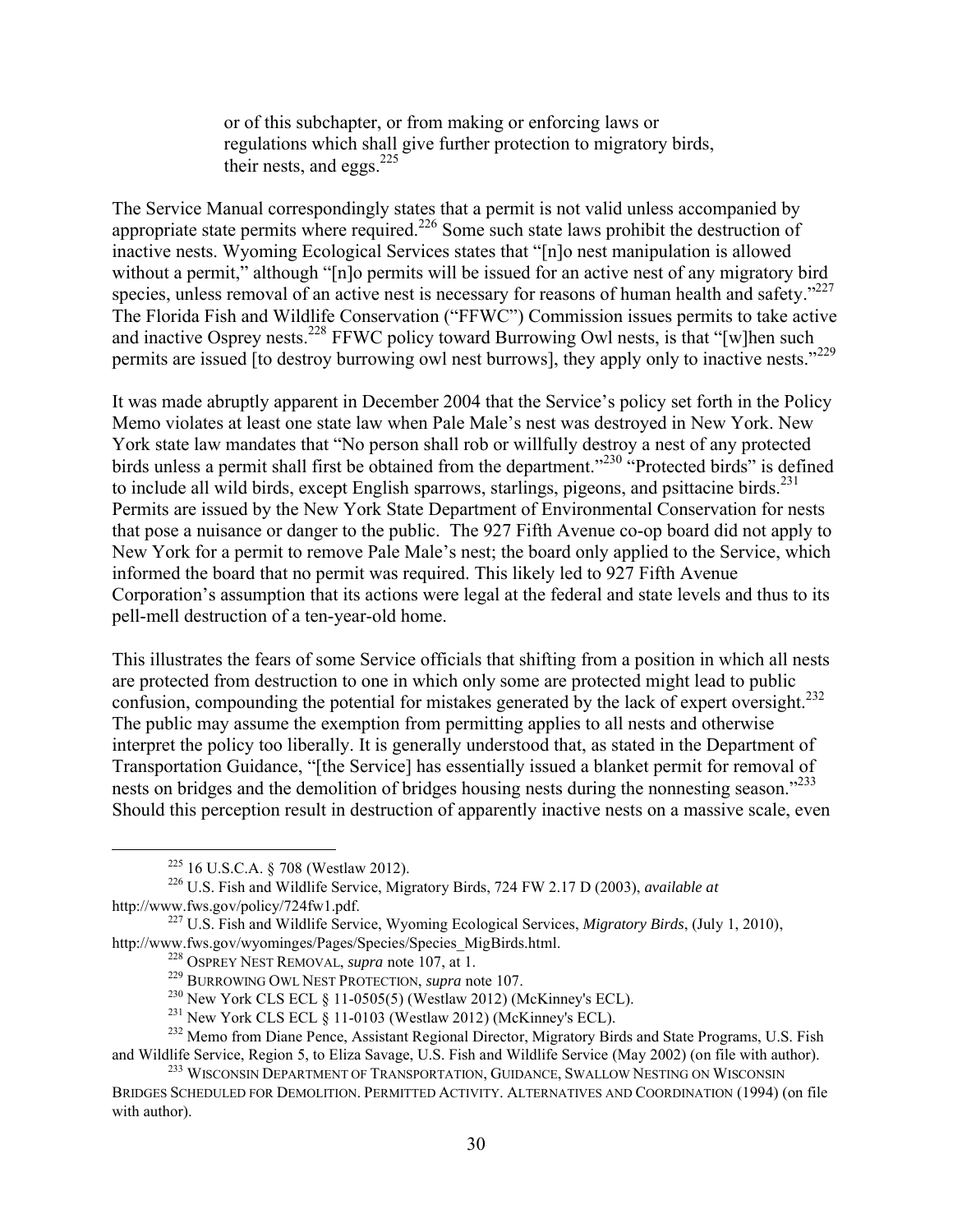a slight negative impact is necessarily magnified, not least because diminished enforcement capability can generally lead to more activities that negatively affect migratory birds.<sup>234</sup> On the other hand, Partners in Flight states that "[r]elatively small policy changes can have dramatic cumulative benefits."<sup>235</sup>

The Service's answer in the Policy Memo is to "make every effort to raise public awareness regarding the possible presence of birds and the risk of violating the MBTA, the Endangered Species Act (ESA) and the Bald and Golden Eagle Act (BGEPA), and should inform the public of factors that will help minimize the likelihood that take would occur should nests be destroyed." However, the North American Commission for Environmental Cooperation states:

> Initiatives such as International Migratory Bird Day may educate members of the public on the importance of protecting migratory birds, but the [the Service] failed to address resources that have been committed to outreach efforts, whether these programs have addressed all significant sources of threats to migratory birds (including logging), the extent of their actual beneficial effect, or the comparative educational benefits of public outreach efforts and the use of MBTA prosecutions as "leveraging" tools.<sup>236</sup>

Although it is clear that there are many different situations where birds rely on unoccupied nests, and the Service should not authorize destruction of such nests, in situations where destruction is appropriate, a permitting process is necessary. Without the permitting process, few will have occasion to come to the Service for information, especially once it comes to be understood that no permit is needed. The position of the Service prevents prosecution for the unnecessary removal of a red-tailed hawk nest, or in any case where a negative impact occurs as a result of the destruction of a so-called inactive nest, essentially abdicating regulation.

# **E. The Service Must Require a Permitting Process for All Nest Destruction Activities.**

It is through the permitting process that the Service implements its responsibilities to ensure that the injunctions of the MBTA are being complied with. Through this process, the Service identifies the impacts on migratory birds, as well as principles to minimize those impacts.237 The Service is able place limiting conditions upon permitting take.<sup>238</sup> For example, the Service can require evaluation by trained personnel, and mandatory reporting on the impacts of activity. Further, Executive Order 13186 requires that environmental analyses of Federal actions required by NEPA or other established environmental review processes evaluate the effects of actions and

 <sup>234</sup> DEFINITION OF DISTURB, *supra* note 21, at 3-4.

<sup>235</sup> BERLANGA, *supra* note 19, at 27.

<sup>236</sup> North American Commission for Environmental Cooperation, *supra* note 109, at 12.

<sup>237</sup> Submission to Commission, *supra* note 114, at 24.

<sup>&</sup>lt;sup>238</sup> U.S. Fish and Wildlife Service Director's Order 131 Sec. 8 states, "[w]e will place conditions on permits based on the activities authorized, including, but not limited to, a requirement to file a report on the species and quantity of birds taken as a result of the permit." (Director's Orders are temporary. This order expired Aug. 6, 2003 and was superseded by a section 724 FW 2 of the U.S. Fish and Wildlife Service Manual)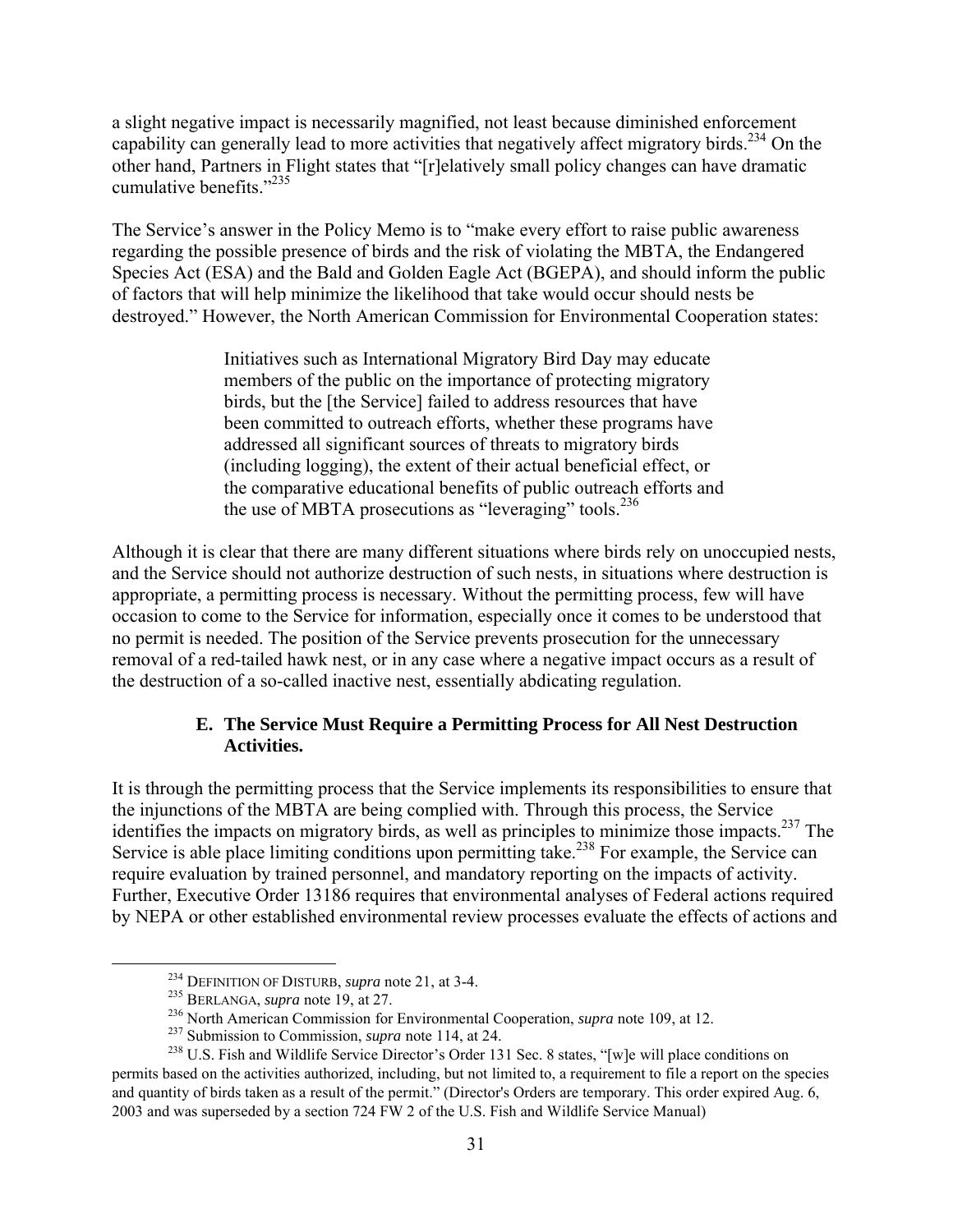on migratory birds.<sup>239</sup> Specifically, guidelines for implementing the rule exempting the Department of Defense ("DoD") from incidental taking of migratory birds in military readiness activities, requires the DoD to "engage in early planning and scoping and involve agencies with species expertise in the matters relating to the potential impacts of a proposed action."<sup>240</sup>

The Service can also condition the permitting of take by requiring mitigation to minimize negative impact to migratory bird populations. That Secretary of Defense is also required, in consultation with the Secretary of the Interior, to minimize and mitigate, to the extent practicable, the adverse impacts of readiness activities on affected migratory birds.<sup>241</sup> Specific measures are described, and additional measures may be developed.<sup>242</sup> Regarding the impact of nest destruction, mitigation measures can include constructing nesting platforms, purchase and preservation of habitat suitable for nesting of the affected species, and, where possible, relocation of the nest as an alternative to destruction. The FFWC Commission only permits take of nests after conservation recommendations are put in place.<sup>243</sup> To ensure Osprey populations do not decline as a result of nest removal and because Osprey "will often rebuild a nest in the undesirable location unless a superior site is pro-vided nearby," the state requires "that osprey nests re-moved under migratory bird permits be re-placed by replacement structures of comparable or better quality."<sup>244</sup> If it is not possible to put up a replacement nest structure, "the situation will be reviewed on a case by case basis."<sup>245</sup> Wyoming Ecological Services may also require mitigation for permitted loss of inactive golden eagle nests.<sup>246</sup>

Essentially, the permitting process allows the Service to make mandatory guidelines that are otherwise advisory, and promote migratory bird management objectives from bird conservation plans as well. For example, all three North American countries have identified the most critical sites for bird conservation based on a set of globally accepted criteria. 383 Important Bird Areas remain unprotected in the United States alone. Thus, the public would greatly benefit from such a permitting process, a benefit that outweighs the perceived risk posed by migratory bird nests.

# **F. The Service's Policy Memo Does Not Alleviate Agency Resource Constraints.**

North American Commission for Environmental Cooperation reported that "the United States asserts that the [Service's] Office of Migratory Bird Management lacks sufficient personnel to write permits for every incoming request," and sufficient resources for a broad range of responsibilities, so that addressing hunters and prospective hunters keeps current resources

 $^{239}$  Exec. Order No. 13186, Responsibilities of Federal Agencies To Protect Migratory Birds, 66 Fed. Reg. 3,853, 3,855 (Jan. 10, 2001), *available at*

http://www.doe.gov/sites/prod/files/nepapub/nepa\_documents/RedDont/Req-EO13186migratorybirds.pdf.

<sup>&</sup>lt;sup>240</sup> Take of Migratory Birds by Department of Defense, 69 Fed. Reg. 31074, 31080 (June 2, 2004).<br><sup>241</sup> BALDWIN, *supra* note 121, at 1.

<sup>&</sup>lt;sup>242</sup> Department of Defense Partners in Flight, 2008 Annual Report: DoD Partners in Flight Program (May 2009), *available at* http://www.dodpif.org/downloads/factsheet18\_2008report.pdf.

<sup>&</sup>lt;sup>243</sup> Email from Chuck Hunter, U.S. Fish and Wildlife Service, to Mike Elkins, Assistant Special Agent in Charge, U.S. Fish and Wildlife Service, Region 4 (Jan. 3, 2002) (on file with author). 244 OSPREY NEST REMOVAL, *supra* note 107, at 5.

<sup>245</sup> *Id*. at 2.

<sup>246</sup> Wyoming Ecological Services, *supra* note 227.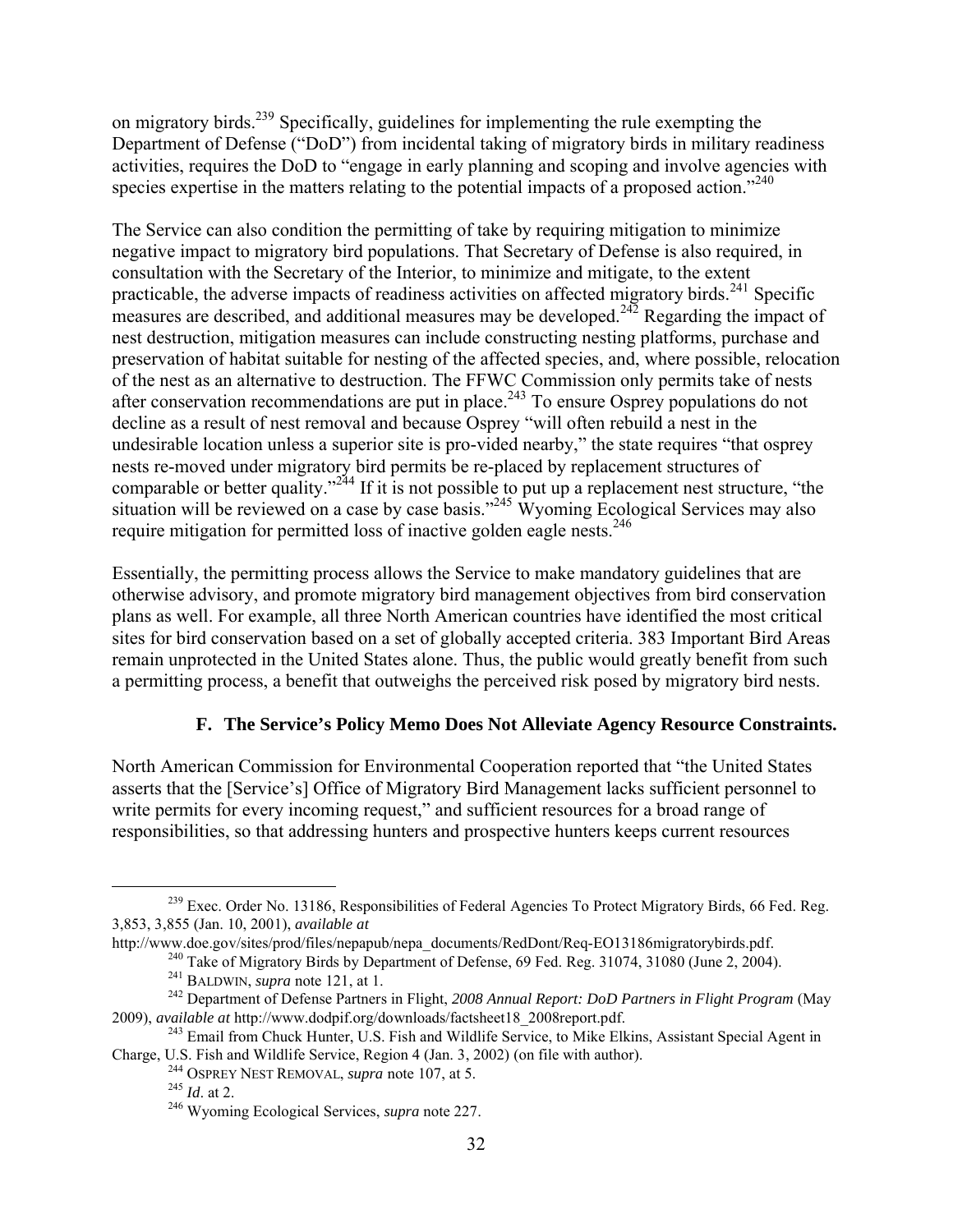occupied.247 Service employees have documented concerns about the feasibility of setting up a permit program for all incidental takes, and have described being besieged by cities wishing to destroy egret colonies, and plagued by calls about nests interfering with human activities."<sup>248</sup> These concerns include addressing the myriad of everyday situations in which nests are destroyed such as "logging program[s], homeowner removal of dead trees or limbs, trimming hedges, mowing lawns, bridge inspection and repair, [and] removing nests from chimneys . . ."249 Furthermore, most of those situations are not even brought to Service employees' attention, thus the prohibition against their destruction goes largely unenforced.<sup>250</sup>

Moreover, the ability to regulate and prosecute does not necessitate prosecution of every violation.<sup>251</sup> Service employees themselves have characterized prosecution of incidental take as a "low enforcement" priority, while enforcement nevertheless remains "at the discretion of the law enforcement division."252 The North American Commission for Environmental Cooperation reported the Service's statement that "the U.S. Congress and courts accept and acknowledge that non-prosecution of some violations of the MBTA is integral to the statutory scheme, and therefore that the Party is entitled to exercise some degree of enforcement discretion under the Act."<sup>253</sup> In fact, such discretion is unavoidable.<sup>254</sup> Instead of abdicating all enforcement ability because of the impossibility of permitting every take of inactive nests unlikely to be re-used, adopting a policy of discretion would allow the Service to prosecute take of unoccupied nests where there is an effect upon migratory bird populations, while maximizing Service resources.

Service officials and employees have suggested that the Service maintain flexibility to protect birds under this policy, and even that it is possible authorize with conditions by regulation, as is done under the Marine Mammal Act, hunting regulations, the Bald and Golden Eagle Act, and even the MBTA in cases of migratory bird possession.<sup>255</sup> Therefore, a few categories of nests can be exempted from permitting. Those within the Service have also suggested that an official list of birds with "special nesting needs" be complied and maintained.<sup>256</sup>

<sup>251</sup> Email from Eliza Savage, U.S. Fish and Wildlife Service, to Cyndi Perry, Chief, Branch of Bird Conservation, U.S. Fish and Wildlife Service (Sept. 30, 2003) (on file with author).

 <sup>247</sup> North American Commission for Environmental Cooperation, *supra* note 109, at 16; Patricia Breakey, *Bird Law Upsets Crews*, THE DAILY STAR (May 28, 2003), *available at*  http://old.thedailystar.com/news/stories/2003/05/28/birds.html.

<sup>&</sup>lt;sup>248</sup> *Id.*; Email from Bill Howe, U.S. Fish and Wildlife Service, to Susan Lawrence, Assistant Director of Migratory Birds and State Programs, U.S. Fish and Wildlife, Region 9 (June 1, 2000) (on file with author); Email from Steve Wilds, U.S. Fish and Wildlife Service (May 23, 2002) (on file with author).

<sup>&</sup>lt;sup>249</sup> Email from Ellen Paul, Executive Director of the Ornithological Council, to Diane Pence, U.S. Fish and Wildlife Service (Dec. 28, 2004).

<sup>&</sup>lt;sup>250</sup> Email from Chuck Hunter, U.S. Fish and Wildlife Service, Region 4, to Cyndi Perry, Chief, Branch of Bird Conservation, U.S. Fish and Wildlife Service, and Eliza Savage, U.S. Fish and Wildlife Service (Dec. 27, 2001) (on file with author).

<sup>252</sup> Breakey, *supra* note 247.

<sup>253</sup> North American Commission for Environmental Cooperation, *supra* note 109, at 20.

<sup>254</sup> *Id*. at 16.

<sup>255</sup> *Id.*

<sup>256</sup> Email from Karen Laing, U.S. Fish and Wildlife Service, to Eliza Savage, U.S. Fish and Wildlife Service (Dec. 5, 2001) (on file with author); Email from Bill Howe, U.S. Fish and Wildlife Service, to Cyndi Perry, Chief, Branch of Bird Conservation, U.S. Fish and Wildlife Service (Nov. 28, 2001) (on file with author).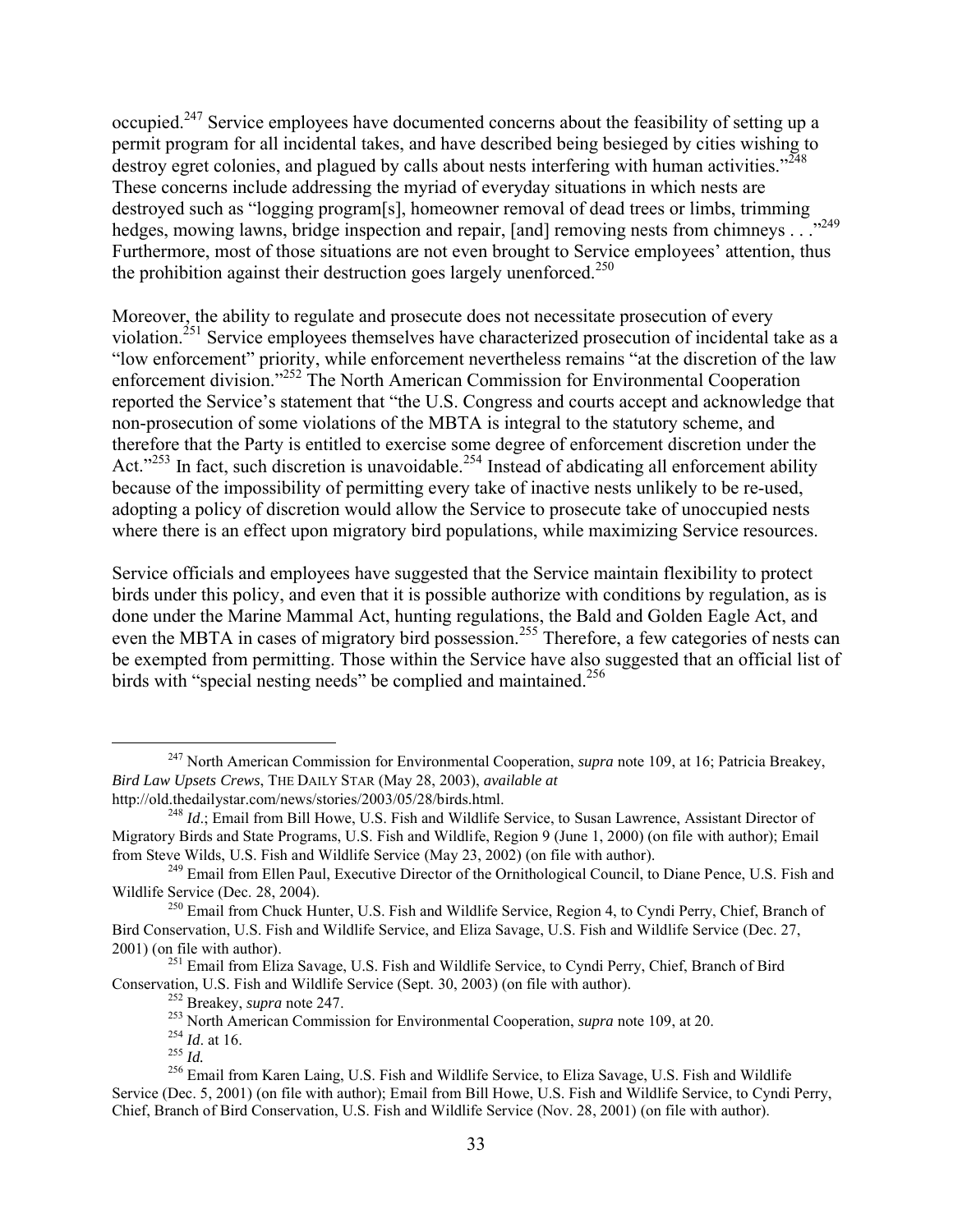To create such a list one would need to establish set criteria for protecting particular nests from destruction, proving negative impact. It is challenging to identify all the situations in which nest protection may be desired, specifically to define just what constitutes a perennial nest, or a colonial nest, as a justification for not providing these with extra protection.<sup>257</sup> For example, it becomes more difficult to justify giving protection to some nests and not others, thus the list of exceptions continues to grow. Finally, it will still be necessary for enforcement officials to evaluate instances in which the nests of other species are destroyed, because the public will generally be unable to distinguish which nests are which.<sup>258</sup> Therefore, it may make more sense just to issue permits. $259$ 

Another option is to determine which situations make up the bulk of requests for inactive nest destruction, and institute special policies in these instances, as this is likely to be a shorter list. For example, one can determine which bird species are responsible for the bulk of nuisance nests, and exempt these alone from permitting requirements.<sup>260</sup> Furthermore, a programmatic permit is defined in the Federal Register as a permit that authorizes take "that is recurring, is not caused solely by indirect effects, and that occurs over the long term or in a location or locations that cannot be specifically identified."261 When the prohibition against the traditional hunt ended up not being enforced, the Canadian Federal Government recognized the right of the aboriginal people to hunt and the Protocol Amending the 1916 Convention for the Protection of Migratory Birds brought the Convention into conformity with practice. Nevertheless, permitting continues to allow for the effective regulation of the hunt for conservation purposes.<sup>262</sup> Furthermore, Service officials have suggested issuing limited numbers of permits for inadvertent injuries to birds or nests, prior to engaging in activities or on projects that may harm migratory birds, and the same could be done for activities that may interfere with migratory bird nests.<sup>263</sup>

The Service often handles frequent and recurring activities, which cannot be easily accommodated under the permitting system, by entering into agreements that reduce case-bycase consultation.<sup>264</sup> To support sustainable land use, the Service can prescribe mandatory practices to support bird populations and habitats, in return for enforcement concessions and

<sup>&</sup>lt;sup>257</sup> U.S. Fish and Wildlife Service, Director's Order, Permit Requirements for Take of Nests Under the MBTA, Easton, MD meeting (May 2000) (on file with author); Email from Stephanie Jones, Non-Game Coordinator, U.S. Fish and Wildlife Service, Region 6, to Bill Howe, U.S. Fish and Wildlife Service (July 19, 2000) (on file with author).

<sup>&</sup>lt;sup>258</sup> Email from Eliza Savage, U.S. Fish and Wildlife Service, to Cyndi Perry, Chief, Branch of Bird Conservation, U.S. Fish and Wildlife Service (Nov. 29, 2001) (on file with author).

 $^{259}$  Email from Eliza Savage, U.S. Fish and Wildlife Service, to Karen Laing, U.S. Fish and Wildlife Service (Nov. 30, 2001) (on file with author).<br> $\frac{^{260} \text{Id}}{1}$ 

<sup>&</sup>lt;sup>261</sup> 50 CFR § 22.3 (Westlaw 2012).

<sup>262</sup> Protocol, *supra* note 113, at 2.

<sup>263</sup> Diane Henry, *Migratory Bird Nest Destruction Policies Questioned: Fall trial will look into a number of pressing issues when it comes to protecting endangered birds*, HERE, June 19, 2008, at A12, *available at* http://herenb.canadaeast.com/news/article/330624; Draft Memorandum from Steve Williams, Director, U.S. Fish and Wildlife Service regarding Migratory Bird Permit Policy (Dec. 3, 2001) (on file with author).

<sup>&</sup>lt;sup>264</sup> Email from Andrew Monie, Biologist, Ecosystem Management, Inc., to Eliza Savage, U.S. Fish and Wildlife Service (Feb. 8, 2005) (on file with author); *See* WISCONSIN DEPARTMENT OF TRANSPORTATION, *supra*  note 233; *see also* BALDWIN, *supra* note 121, at 6.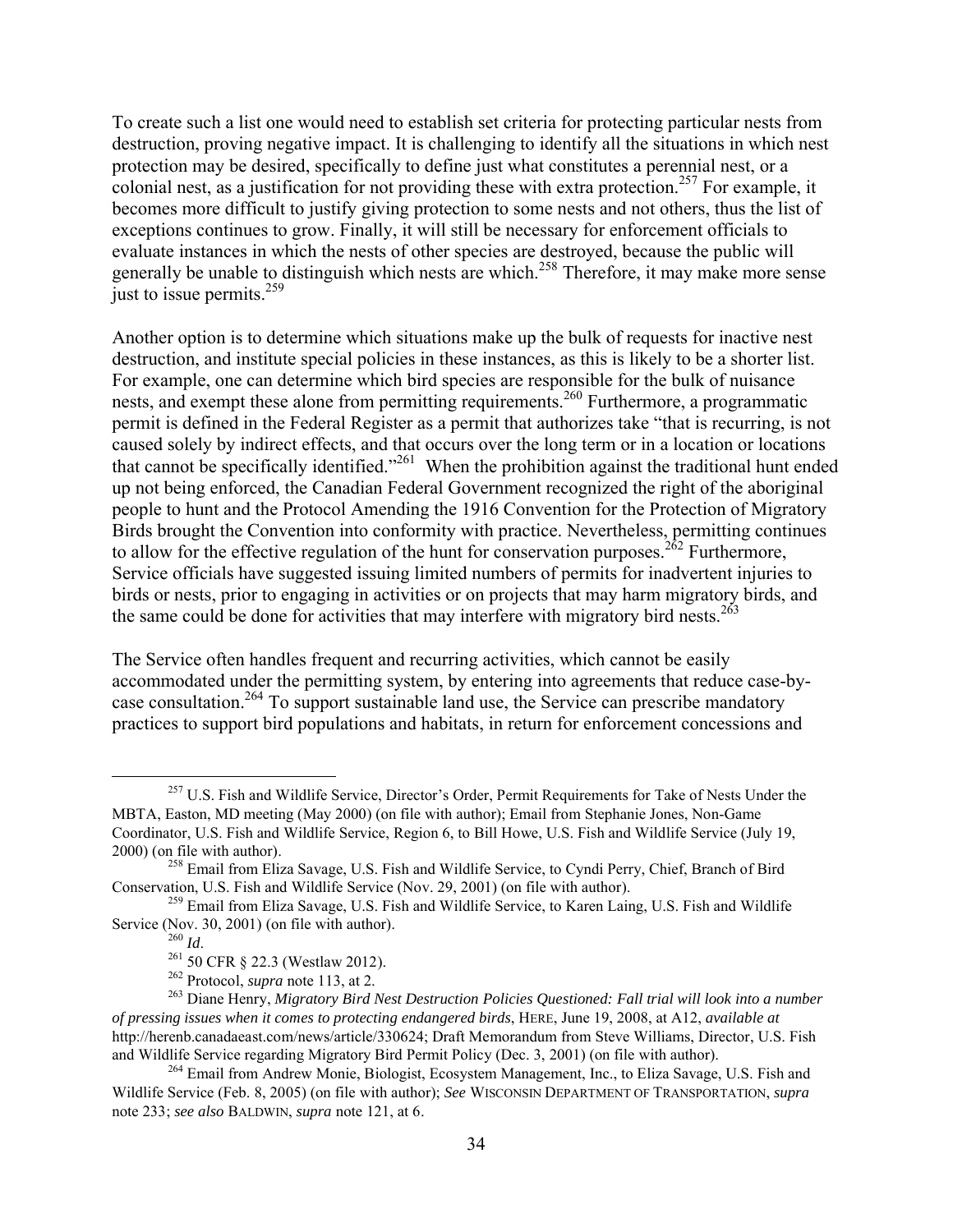alternative methods for complying with existing regulations.<sup>265</sup> Creative enforcement of regulations, for example, enables landowners to maintain agriculture and timber production while managing wetlands.<sup>266</sup> The Service has worked with industries and individuals whose actions result in bird deaths in the Avian Power Line Interaction Committee, the Avian Subcommittee of the National Wind Coordinating Committee, the Communication Tower Working Group, the Interagency Seabird Working Group, the Cat Indoor Program, and the Fatal Light Awareness Program.<sup>267</sup> Most significantly, Executive Order 13186 provides the framework for establishing agreements of this sort with other Federal agencies:

> Each Federal agency taking actions that have, or are likely to have, a measurable negative effect on migratory bird populations is directed to develop and implement, within 2 years, a Memorandum of Understanding (MOU) with the Fish and Wildlife Service (Service) that shall promote the conservation of migratory bird populations.<sup>268</sup>

MOUs should "minimize the intentional take of species of concern by: (i) delineating standards and procedures for such take; and (ii) developing procedures for the review and evaluation of take actions."<sup>269</sup>

The Center for International Environmental Law argues that the money saved due to the lower costs resulting from a lack of restrictions are paid back in the "higher cost to society and the environment because of the greater impacts on migratory birds. This failure to enforce environmental law may thereby distort trade by permitting producers to externalize environmental costs and reduce prices beyond the levels selected through the lawmaking process."270

Convenience is not a justification for the abdication of all enforcement authority. The Service must fulfill its responsibilities toward migratory birds in a way that is consistent with the statutory requirements of the law. Although the Service is concerned that doing so will be a burden, this article has shown otherwise. Indeed, a Service policy that is in accordance with the laws and regulations aimed to protect migratory birds can be implemented efficiently and would be an enormous benefit to the public, as birds have great economic, ecological, and cultural value in our society. As such, the current policy should be changed to reflect the conclusions presented herein.

 <sup>265</sup> BERLANGA, *supra* note 19, at 27.

<sup>266</sup> STATE OF THE BIRDS 2009, *supra* note 45, at 19.

<sup>267</sup> *Migratory Bird Mortality*, *supra* note 93.

<sup>&</sup>lt;sup>268</sup> Exec. Order No. 13186, Responsibilities of Federal Agencies To Protect Migratory Birds, 66 Fed. Reg. 3,853, 3,854 (Jan. 10, 2001), *available at*

http://www.doe.gov/sites/prod/files/nepapub/nepa\_documents/RedDont/Req-EO13186migratorybirds.pdf. <sup>269</sup> *Id*. at 3,855.

<sup>270</sup> Submission to Commission, *supra* note 114, at 8.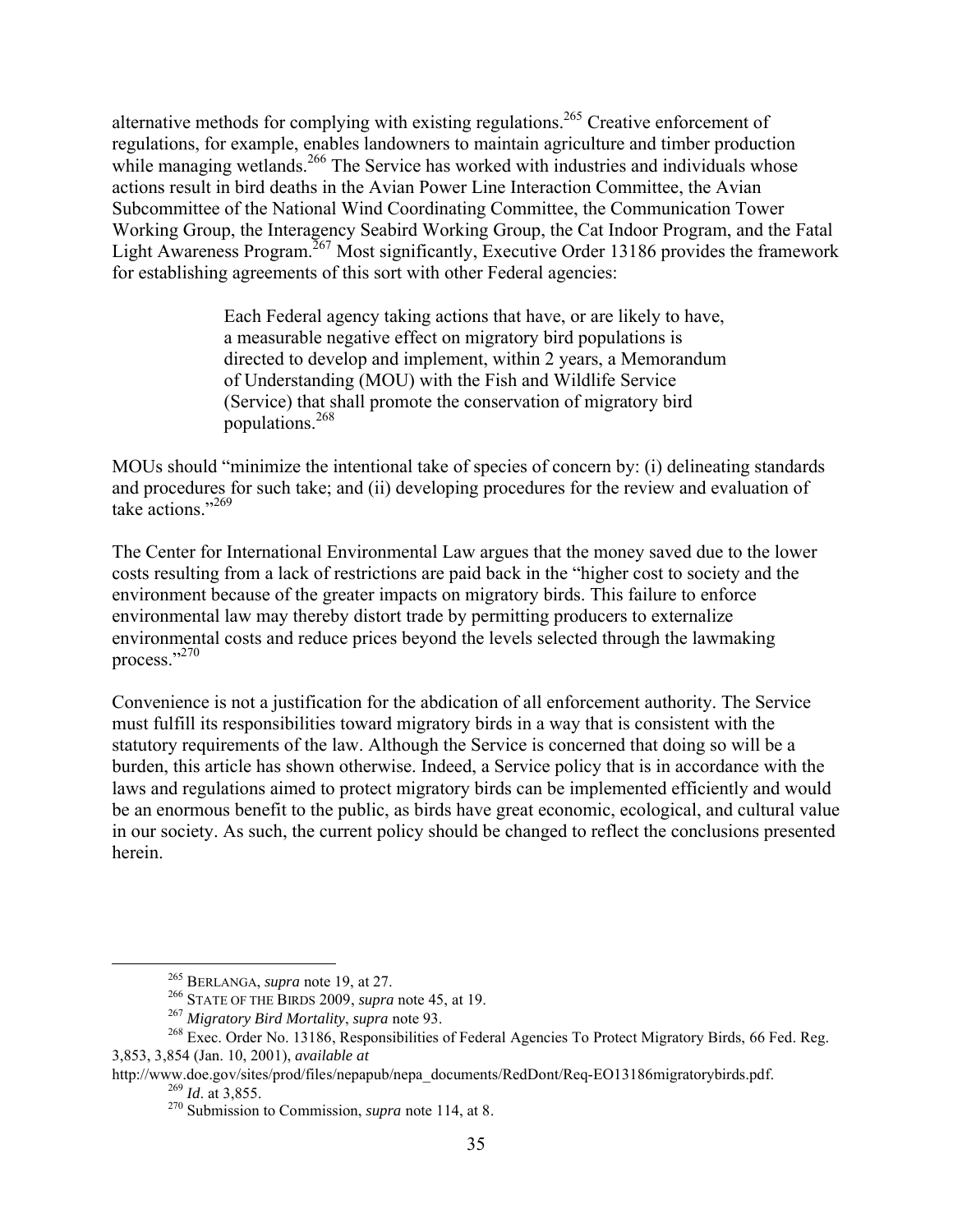# **V. PROPOSED REGULATORY CHANGES**

This petition proposes several ways that the Service can reinstate protection for nests under the MBTA and begin conserving birds as required by Congress. The Service could implement each of these proposed regulations, or one or more of them, to effectuate the changes requested in this petition.

### **1. Add "including the constructive possession entailed by destruction or having the intent to destroy" to the term "possession" found within Migratory Bird Species Act.**

The Migratory Bird Treaty Act states that:

[I]t shall be unlawful at any time, by any means or in any manner, to pursue, hunt, take, capture, kill, attempt to take, capture, or kill, possess, offer for sale, sell, offer to barter, barter, offer to purchase, purchase, deliver for shipment, ship, export, import, cause to be shipped, exported, or imported, deliver for transportation, transport or cause to be transported, carry or cause to be carried, or receive for shipment, transportation, carriage, or export, any migratory bird, any part, nest, or egg of any such bird, or any product, whether or not manufactured, which consists, or is composed in whole or part, of any such bird or any part, nest, or egg thereof, included in the terms of the conventions between the United States and [Great Britain, Mexico, Japan, and the Union of Soviet Socialist Republics] for the conservation of migratory birds and their environments ....<sup>271</sup>

Because of the Service's specious argument that its "possession" definition is inapplicable to the destruction of nests, <sup>272</sup> thereby differentiating nest from bird and then active nests from inactive nests, WEI requests that the Secretary of Interior adopt the following regulation to ensure that destruction of nests is included in the definition of "possession." The regulation should be adopted in order to fulfill the MBTA's mandate that migratory birds *and their nests* be protected.

#### Proposed definition

50 CFR 10.12: Possession means the detention and control, or the manual or ideal custody of anything which may be the subject of property, for one's use and enjoyment, either as owner or as the proprietor of a qualified right in it, and either held personally or by another who exercises it in one's place and name. Possession includes the act or state of possessing, and that condition of facts under which one can exercise one's power over a corporeal thing at one's pleasure to the exclusion of all other persons. Possession includes constructive possession, which means not actual but assumed to exist, where one claims to hold by virtue of some title, without having actual custody, including the constructive possession entailed by destruction or having the intent to destroy, and any act of destruction toward a corporeal thing.

 <sup>271</sup> 16 U.S.C.A. § 703(a) (Westlaw 2012) (*emphasis added*).

<sup>272</sup> *See* Moholt Memo, *supra* note 133.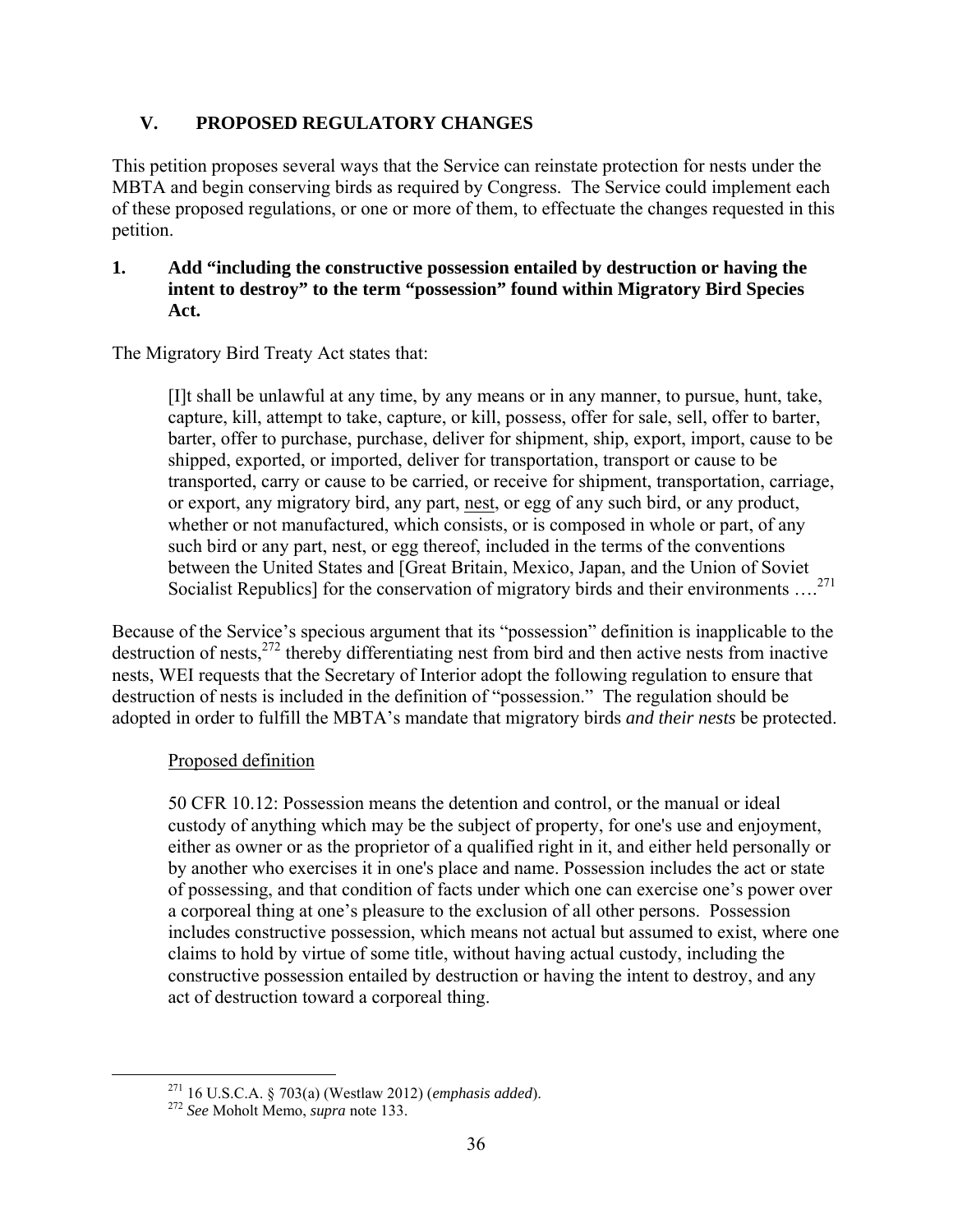### **2. Defining "nest" as a structure to protect adults, young, and eggs, including perennial bird nests, decoy nests, and abandoned nests.**

The Service has not yet promulgated a definition for nest. It should do so because the Migratory Bird Treaty Act directly restricts contact with nests. Types of contact prohibited by the MBTA include possession, sale, purchase, barter, transport, import, export, and take. The Service will be unable to prevent possession, sale, purchase, barter, transport, import, export, or take of a nest if no one—including the Service—knows or agrees upon what a nest is.

A broad central theme connects the nest definitions found in various dictionaries,  $273$  biologists' opinions, and ornithological resources: that of shelter. Birds create multiple nests to provide an area in which they lay eggs, raise young, and take shelter for themselves.<sup>274</sup> For example, woodpeckers, verdins, and cactus wrens build nests not only for young, but also for roosting at various times throughout the year.

Nests are generally made by using organic materials. Birds may use materials such as twigs or grass to construct nests, placing the nest on a ledge, in a tree, or even on the ground. However, some nests may simply be completed by creating an indentation, or scrape, on the ground or on a ledge, a practice employed by threatened snowy plovers and endangered California condors. Nests may also be found in cavities in dead or live trees, the sole nesting place for the western bluebird. Because nest materials and location vary widely from bird to bird, a broad definition that encompasses the purpose of the nesting site, rather than the way it looks, should be enacted.

Accordingly, to further the purpose of the MBTA to protect migratory birds *and their nests*, the Service should adopt a broad definition of nest which does not limit the various purposes of bird nests: shelter for adults, eggs, and young, decoy for predators, and shelter for other species. WEI proposes the following definition of nest:

# Proposed definition

50 CFR 10.12: Nest means the structure, material, or surface created and/or used purposefully and instinctively by a wild bird to support, protect, or enclose eggs and/or nestlings and/or itself.

### **3. Create a regulation to ensure that Service actions are otherwise legal under current federal, state, and territorial law.**

Many states have laws prohibiting the destruction of inactive nests, especially those of particularly sensitive species. However, in December 2004 the 927 Fifth Avenue Corporation destroyed Pale Male's nest without applying to the state for a permit, despite New York's

<sup>&</sup>lt;sup>273</sup> Oxford English Dictionary defines "nest" as "1) a structure made by a bird for laying eggs and sheltering its young," and "2) a place where an animal or insect breeds or shelters." Merrill-Webster Dictionary defines it as "a: a bed or receptacle prepared by an animal and especially a bird for its eggs and young," and "b: a place or specially modified structure serving as an abode of animals and especially of their immature stages."

<sup>&</sup>lt;sup>274</sup> The definition of inactive nest in the Bald Eagle Protection Act, 16 U.S.C.A. 668(c) (Westlaw 2012), includes adults, fledglings, and eggs. Similarly, an MBTA definition involving nests should include adults, fledglings, and eggs.